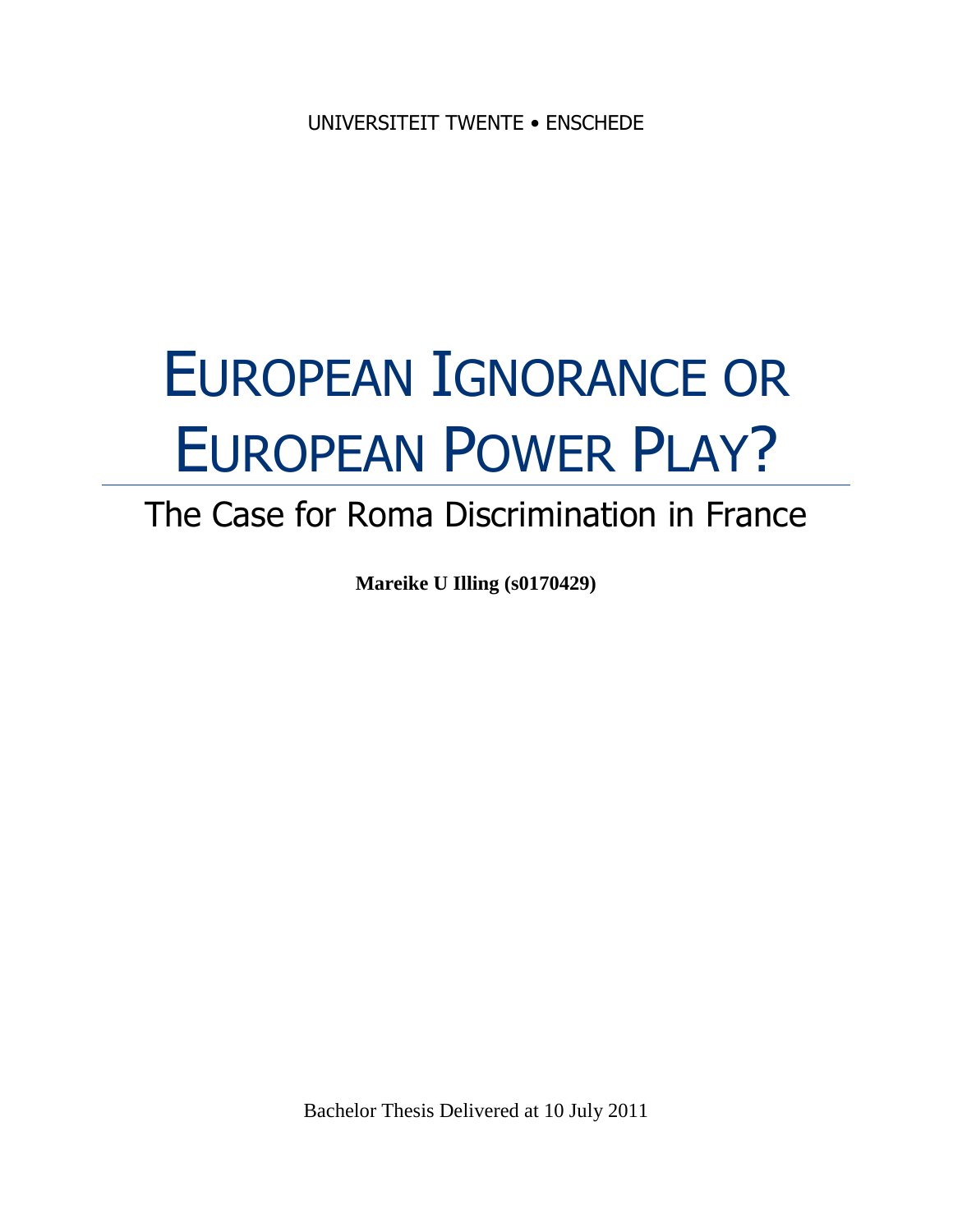Bachelor Program: European Studies

at the Universiteit Twente, Faculty of Management and Governance

Supervisor: Dr. Ringo Ossewaarde

2<sup>nd</sup> Reader: Dr. Veronica Junjan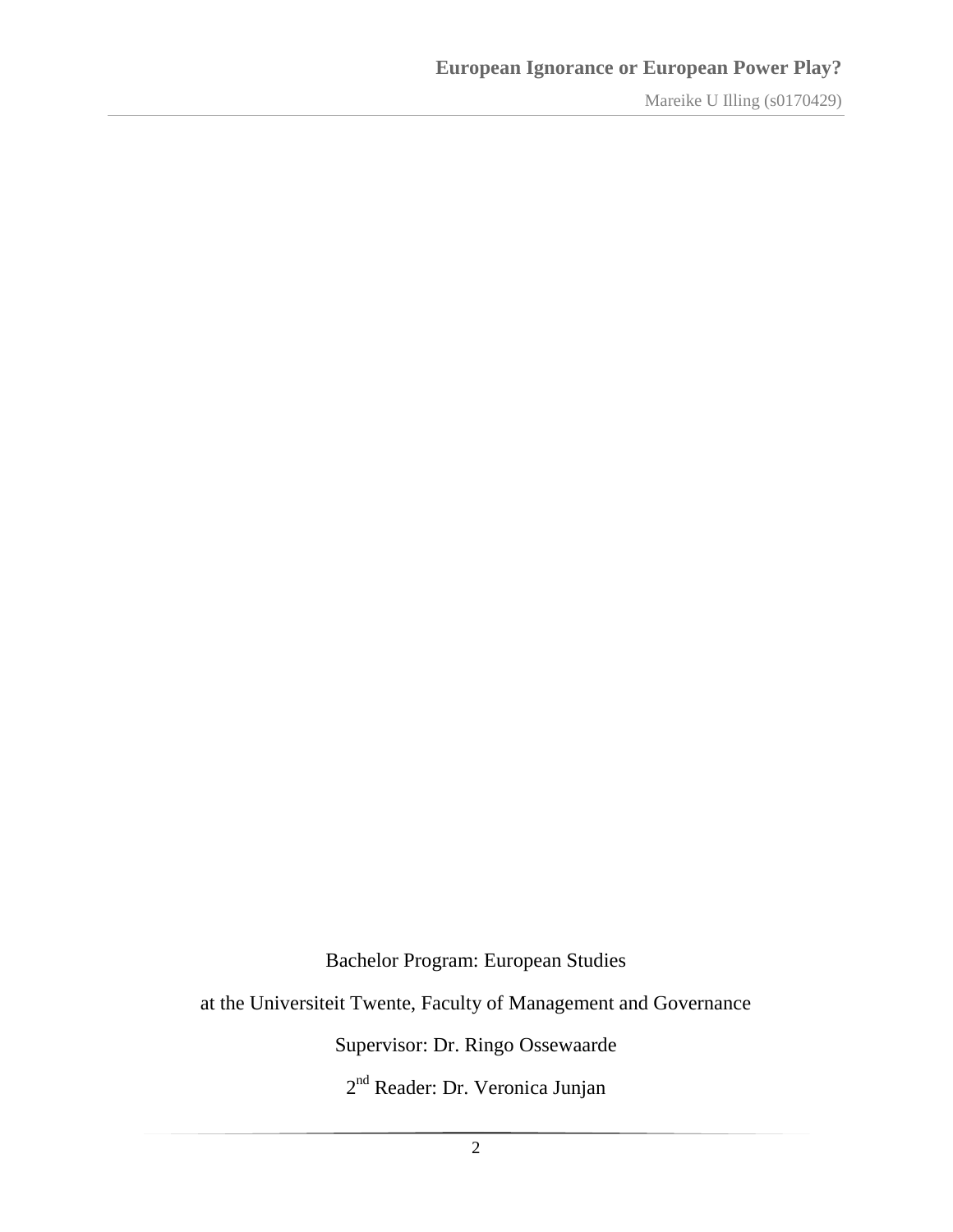#### <span id="page-2-0"></span>**ABSTRACT**

The study at hand observes the European Union"s reactions to human rights violations towards the Roma people by and within European member states. A case study of the French deportation of Roma towards Romania and Bulgaria in summer 2010 serves as specific example. The evacuation, dismantlement, and deportation practiced by the French authorities here are tested against the European Union"s legal framework in order to illustrate in how far France does not adhere to these legal standards. Notably, the Treaty on the Functioning of the European Union (TEU), the Charter of Fundamental Rights, and Directive 2004/58/EC, known as the free movement directive, are considered as dominant legal documents within the context. The breach of EU law that is under consideration constitutes mainly of the Roma"s deportation. The next step is to compare the legal provisions to protect both human rights and ethnic minorities to the factual reactions by the EU institutions, the European Commission (EC) in particular. The main finding is that the EC does not act upon its legal provisions. It merely warns France instead of making the authorities accountable of the serious breach of human rights provisions. The explanation that is given for the EC"s reservations to act convenes the political power relations of different European member states.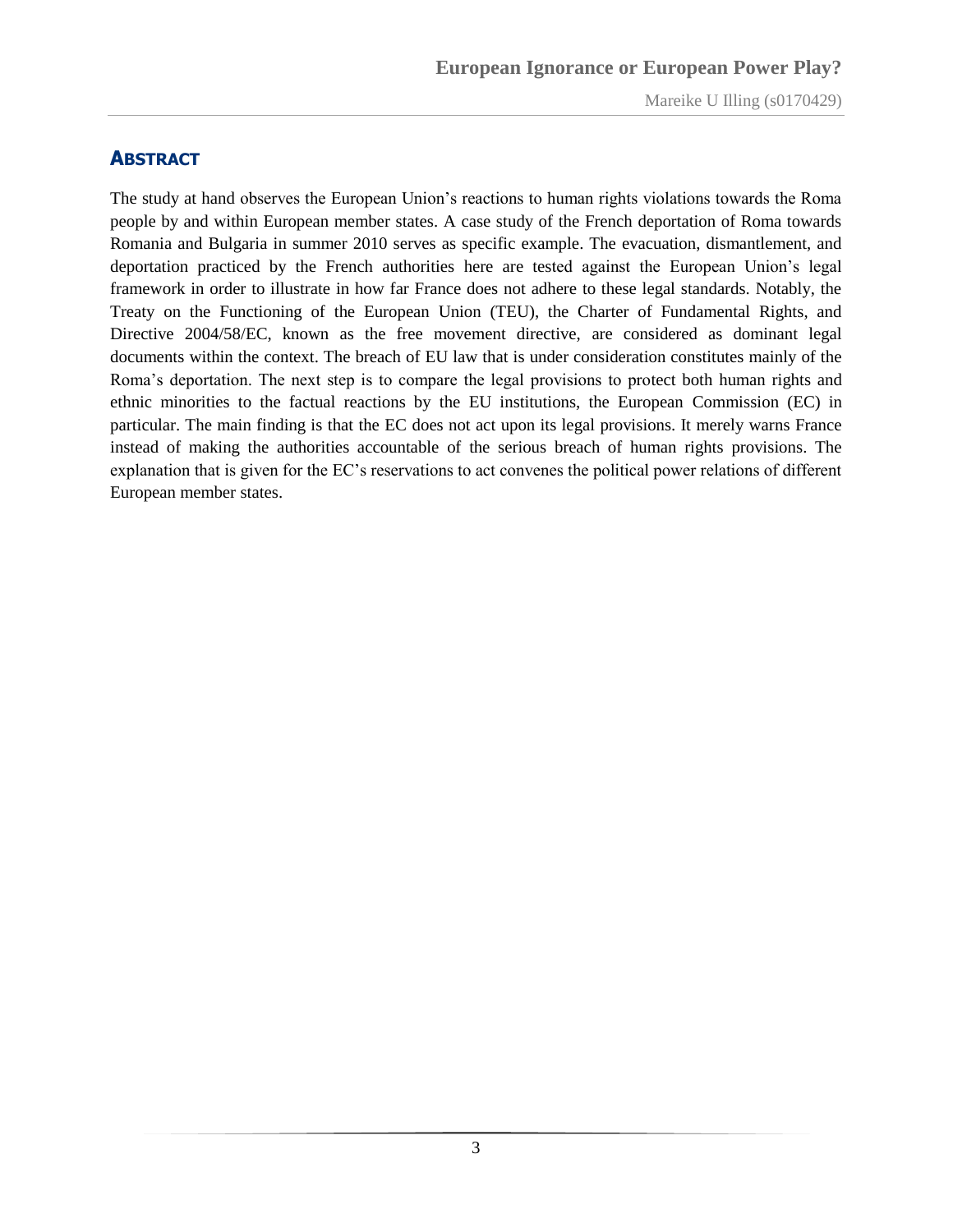## **TABLE OF CONTENTS**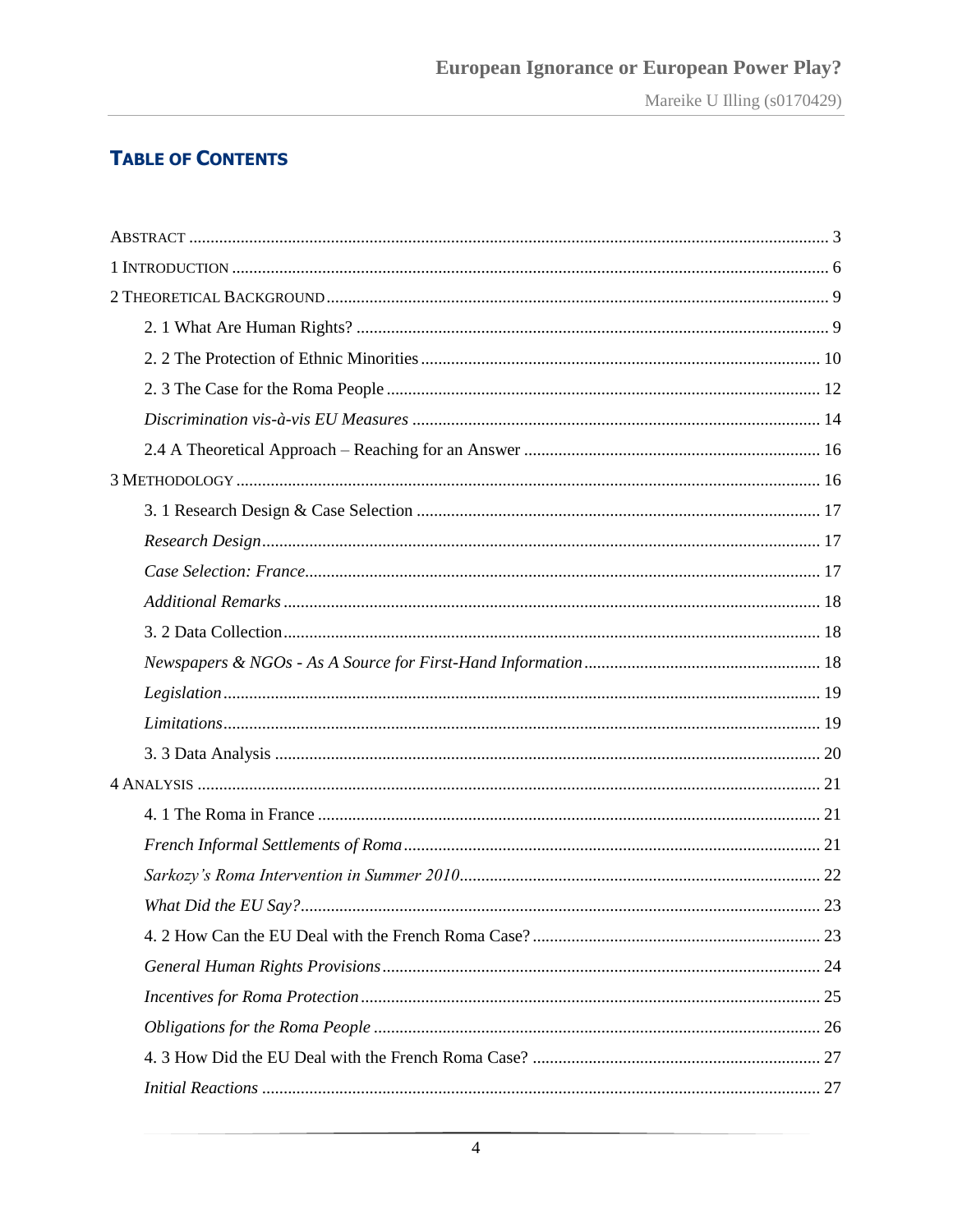## **European Ignorance or European Power Play?**

Mareike U Illing (s0170429)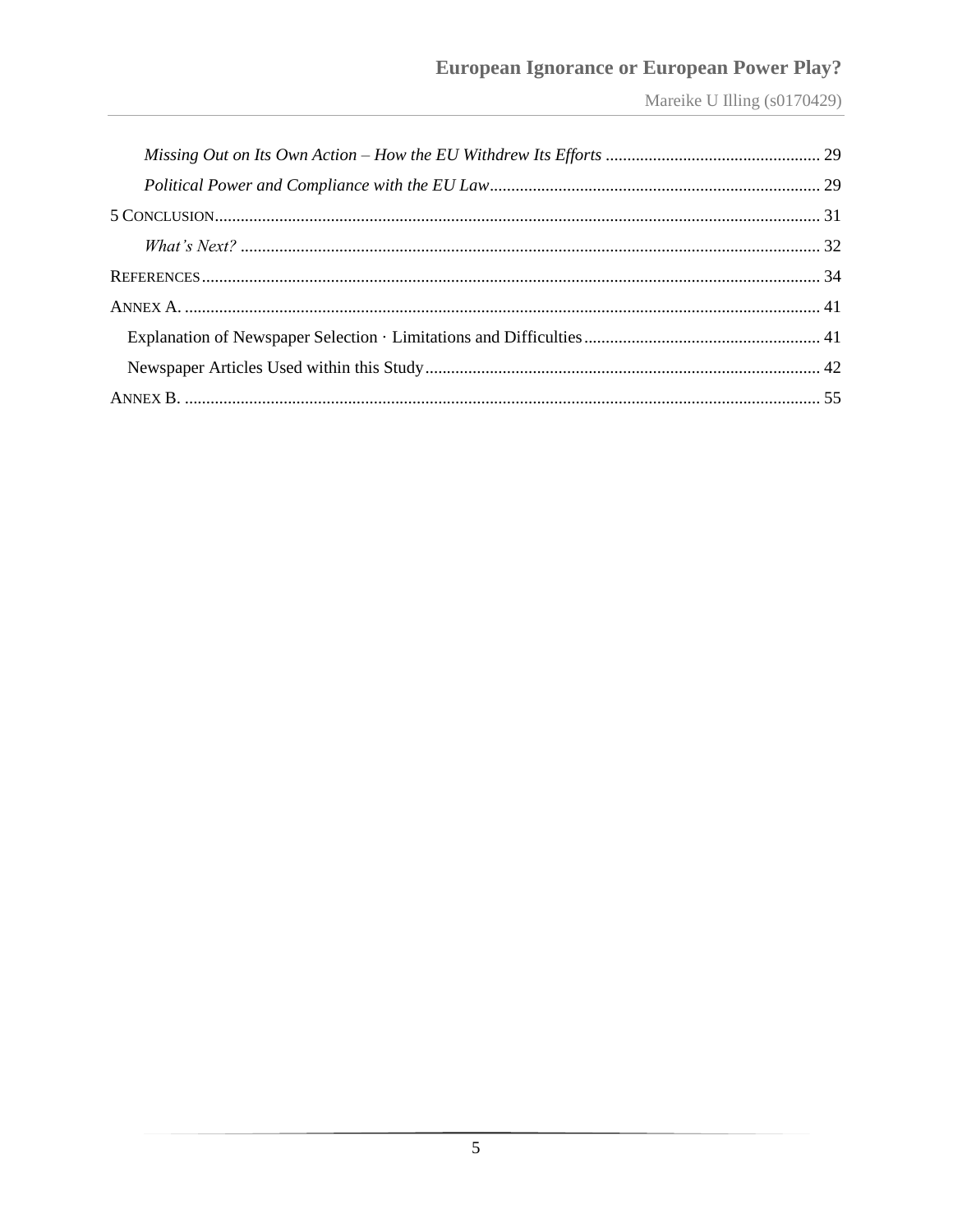#### <span id="page-5-0"></span>**1 INTRODUCTION**

 $\overline{a}$ 

"Without prejudice to the other provisions of the Treaties and within the limits of the powers conferred by them upon the Union, the Council, acting unanimously in accordance with a special legislative procedure and after obtaining the consent of the European Parliament, may take appropriate action to combat discrimination based on sex, racial or ethnic origin, religion or belief, disability, age or sexual orientation." (Art. 19 TEU)

"In defining and implementing its policies and activities, the Union shall aim to combat discrimination based on sex, racial or ethnic origin, religion or belief, disability, age or sexual orientation." (Art. 10 TEU)

The protection from discrimination is explicitly expressed in these Articles of the Treaty on the Functioning of the European Union (TEU). Implicitly, this proves the value of human rights within the EU"s legal framework. That is, the incorporation of human rights constitutes a rigid and inalienable building block of European legislation – legally and politically. As the Freedom House indicates, the provision of human rights embodies one of the two main characteristics of any democracy (Freedom House, n. d.). As the European Union (EU) is a construct of democratic states that demands the rule of law, democratic principles, and the protection of human rights of its member states (European Council, 1993), the meaning of human rights for the union need not to be questioned. Additionally, a second aspect that immediately relates to human rights provisions is that intending to protect ethnic minorities. In the European legal framework, the protection of these minorities is incorporated in Article 21 of the *Charter of Fundamental Rights of the European Union* where it states that "[a]ny discrimination based on any ground such as […] membership of a national minority, birth […] shall be prohibited". It is also anchored in many other legal documents.<sup>1</sup>

On a more general scope, the European Commission (EC) states its intentions that "a priority for the coming years will be to focus on the interests and needs of citizens. The challenge will be to ensure respect for fundamental freedoms and integrity while guaranteeing security in Europe" (European Council, 2010). And it goes further by emphasizing that "the future should be centered on the citizen and other persons for whom the EU has a responsibility" (European Council, 2010). While this latter statement merely connects to the EU laws for European citizens, the supposed emphasis lies on the very needs of the European people including ethnic minorities. However, Toggenburg (2000) argues that the EU is far less concerned especially with minority protection, than for instance, the *United Nations* (UN), the *Organization for Security and Co-operation in Europe* (OSCE), and the Council of Europe. Freedom House ascertains a general, global tendency of decline in the rights of minorities over the last four years (Freedom House, 2010). Hence, there are reasons to take a closer look at the EU"s efforts to protect minorities. The Roma constitute one of these groupings, being one of the *European people* that has shared a history and territory for centuries. More importantly, the Roma constitute the biggest ethnic minority in Europe, counting millions of people (European Commission, 2008). Roma live in almost every European country (Bancroft, 2005); their picture appears on the media every so often:

 $1$  The most prominent documents in this context are the UN Declaration of Human Rights, the TEU, the European Convention for the Protection of Human Rights and Fundamental Freedoms (ECHR), the Stockholm Programme (2010/C115/01), Directive 2000/43/EC, etc.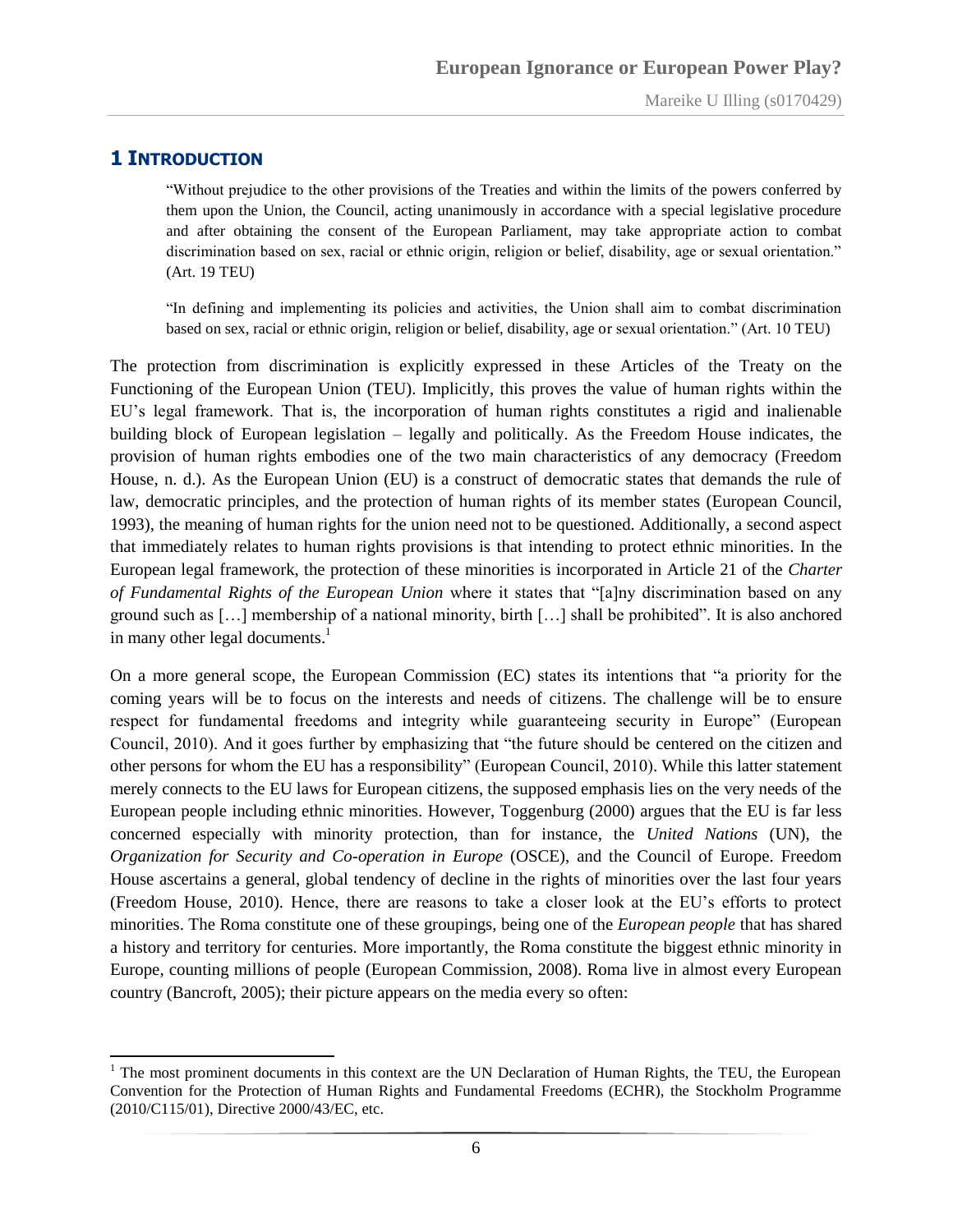The president of France, Nicolas Sarkozy, caused a media uproar when, in summer 2010, he bulldozed Roma camps (Flynn, 2010). A Slovakian school inspector explains that, theoretically, integration of Roma and non-Roma in schools *should* be contained, but as the non-Roma parents constitute the largest financial source for the education sector being taxpayers, integration cannot occur (Amnesty International, 2008). Newspaper headings suggest Roma to be a plague; video reports take the situation as a given that cannot be changed.

What is striking about these media exerts and news coverage is that each of these events occurred within EU member states despite their very commitment to protect both human rights and ethnic minorities in particular. And indeed, the minority group of Roma, their (non-)integration and exclusion are conceived as a pan-European problem (Le Figaro, 2010b). The literature is full of observations of such Roma discrimination (Szente, 1996; Grabbe, 2000; Guy, 2001; Brearley, 2001; Simhandl, 2006; Spirova & Budd, 2008; Nacu, 2011). Nonetheless, the problem is dealt with ambivalently: On the one hand, it seems that Roma exclusion is considered as an inconvenient obstacle that is simply there but not to be handled. On the other hand, entering "Roma" in the search engine on europa.eu immediately shows a list of policies, agreements, opinions, and press releases on the EU efforts to alleviate Roma exclusion. In fact, a variety of different EU actors deals with improvements of their social conditions (European Union (EU), 2007; EU, 2009).

This discrepancy in dealing with Roma on a theoretical on-paper approach from the inter-European political elites and the practical hands-on attitude demonstrated vis-à-vis the Roma people, is not only astonishing but clearly dubious. The discrepancy between the political engagement of Eastern and Western European member states as suggested in the literature is even worse (Spirova & Budd, 2008). Benjamin (2008) expresses that the Western European states demand the protection of human rights and minorities from accession and candidate states, while too often they neglect these very values domestically. Without a doubt, this (Western) European ignorance is rarely addressed politically. As Mitchell and McCormick (1988) explain governments certainly do not admit their own failure with regards to human rights. Nonetheless, the EU institutions are authorized to deal with such a breach of (EU) law (Art. 10 TEU) but simply do not intervene. This disparity between what the EU can do and what it does gives the impression of a political power play. At the core of the explanatory thesis at hand, the question as to how the EU"s lack of action concerning the human rights violations can be explained will be addressed. In order to be able to observe this phenomenon, a case study of the French Roma deportation in summer 2010 is selected as a general framework. The following constitutes the basic research question,

#### *How can the European Union's non-compliance to its own legal incentives regarding the French human rights violations towards the Roma by and within its member states be explained?*

In order to find a reliable response to this question, a variety of technicalities and legal provisions need to be examined. In the introductory paragraph and citations above, a few aspects of European legislation are mentioned already. As a matter of fact, an in-depth analysis of EU legal provisions for the protection of human rights is required though. The capacities and opportunities for the EU to cope with human rights violations in general need to be detected. Thus, the first sub-question to address sounds as follows: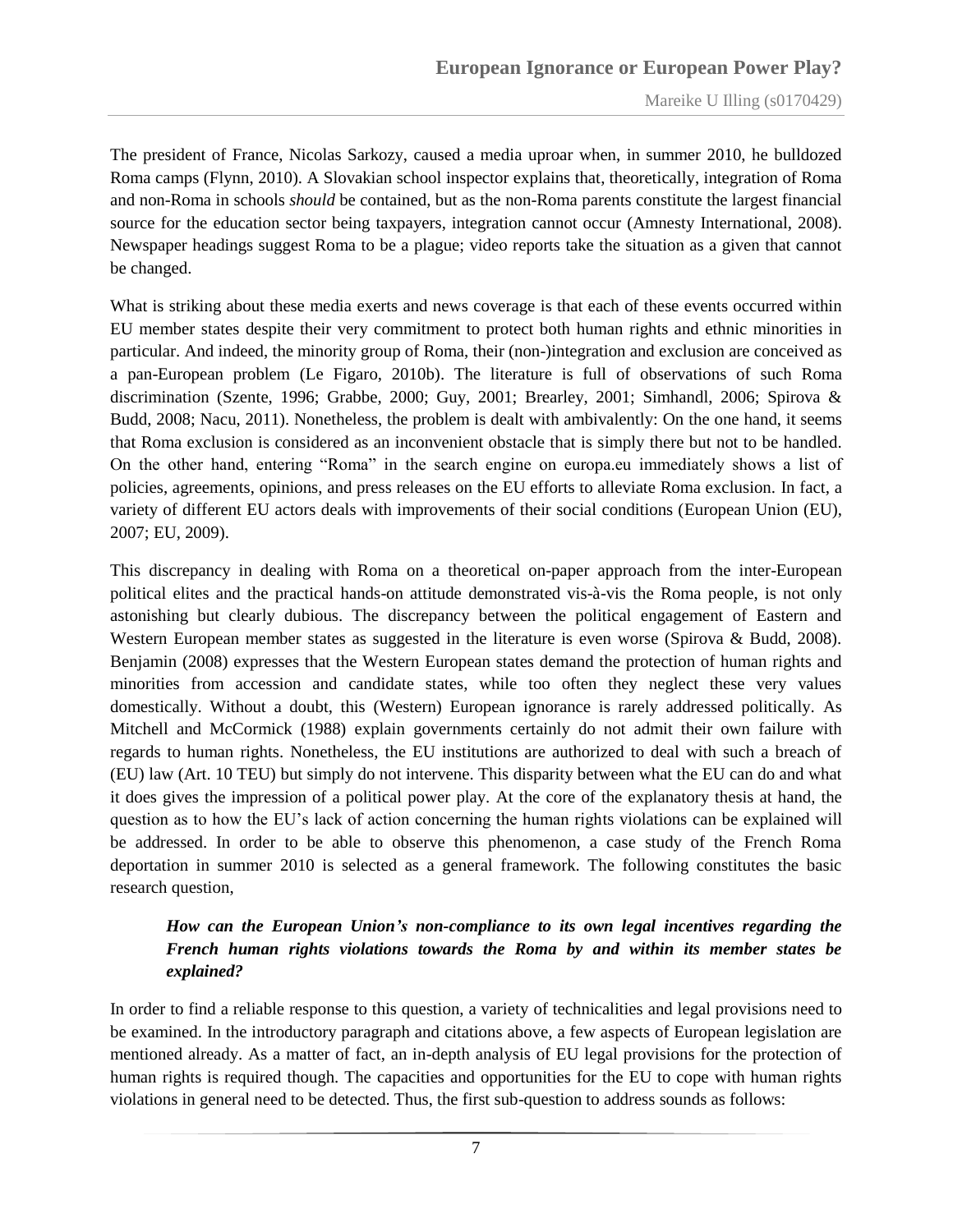(1) *What are the legal incentives for the European Union to handle the human rights violations towards the Roma people in France?*

When the theoretical groundwork is laid out, that is when all legal provisions and capacities are revealed, this study will pay regards to the actions that are, indeed, taken by the EU. In other words, the second research question will address the factual doings undertaken to protect the Roma. Thus, the theoretical provisions can then be compared against the actual activities brought forward. Therefore, the second subquestion examines what is actually happening within the European Union:

(2) *What are the factual responses towards the French human rights violations against Roma brought forward by the EU?*

Once the theoretical provisions are compared against what *is* done by the EU, this study will take an explanatory approach of why this comparison generates the results it does present. Hence, a third question will cover an explanation attempting to understand the factual activities. In other words, the study explains why the theoretical provisions are (not) matched by the activities practiced by the EU institutions. The third question reads:

#### (3) *How can it theoretically be explained that the EU does (not) prosecute the French human rights violations towards the Roma as provided for by EU legislation?*

The clarification of these three issues, the theoretical mechanisms, the practical activities, and the explanation of a (mis-)match between the two, will provide sufficient evidence to validly reply to the general research question of how the EU copes with human rights violations towards the Roma population. Preliminary research indicated that a study like this is scientifically and socially relevant. To put in a nutshell, here, the discrimination of Roma represents a phenomenon that has been existing in Europe ever since Roma migration started. However, in a  $21<sup>st</sup>$  century that promotes democracy, civil liberties, the rule of law, and so on, the necessity to sweep in front of our very own door before mingling in the other"s backyards is obvious but often neglected. The case of the European Roma suits as a perfect example to indicate where political improvements need to be taken, right here in Europe. Thus, the social relevance is manifest. Scientifically, an observation of the violations of the Roma"s human rights *per se* is not very urgent as many such studies exist. The scientific observation of *what* the EU does about it, however, is rare.

In the next chapter, both the social and scientific relevance will be taken up again in terms of a study of the prominent literature. Here, the most significant existing scientific analyses will be eluded in order to distinguish the general field of study. The concepts of human rights, their violations, and ethnic minority protection as well as the usage of these will be addressed. Chapter three will explore the methodological approach of the study, including the case selection of France. In chapter four, the factual analysis will take place. Herein, a short section will explore the status quo of European Roma, especially of those living or biding on French territory. The next section will give an in-depth observation of European legislation concerning the core issue. The third section will connect the preceding ones, detecting and analyzing the mismatch between legal provisions and state interactions. Chapter five will conclude the study by addressing the general research question.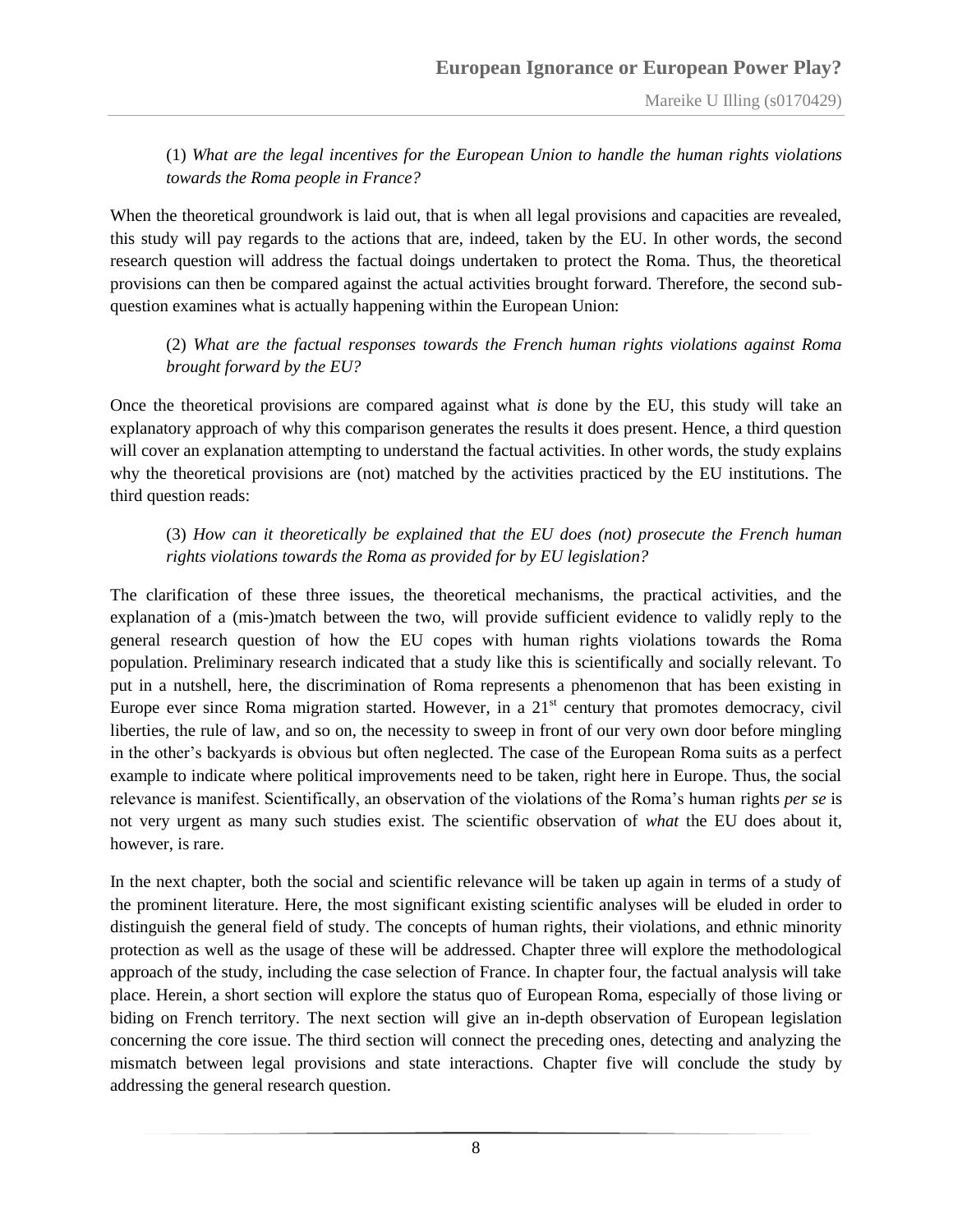#### <span id="page-8-0"></span>**2 THEORETICAL BACKGROUND**

With regard to the research at hand, the main theoretical concepts require further explanation: These are human rights (2. 1), the (non-)protection of ethnic minorities (2. 2), and the specific example of the Roma people (2. 3). The significance of human rights provisions, their definition, and legal conception are explained in order to establish an argumentation for why the Roma"s human rights situation is problematic. To detect whether France crossed the line in terms of human rights violations, the concept itself needs to be defined. Moreover, ethnic minorities as a concept need to be regarded because of their special role within the human rights legal context. The Roma people constitute one of Europe's largest ethnic minorities that enjoys specific legal protection - in theory. To distinguish why the Roma are chosen as a minority within the study, their distinct characteristics are illustrated giving a brief historical and societal background. As a final step, human rights, ethnic minority protection, and the Roma will be set into connection in order to establish a line of argumentation for the study (2. 4).

#### <span id="page-8-1"></span>**2. 1 What Are Human Rights?**

Human rights are a highly disputed topic that, politically, is handled very sensitively at the same time. For this research"s attempt to explain the EU"s handling of human rights, a clear definition of what those constitute and how they can be violated is required here. In this section, the concept is pitched and the opportunities for violations thereof are pinpointed. Human rights are defined as "[t]he innate, inalienable and inviolable right of humans to free movement and self-determination. Such rights cannot be bestowed, granted, limited, bartered, or sold away. Inalienable rights can be only secured or violated" (Newton & van Deth, 2005: 24). Human rights violations, in turn, can be detected on multiple dimensions; they can take different shapes and forms and cause different problems. As Mitchell and McCormick (1988) state, the right to live, a fair trial, and the protection from cruel and unusual punishments are just as much human rights entitlements as certain economic and social rights. Here, accordingly the different dimensions of their violations are visible, too. Moreover, the protection of human rights constitutes one of the two basic characteristics of democracy (Newton & van Deth, 2005: 27).<sup>2</sup> Mitchell and McCormick agree with this by stating that "[p]resumably, 'democratic' culture [...] is more or less influential [in] human rights protection] depending on the time it has had to permeate the colonized society" (1988: 480), the latter part alluding to the very state"s stage of development. Hence, in a developed democratic construct such as the EU human rights protection theoretically is a high-valued asset. Thus, a violation of human rights can be similarly complex in scope, conduct, and time as is the definition of human rights *per se.* Human rights can be violated by persons, institutions, organizations, and states. While the violation of such rights is a rather sensitive topic to be studied in any way, the study of such infringements by states and political institutions is extraordinarily complicated. Certainly, governments are reluctant to acknowledge its own violations as well as to commit to tolerate those of others (Mitchell & McCormick,  $1988$ ).<sup>3</sup>

 $2$  According to the Freedom House scale, the second set of main characteristics for a democracy is the entitlement of political rights (Newton & van Deth, 2005: 27).

<sup>3</sup> The UN Commission on Human Rights shows one example of an international political construct where member states are not only pursuing a questionable protection of human rights, but where "nations notorious for their failure to observe the human rights standards" were included in the watchdog commission (Fasulo, 2009: 144).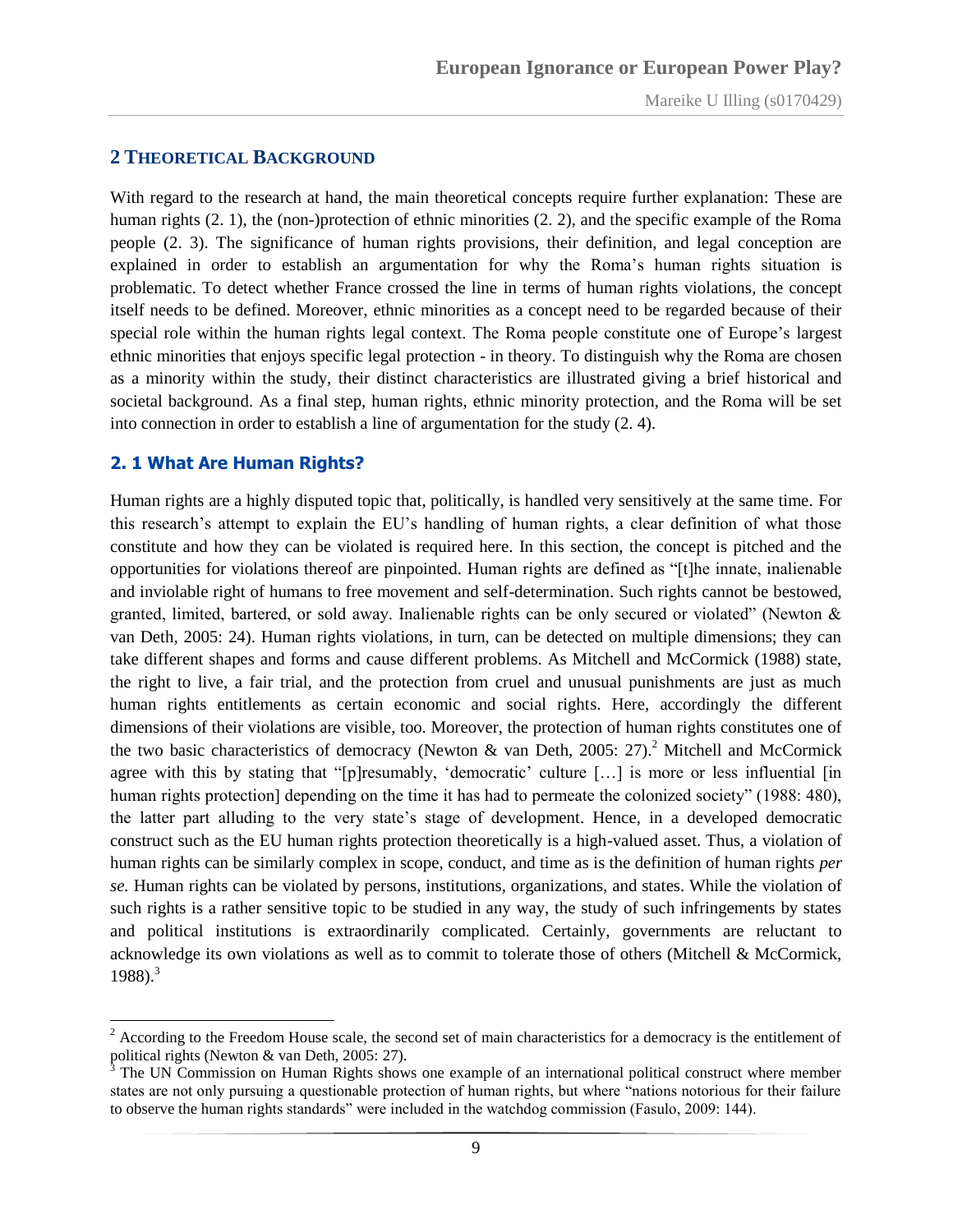The focus of this study falls on those violations of human rights that are executed by states or on their behalf, and that are principally expected to be prosecuted by international political institutions as the research question aims to examine the French violation of the Roma"s rights. Mitchell and McCormick (1988) analyze the likelihoods of governments to infringe human rights. While they argue that "left-wing, totalitarian regimes are the greatest offenders against human rights" (1988: 481), they also claim that no democratic states can be excused from such offenses. Concerning the European integration process, one can clearly recognize the necessity for pan-European prosecutors in several aspects. First, the European legal integration resulted in the primacy of EU law that allows for European institutions to rule over its member states. While in politics it is often argued that there is no supranational "world" body that has a say over any state's behavior, the European Union's *sui generis* character contradicts this argumentation.<sup>45</sup> Hence, there already are legally structured institutions that can act as a pan-European prosecutor. Second, the Europe of today is politically, socially, and economically interwoven – in fact, so much that a prosecution of hardly any crime can carry success if restricted to single member states only. Third, while the legal provisions and the means of prosecution apply across borders, the problems to be dealt with by the legal bodies are just as pan-European and borderless, too. As Newton and van Deth (2005) indicate further, a handful of such institutions has been established in Europe in order to prosecute these human rights infringements: the *European Court of Justice* (in short, ECJ; acting on behalf of the EU), the ECHR, and the OSCE. UN institutions such as the UN Universal Declaration of Human Rights remain equally responsible.

To sum up, human rights are universal, innate, and inalienable rights that apply to any human being by definition. However, the violations of these very rights are far from extinct relating to the lack of enforcement of laws, and of the exercise of rights (Fasulo, 2009). Ignorance of human rights violations based on political (power) relations is not uncommon. The power play with Russia and China within the UN constitutes an example outside of the EU that often includes the neglect of human rights issues – parallels in a construct such as the European Union may be drawn carefully here. In any case, a multitude of problems in the prosecution of human rights violations prevails in the  $21<sup>st</sup>$  century. The following section on ethnic minority protection will introduce one particular aspect of this, indicating why the prosecution across Europe is extraordinarily complex here.

#### <span id="page-9-0"></span>**2. 2 The Protection of Ethnic Minorities**

 $\overline{a}$ 

The protection of ethnic minorities is explored in this section emphasizing the specific character of ethnic groupings in a larger societal context. Herein, the concept of ethnic minorities is laid out and its special character with regards to the human rights context is explained. The discussion of this concept allows us to define what an ethnic minority is and why it often faces difficulties in a human rights context. These are necessary steps for the analysis at core of this study.

<sup>4</sup> *Sui generis* literally means "one of a kind". As Winters argues, "Europe really is *sui generis*. It grew from a unique historical experience and out of a unique cultural background; these have resulted in an institutional structure that is also, so far, unique" (2010: 2).

<sup>&</sup>lt;sup>5</sup> In fact, even the UN Universal Declaration of Human Rights, the International Covenant on Civil and Political Rights, and the International Covenant on Economic, Social, and Cultural Rights (known as the International Bill of Human Rights) constitute legally binding rules for those that signed them (Fasulo, 2009).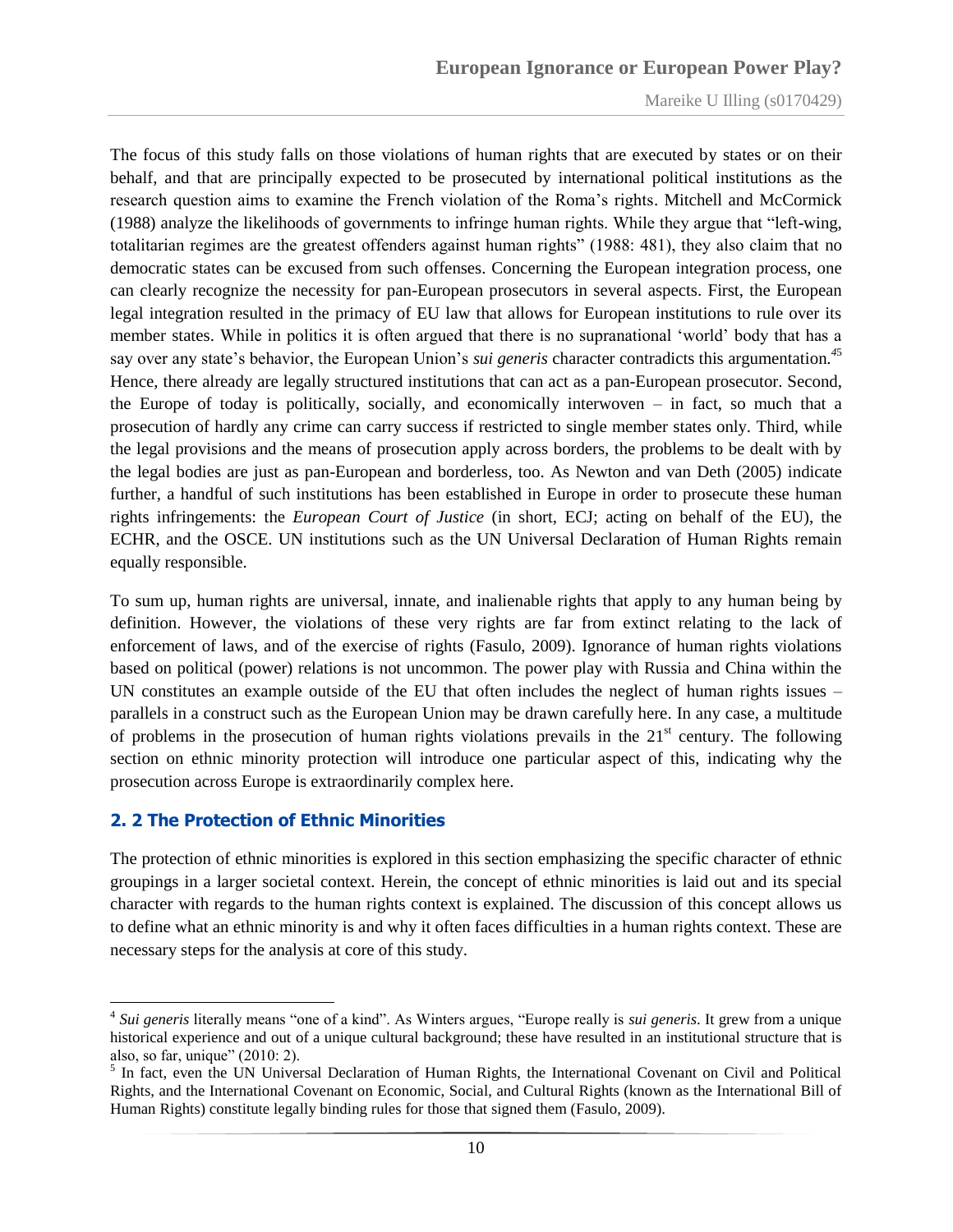As clarified in Newton and van Deth"s (2005) definition of human rights, the special emphasis lies on the entitlements made to *humans*. By definition, human rights are innate and inalienable, meaning that by birth *any individual* is entitled with them and cannot be deprived of them. However, the protection of ethnic minorities resembles a notion that is often mentioned next to the advocacy of human rights – as a sort of special addition. Here, it is necessary to emphasize that within these minorities the individuals are entitled with individual human rights, too. However, the special attention paid towards the protection of ethnic minorities gives the general impression that it may even differ from the protection of human rights. Pinto (2010) articulates an interesting approach here. He describes the vulnerable cultural identity principle arguing that,

"majority members tend to regard their values and norms as normal and natural, and the minority"s norms as strange and deviant. Majority members often oppose minority member"s practices and customs, especially when they are conducted in the public sphere, as they do not conform to the way majority members believe things should be done" (2010: 704)

While this study dares not to judge about either a minority's nor the societal majority's customs, this argumentation is used to underline the deadlock that is often present in a situation where ethnic minorities are commonly and openly discriminated against and therefore deprived of their rights. Hence, the individuals within an ethnic minority are often deprived of their individual rights simply because of their belonging to a (minority) group.

Eventually, the argumentation can build that minorities need to be equipped with a more significant status than the mere protection of human rights. Mitchell and McCormick (1988) also claim that the ethnic divisions may sometimes be even more important than the national identity or sense of belonging. In other words, ethnic minority protection may have to be accentuated and regarded apart from the protection of individual rights. Why is this so? Ethnic groups, by definition, are "a socially distinct community of people who share a common history and culture and often language and religion as well" (Sillitoe & White, 1992: 143). Ethnic groups share a common identity that distinguishes them from other ethnic groupings. In a scenario where there is one ethnic majority and a differentiating ethnic minority, the community life of both is conflict-prone, if the majority attempts to force their identity upon the minority.

As McIntosh, Mac Iver, Abele, and Nolle argue, "the treatment of ethnic minorities […] may influence, to a large degree, the level of ethnic conflict within [a] region. As long as minorities have the right to maintain their cultural identity and enjoy the same rights as members of the ethnic majority group in their society, [the conflict proneness remains diminishable]" (1995: 940). However, a majority community often attempts to protect its own identity thereby interfering with the identity of others. Alleyne identifies the "social constraints and real life-chances of people located in ethnically-stratified, racialized social space" (2002: 622) that inevitably disadvantage these minorities. Again, individuals experience such disadvantages because of their belonging to a particular group, not because of their personal character. Individuality does not play the most significant role here.

Such discrimination constitutes a violation of human rights but occurs in a rather complex societal construct. This is why the protection of ethnic minorities often needs to be regarded apart from the protection of human rights at large. To sum up, a difference between the protection of human rights and that of ethnic minorities needs to be ascertained. Notably, the protection of ethnic minorities may even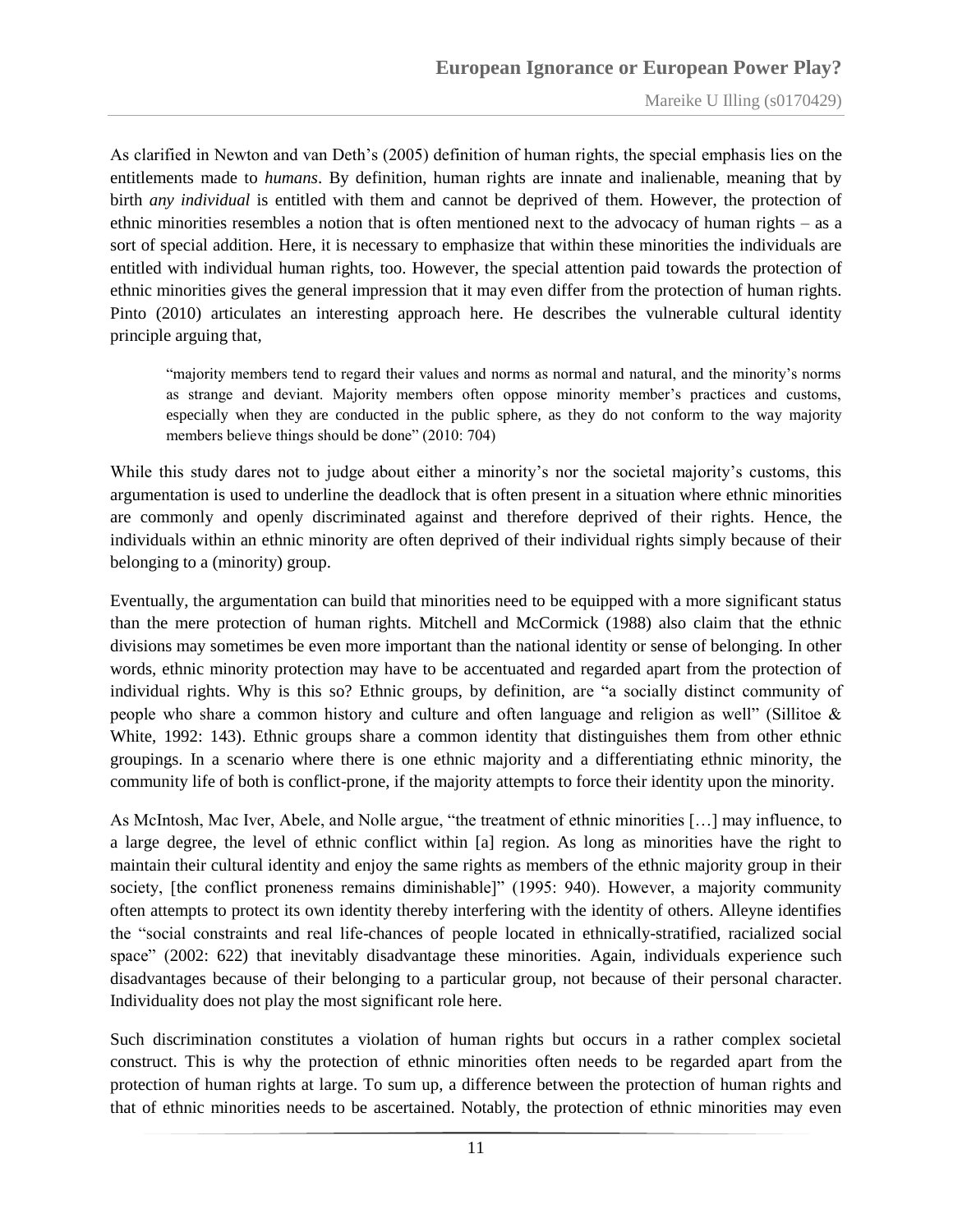interfere with the general protection of fundamental individual rights as will be further explored in the study and the specific example below.

#### <span id="page-11-0"></span>**2. 3 The Case for the Roma People**

 $\overline{a}$ 

The Roma represent one very specific example of an ethnic minority in Europe as defined above. Within this chapter, their three dominant characteristics are discussed, including the violation and protection of their rights as minority grouping. The three dominant characteristics are their distinct culture, their societal features, and their discrimination and exclusion within Europe (e. g. Brearley, 2001; Simhandl, 2006). First, a general introduction to the historical origin and geographical presence of the Roma people antecedes.

The Roma people live in about every European country (Bancroft, 2005) and share a history with all other nationalities across the continent; the Inquisition, the World Wars, and the European integration process, the Roma experienced all the historical and political facades that every other people in Europe has experienced and endured, too. Mostly, it constitutes a people though that has endured constant hatred attacks, homicide, persecution, and discrimination. The cultural integration and acceptance lacks behind severely for the case of the Roma. Thus, the Roma people appears to be the most suitable ethnic minority for an analysis of human rights violations towards ethnic groupings, and how these are dealt with. The prominent, academic literature discusses this non-acceptance, persecution, discrimination, and even homicide (Szente, 1996; Grabbe, 2000; Guy, 2001; Brearley, 2001; Simhandl, 2006; Spirova and Budd, 2008; Nacu, 2011). Known as ""gypsies", "travellers", "itinerants", "nomads", "people with no fixed abode" and "Roma"" (Simhandl, 2006: 100), the Roma have never been truly accepted nor integrated in European society at large despite a 600-year sojourn on the European continent and compared to other minorities, such as the Jews for instance (Brearley, 2001).<sup>6</sup> Generally, there are three distinct characteristics to be regarded here: their culture, the statelessness of the Roma community and their capability to (partially) adapt to their environment, and the continent-wide, continuous discrimination they endure.

First, the Roma culture needs to be identified because it differs fundamentally from the mainstream societies. Hence, when attempting to situate the Roma people in a European societal context, their "anomaly" in terms of culture and lifestyle is significant. As Oakley puts it, "they avoid wage-labour, are of no fixed abode, and […] seek intermittent access to land" (1983: 2); she describes their culture to be exotic, mystic, and dependent on trade with outsiders and therefore easily adaptable, too. Moreover, she alludes to the similarities to tribal societies (Oakley, 1983). In other words, the culture of Roma cannot be compared well with the mainstream societies in Europe.<sup>7</sup> Thus, the intrinsically different character of the Roma is perceived to create a threat to the other European societies simply because it deviates from the norms. Naturally, such a threat perception encourages tensions between societies.

<sup>6</sup> Within the study, the term *Roma* is chosen because it appears to be the least discriminatory. As the European Union Agency for Fundamental Rights (FRA) claims, "[t]he term Roma is used as an umbrella term [… for groups] such as Roma, Sinti, Travellers, Ashkali, and Kalé" (2010).

<sup>&</sup>lt;sup>7</sup> One aspect that illustrates how the lifestyle of Roma people differs intrinsically from that of other European people can be seen in employment. The attitudes are comparably old-fashioned and do not fit with the Western free-market theories and lifestyles (Oakley, 1983). Nevertheless, the example at hand merely serves to illustrate one distinctive feature that conflicts with the European mainstream societies. Employment itself is not individually discussed within this study.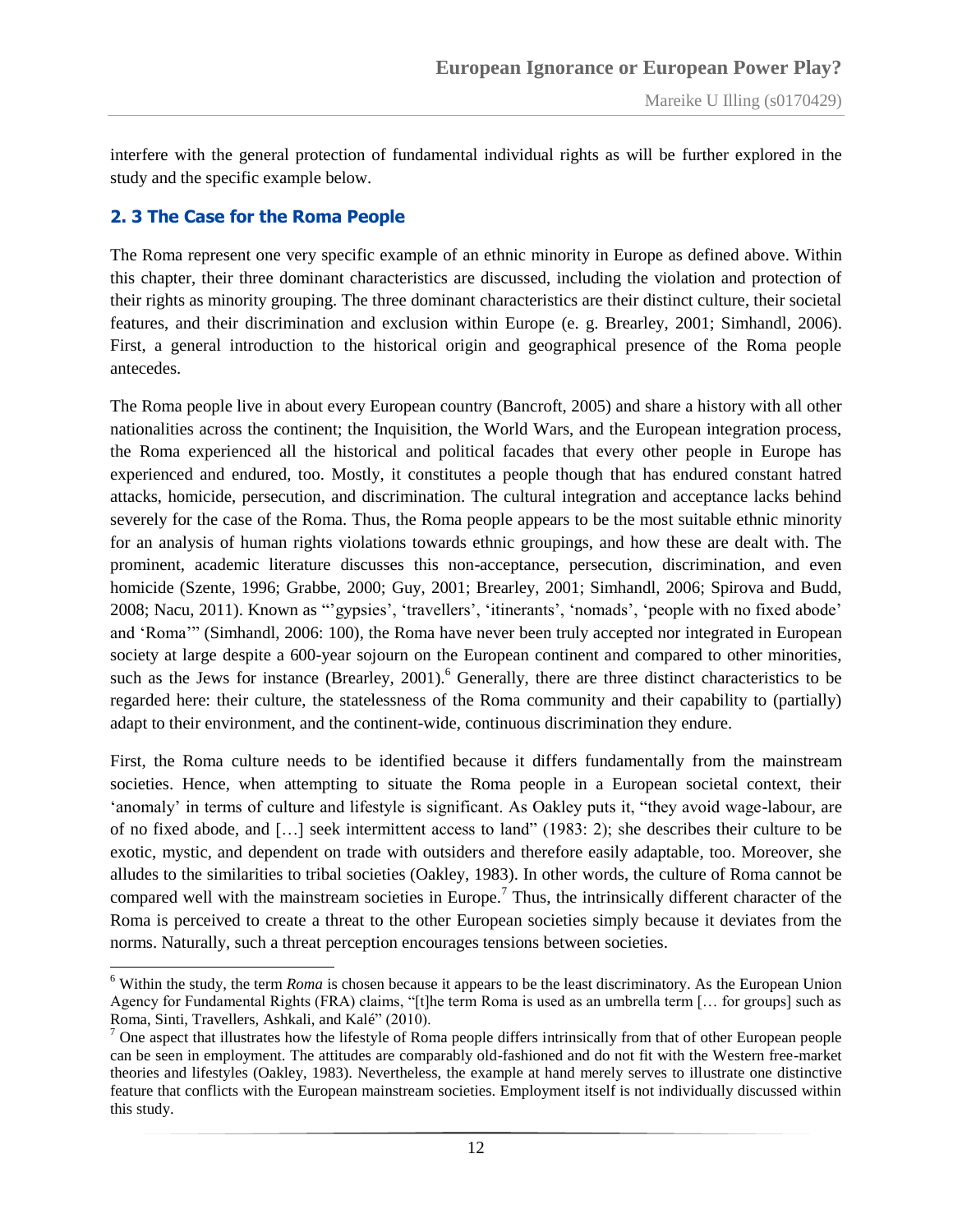The second characteristic is embraced by the lack of a Roma territory. The statelessness of the Roma constitutes the greatest concern for their integration in and acceptance of the European society at large. As Spirova and Budd explain, "[u]nlike other minorities in […] European countries, the Roma have no kin state and are not politically mobilized" (2008: 81). Benjamin (2008) underlines this notion by arguing that the Roma are a travelling people that does not fit into the European context by definition: Europe has developed by the means of nation states, where state frontiers usually coincide with national territories. The Roma have no territory to call their own and therefore conflict with the very concept of European politics. Benjamin argues,

"This juxtaposition of a stateless group in a continent of nation-states has hindered European societies from accepting Roma in their midst: unlike the French, the Italians, and the Poles, who all have a nation-state, the Roma were stateless and could not validate their existence with the backing of a political apparatus. The Jews, another traditionally stateless group in the European context, created Israel as the one Jewish homeland. For the Roma, returning to the land whence they came and establishing a state there would be infeasible: the fact that the Roma readily adapt to the culture and religion of their host countries means that they no longer have any deep ties to their northwestern Indian homeland" (2008: 8).

Benjamin"s argument surely accounts for other ethnic minorities in Europe alike. The lack of political support resembles one great obstacle to any ethnic minority's integration into the mainstream society. Certainly, the Roma are not the only people without a state. Nonetheless, this focus on the lack of political support for the Roma throughout history is extraordinarily significant. Mostly, political associations of Roma have commonly been banned, as Brearely (2001) illustrates. Neither their target society offered political recognition or support, nor did the Roma themselves ever establish a political body that would advocate their rights. This lack of political opportunity has even aggravated the living conditions for the Roma people (Oakley, 1983). As Spirova and Budd explain further, "[it] leaves them largely dependent on the policies of the state for both socio-economic development and political representation of Roma within Europe" (2008: 81). This can be argued to account for the Roma's capacity to adapt to their environment to a certain degree: Not all Roma are travelling people anymore, nor are the Roma one typical people. As Ringold explains, "[t]here are numerous subdivisions based on various crosscutting cleavages, including family groups and religion" (2008: 6). Therefore, it is not only striking that all Roma seem to be considered as one identical and equally problematic people but also that even in situations where the Roma are settled and have been so for centuries, their discrimination and non-acceptance remains salient. Roma can be a travelling people, but they often substitute a settled proportion of a particular society. Simhandl (2006) identifies this distinction in Europe in terms of Eastern and Western European Roma. Whereas in the European West the majority of Roma travels, in the European East most are permanently settled.

The aspect of discrimination – as third characteristic of the Roma people - is brought forward by a prominence of scientific literature, too (McIntosh *et al*, 1995; Szente, 1996; Simpson, 2000; Benjamin, 2008), but can easily be seen in a documentary by Amnesty International (2008) that illustrates the discriminatory life of Roma in Slovakian settlements. While Amnesty International, here, reveals the problems the Roma face in many Eastern European countries, it also suggests *why* the Roma are largely not accepted. The video reports, for instance, how segregation in nursery and basic schools already reemphasizes the burden of a separate, bottom status for Romany children. Oakley (1983) conveys the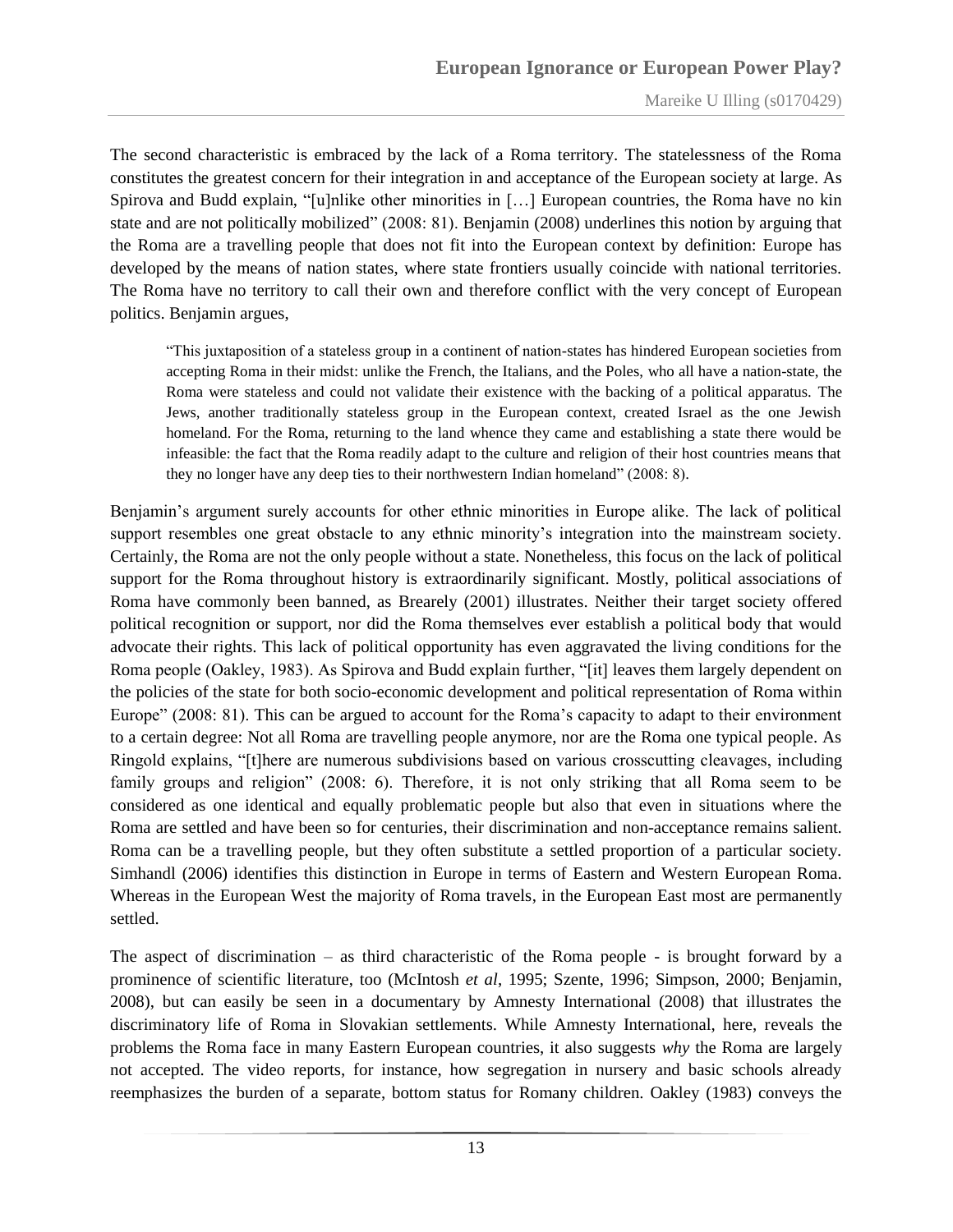notable character of the Roma people to be a reason for the serious and continuous discrimination they face.<sup>8</sup> Ringold (2000) takes a similar line by stating that the particular Roma culture and group dynamic clashes with the European streamline that is catalyzed by nation-states mainly. Giving an example, the video published by Amnesty International (2008) shows that Romany preschoolers that do not know how to flush a toilet are considered a huge problem. In such a setting, the fact that certain states place such preschoolers and students from elementary school in schools for the mentally and physically handicapped underlines Ringold"s argumentation as brought forward above. The scientific literature on Roma discrimination deals with this and other examples; each Article takes up a comparable line of argumentation. Thus, the social relevance of the topic seems to have remained vivid even in the  $21<sup>st</sup>$ century; the Roma populations in Europe face human rights violations on multiple dimensions.

#### <span id="page-13-0"></span>*Discrimination vis-à-vis EU Measures*

With regards to the prominent literature on Roma discrimination, it is remarkable nevertheless that it deals with human rights infringements in Eastern European countries almost exclusively. As brought forward by Szente (1996) as an example of Eastern European Roma maltreatment, both discrimination *and* violence against Roma experienced fundamental changes here; however, there had been hardly any improvements. Instead of community violence, the Roma people have faced violence in terms of systematical police raids now. The general literature reveals multiple other discriminations faced by the Roma: They occur in housing, employment, education, and the media (Halász, 2007). Moreover, women often face exclusion from health care or coercive sterilization (Bokulić, Bieber, Biró and Cheney, 2006). While these scientific analyses take place in an Eastern European context, it can be pointed out easily how the core of a problem is centrally European. As entitled by the *Universal Declaration of Human Rights*, but also the *Charter of Fundamental Rights of the European Union*, no state should provide the conditions for such fundamental human rights violations. Nor can institutions such as the EU allow for these conditions to be upheld.

Hence, a scientific analysis with regards to EU instruments and mechanisms as well as protective strategies and action seems necessary. Moreover is it interesting to have a closer look at Western European member states that are far from being off the discriminatory hook. Despite the fact that the Roma people constitute significant portions of Eastern European societies (Ringold, 2000), there are considerable numbers of Roma in the European West. Nevertheless, the literature only reveals protection measures that relate to the European accession processes in terms of EU enlargement procedures. As incorporated in the Copenhagen Criteria in 1993, accession to the EU will only be allowed if the acceding state can assure "stable institutions guaranteeing democracy, the rule of law, human rights and the respect for and protection of minorities" (European Council, 1993: 13). In other words, the Eastern European countries – being the newcomers in the EU with the 2004 enlargement round, for instance – are politically obliged to protect their minorities on paper. Hence, many academics argue for the effect of political conditionality on the policies concerning ethnic minority protection (Ram, 2011; Simhandl, 2006; Johns, 2003; McIntosh *et al,* 1995). Spirova and Budd even argue that, "The EU accession process seems to have narrowed the gap between Roma and the majority […] Poverty rates, unemployment rates, and education statistics for the Roma populations in all four countries improved over time" (2008: 97). Apparently, a certain amount of EU efforts to protect ethnic minorities can be detected, and moreover seems to carry along small successes.

 $8$  Recall the attribution of tribal characteristics to the Roma communities, too.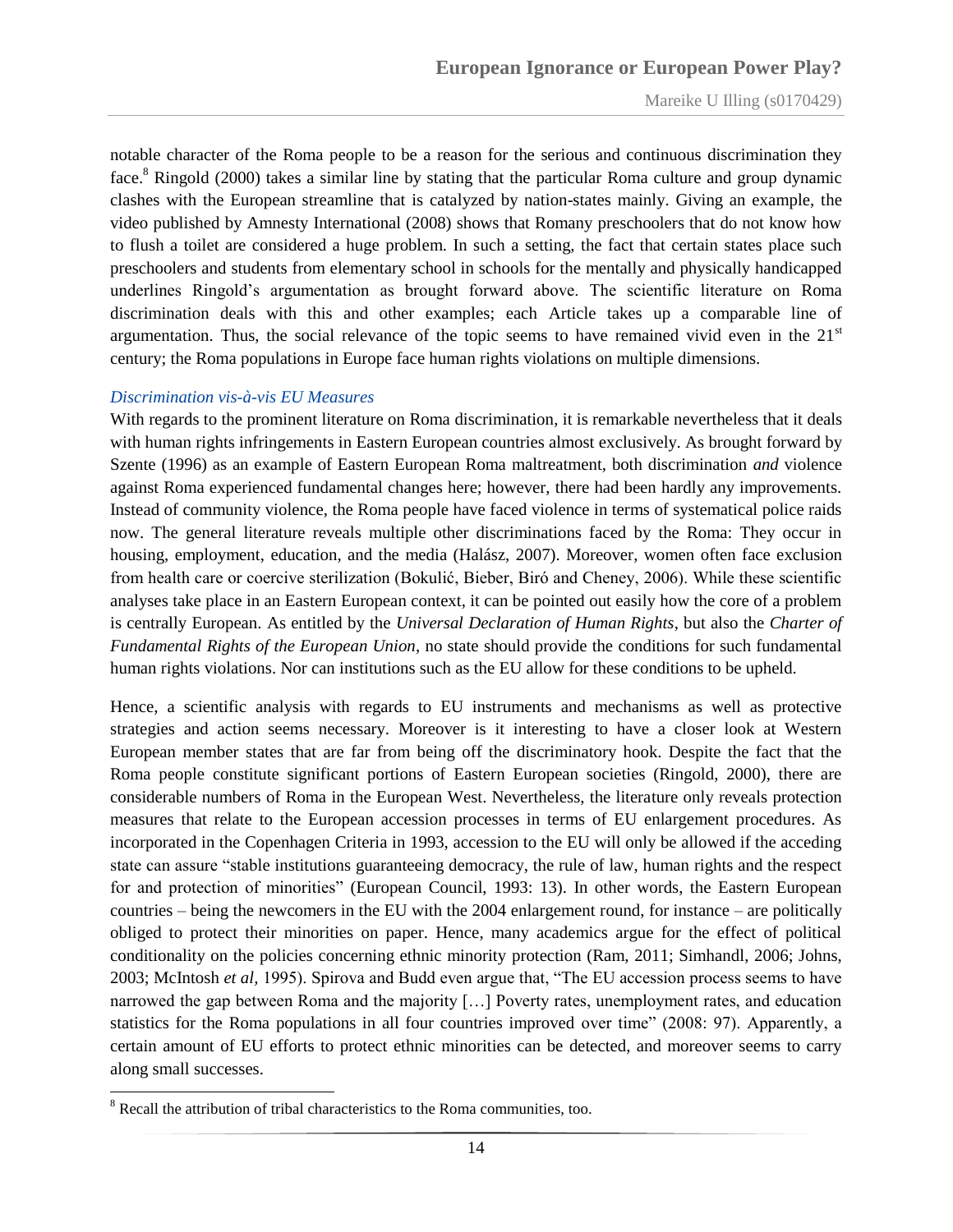Johns (2003), however, brings forward the core problem of any such EU efforts. He illustrates the discrepancy between what the EU asks of new member states and what it actually does for itself. Here, the lack of minority protection measures in the EU (EC) legal framework before the articulation of the Copenhagen Criteria and the Treaty of Amsterdam needs to be pointed out. Toggenburg (2000) explains that this is due to the former economic character of the European Community. The initial focus on a Single European Market and the following economic integration did not require for any civil protection or rights-ensuring measures.<sup>9</sup> It was not until the Treaty of Amsterdam (entry into force in 1999) that minority rights were incorporated in European legislation that is legally binding for member states.<sup>10</sup> In other words, the European member states agreed to demand minority protection measures from accession states in 1993, whereas they included such provisions for themselves in 1997 only.

The very discrepancy between what the EU does and what it wants reveals why the scientific literature does not focus on Roma discrimination in Western member states. Simhandl coins this discrepancy by paying special emphasis to the "differentiation […] between "Western Gypsies and Travellers" on the one hand and 'Eastern Roma' on the other, thus inscribing ethnicity as a category relevant to 'Eastern Europe' while avoiding this with regard to the 'Western' part of the continent" (2006: 98). While this gives an idea of the differentiated treatments of the Roma issue throughout Europe, Szente (1996) takes it to the next level. She addresses the Roma deportation from Western European countries, such as Germany or France, towards Eastern European countries that occurs against money transfers. In other words, Western European governments even pay Eastern European ones in order to be able to deport the undesired there. She closes off her argumentation that the EU needs to focus on itself as an entity that not only regards the Roma as a minority in the Eastern European states, but as one ethnic minority throughout the union.

Here, it needs to be pointed out that the EU does not regard the factual characteristics of the Roma people as illustrated above. It was argued that the Roma are a stateless people that lacks political support and that they cannot be considered as *one* entity whose problems can be solved by a one-fits-all solution. Nevertheless, the EU seems to solely offer exactly this: the requirement to protect the Roma in Eastern Europe, neglecting the needs and lifestyles of the travelling Roma in Western Europe. While these existing laws do cover the obvious discrimination against Roma in the European east – corresponding to the third characteristic of this people -, the acknowledgement of the Roma culture as laid out above is absent. Cultural aspects, such as the protection of their language, music, etc. seem to be harshly disregarded. The literature (Simhandl, 2006; Bancroft, 2005; Brearly, 2001; Szente, 1996) argues about discrimination that occurs in the sphere of education, employment, and health care. The protection of cultural assets *per se* is hardly mentioned in these studies – presumably because the necessary EU measures are absent. Hence, the EU deals with the topic of social exclusion, if only in a limited, geographically focused manner, while it appears to neglect the protection of the ethnic identity eluded earlier. The question arises whether this is truly the case; whether legal provisions intend to protect the Roma culture, too, or whether they only aim at an equal provision of opportunities.

<sup>&</sup>lt;sup>9</sup> The Single European Market (SEM) was established by the Single European Act in 1986 in order to introduce an open, unified market (Nugent, 2006).

 $10<sup>10</sup>$  A full account of EU legislation aiming at the protection of minorities within the union will be given in later chapters of this study.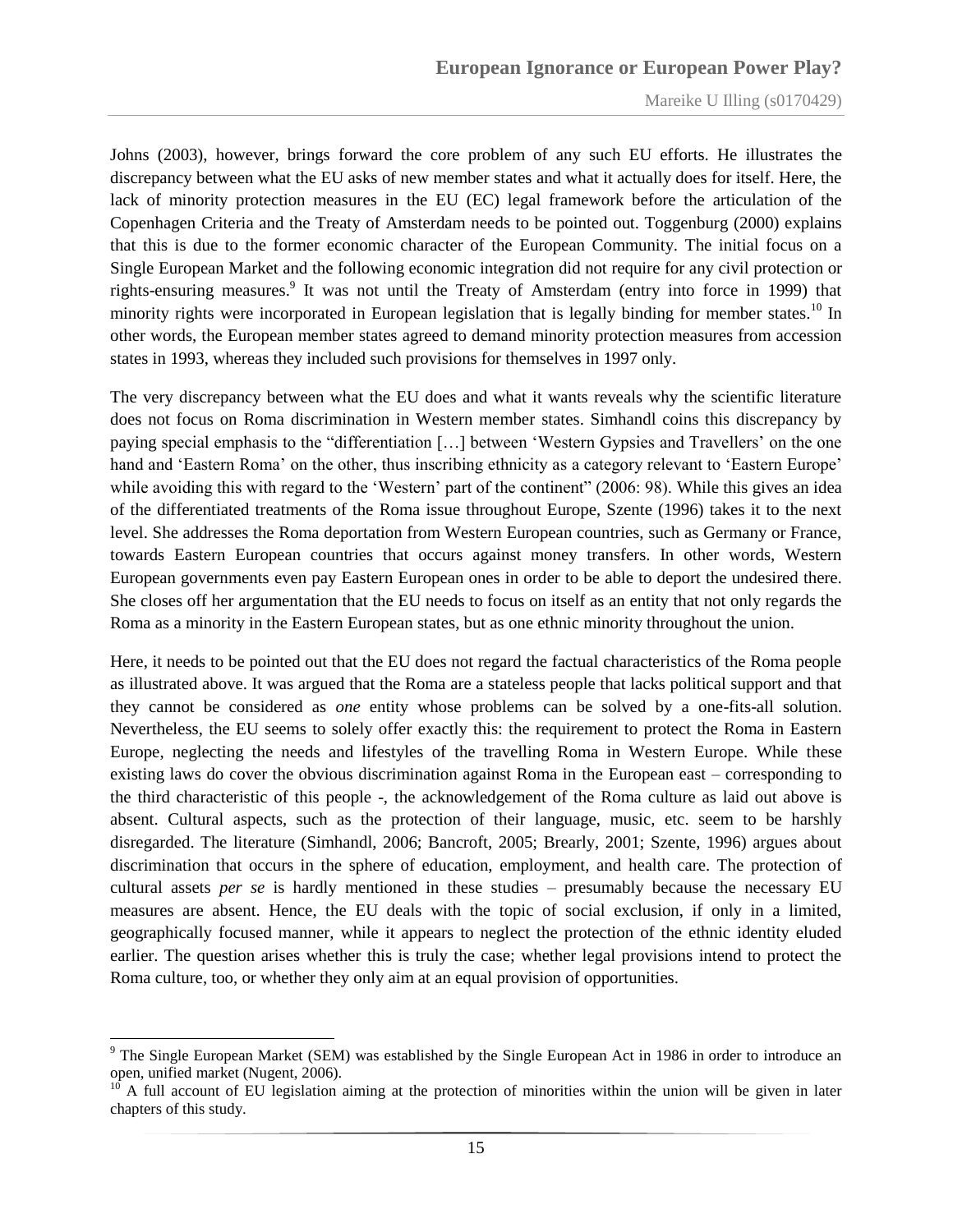Thus, a definite deficit of academic research on EU-wide measures intended to protect ethnic minorities from human rights deprivation can be detected. Meanwhile the call for a reformulation of politics and legal provisions sounds clearly. To conclude, the social and scientific relevance to pay regards to EU-wide measures and mechanisms of minority protection is obvious. This is why the analysis is based on the niche topic of how, whether or not, and why the EU institutions" actions and reactions to human rights violations towards the Roma are illustrated. The emphasis that will be put on Western European states is also explained by the clear lack of such studies as mentioned above. Note, however, that the topic of cultural protection will be included where possible but that it does not constitute the core focus of this study. The concentration lies clearly on the discrepancy of Western member states to keep up with their self-made standards.

#### <span id="page-15-0"></span>**2.4 A Theoretical Approach – Reaching for an Answer**

As the research question suggests, the focus of this study lies on how the EU"s non-compliance to its own legal incentives regarding the French human rights violations towards the Roma by and within its member states can be explained. In order to find a satisfactory response to this inquiry, the most significant concepts were highlighted above: human rights, ethnic minorities, and the Roma ethnic minority. A distinction of each of the concepts is necessary to be able to set up a strategy to find that response. The expectation is that a clear discrepancy prevails between what the EU is legally bound to do about Roma discrimination in the French case and what it factually does about it. With regards to the three distinguishable features of the Roma, it is significant to summarize here what aspects constitute the crucial focus of the study at hand. Mainly, the continent-wide, continuous discrimination and the statelessness are crucial features to conduct this analysis. Lying out the Roma situation in France in summer 2010, both the establishment of the Roma"s existence throughout Europe and their simultaneous non-acceptance constitute the focal triggers for the conflict at hand. Here, the theoretical explanation of the Roma people from above will be seized again for the description of the French case. Thus, the most important aspect to keep in mind while reading further is the perception of how Roma discrimination seems to be ignored or tolerated in Western European member states.

The theoretical concepts of human rights as explained above play a significant role in the upcoming analysis of the EU legal incentives to counteract Roma discrimination that follows the description of the French case. Technically, this analysis is two-fold, starting with what the EU institutions are entitled or obliged to do by EU law, while then reflecting its actions to these paradigms. These two steps constitute what is at the heart of the study revealing the European Union"s way to cope with these human rights violations: through tolerance, ignorance or power play. The analysis at hand will then allow to give an explanation to the research question. The next section will illustrate the methodology of how the analysis will be conducted and how answers are sought for. Especially, the research design embracing the theories above, the data selection and gathering will be illustrated.

#### <span id="page-15-1"></span>**3 METHODOLOGY**

The strategy laid out above suggests several steps that are necessary from a methodological standpoint. As is explained already, there are two crucial points to be regarded of which, in turn, the latter is to be analyzed in a two-fold manner: (1) the French Roma situation as a case study that takes up the theories on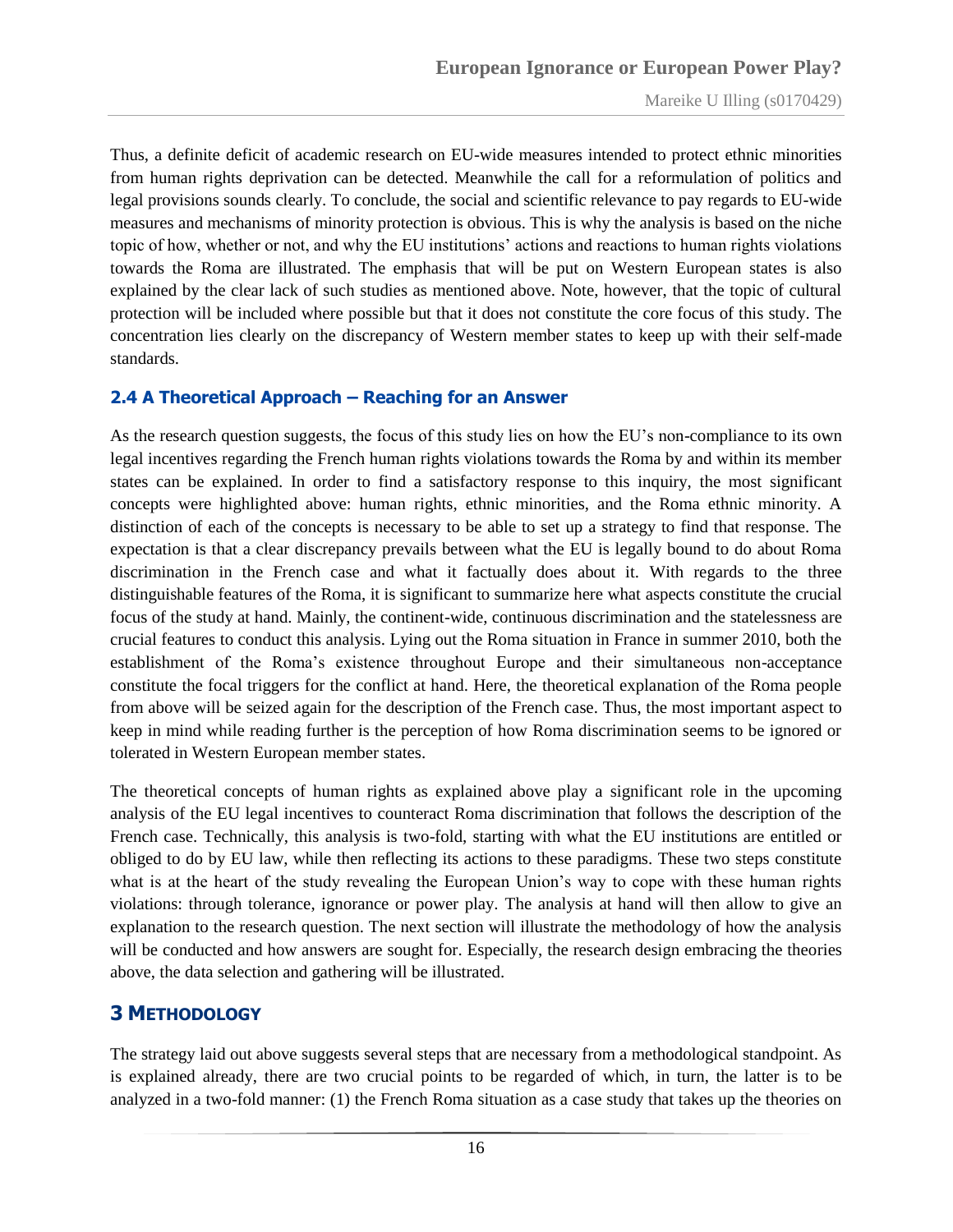Roma people in its explanation; and (2) the EU legal incentives on the one hand and the EU activity on the other revealing the gap between theory and practice. In this second part, the concepts of human rights and minority protection play a major role. In order to conduct this analysis, a few methodological steps are obligatory. This chapter reveals how the study at large is conducted. First, the research design will be defined and the case selection explained (chapter 3. 1). Thereby justifying the set-up of the study, the reasons for the case selection of France are enumerated. Naturally, the case selection represents the analytical framework of the study. The principles behind the general data collection will be described (chapter 3. 2) in a second step. The data collection obviously needs to be in line with the theoretical approach: a variety of qualitative information is necessary for the conduction of the analysis at hand. Nevertheless, this very section will narrow down the sources and data collection procedures. Last but not least, the data analysis will be discussed (chapter 3. 3). This section gives a more methodologically focused description of the theoretical approach as pointed out in chapter 2. 4. While in the former subchapter the theoretical proceedings are illustrated, the latter will focus on the methodological conduction of the data analysis thereby giving a full picture of the analysis.

#### <span id="page-16-0"></span>**3. 1 Research Design & Case Selection**

#### <span id="page-16-1"></span>*Research Design*

The thesis at hand follows an explanatory research approach as it tries to find explanations and illustrations for how the EU copes with the human rights violation by and within EU member states. In order to do so, the factual discrimination and exclusion of Roma in France is set in contrast to the EU legislative framework, such as the ECHR, case law, and the *Treaty Establishing the European Union*. Here, the infringements by the French state are identified as are the EU institutions" responsibilities to intervene. The (mis-)match is revealed according to which an analysis of why particular interventions occurred or not. To sum up, the explanatory research will be conducted by means of a qualitative case study.

#### <span id="page-16-2"></span>*Case Selection: France*

The case that has been selected for the study at hand is France. In the following, the reasons for its selection as well as the method are illustrated. As indicated in the theoretical background, multiple studies observing the Roma discrimination in an Eastern European context exist. So does the discussion of a discrepancy between policies and political conduct in Eastern and Western EU member states. Hence, the choice to opt for a case study of Roma discrimination in a Western European country has been made. Its relevance has been illustrated above and significantly exploited. With the general decision made, the case selection of the study at hand is already limited to certain member states in theory. The founding member states (France, Germany, Italy, Belgium, Luxembourg, and the Netherlands) are popular example cases in these contexts because of their stability, their heterogeneity, and their rigid stance in the EU. Hence, these countries, next to Spain and Great Britain (with a similar meaning in the union), for instance, are considered for selection.

Naturally, the proportion of Roma within the states under consideration is significant, too. As a specific choice, here, France is chosen to serve as exemplary member state. Why France? The first reason is as straight forward as practical. As eluded in the introduction, in 2010 the French president Nicolas Sarkozy placed himself on constant media reporting because of his anti-Roma policies. The severity of his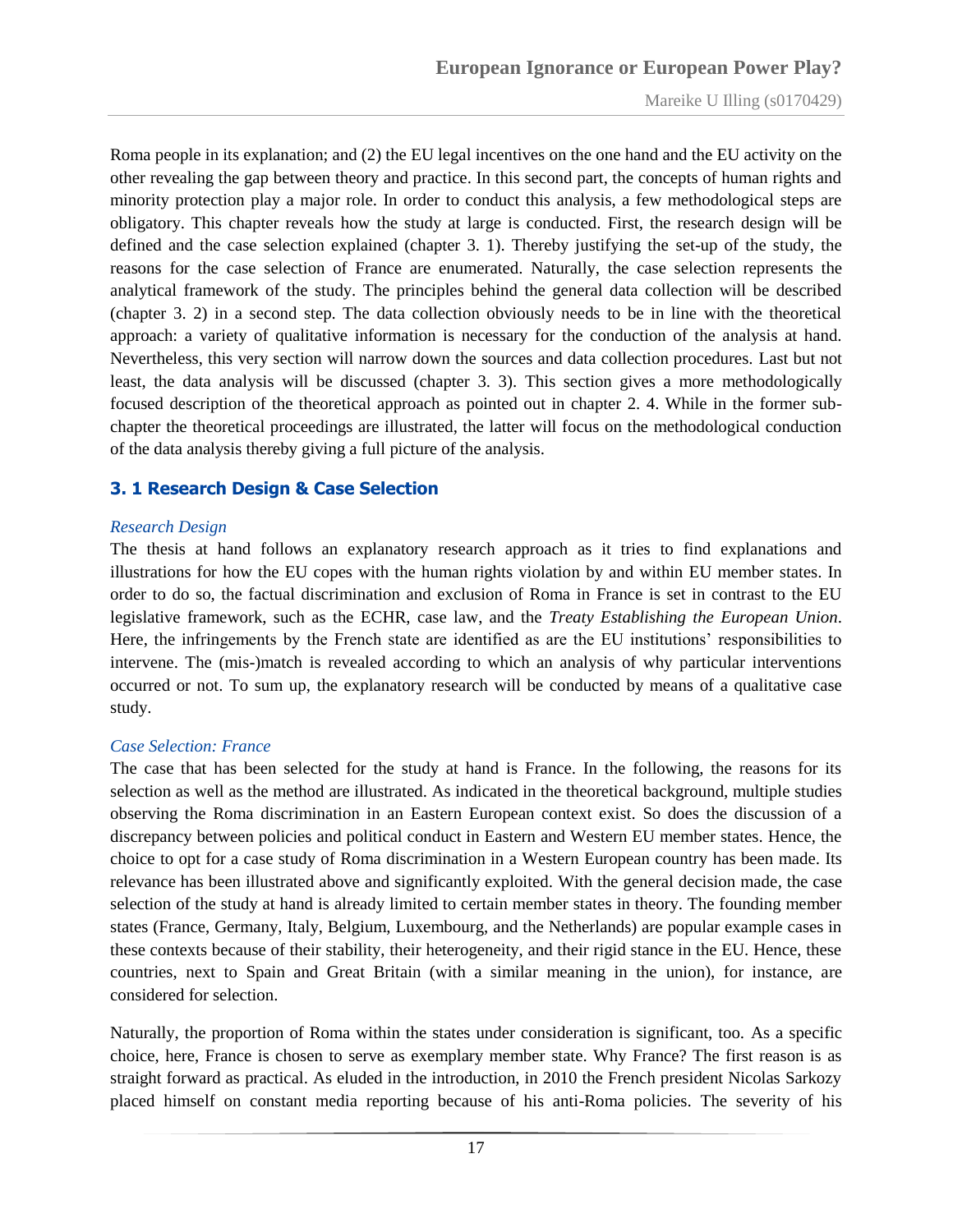interventions was broadcasted across the globe. Not only does his action therefore constitute a prominent and relevant example of the Roma's human rights' violation, but it also promises to offer sufficient resources and reports on the French factual, political conduct.

The second reason relates to the prominence of Roma population in France throughout the centuries. In general, Western European countries such as France are continuously frequented by Roma as the living conditions, here, are by far more generous and "acceptable" than in Eastern European countries (Amnesty International, 2008). Still, the French attempt to exclude and deport Roma people because they are considered to disrupt public order. The actuality of French politics concerning this issue has remained present until today; the tensions seem to be ever-increasing. Naturally, the tensions between indigenous people and the Roma are comparatively high in countries like Italy, Germany or Spain. As a selection has to be made, the choice to focus on France is also one of convenience and timeliness here.

#### <span id="page-17-0"></span>*Additional Remarks*

In the case of Roma and the violation of their human rights, one cannot single out *a* European member state and pull it out of the broader context. In other words, France will not be singled out individually, but will be studied with regards to its connections to other, relevant EU member states. There is a clear linkage between member states because of the travelling character of the Roma people. For the case of France, special connections can be recognized to Romania and Bulgaria as can be recognized from the deportation of the Roma in summer 2010 to Romania and Bulgaria (Flynn, 2010). Hence, it is not only logical but necessary to have a comparative, but brief look at the society the Roma escaped from and are deported back to.

#### <span id="page-17-1"></span>**3. 2 Data Collection**

#### <span id="page-17-2"></span>*Newspapers & NGOs - As A Source for First-Hand Information*

The first set of data necessary for the analysis at hand contains information on the French events in summer 2010. Here, newspaper articles will be used as well as reports from NGOs and international political institutions. The selection of newspaper articles is rather broad: English, French, and German coverage will be used to establish a relatively sound picture but also to reflect the French public opinion ( making) to that of other European member states. Thereby, it is hoped for a more reliable picture of what happened in France. The selection promises to serve as a controlling factor in terms of objectivity, relevance, and accuracy.<sup>11</sup> The selection of media coverage followed the public perception and reputation of the news services. The newspapers such as *Le Figaro, Le Post*, *le canard social, Spiegel Online, Zeit Online*, *The Times*, and comparable ones were used because they are generally considered to conduct serious, relatively objective coverage. The very articles that were used in this study are enlisted in Annex A. An argumentation for why these were chosen is given there.

The time span to be analyzed will mainly cover the summer of 2010 and those articles that immediately cover the happenings in France at that time; nevertheless, newer articles lasting until the end of 2010 that address the particular issue may be used for the analysis as well to indicate a trend in developments. This is considered necessary because of the EU reactions that cover a longer time frame.

 $11$  Accuracy, as far as one can judge true accuracy in newspaper coverage.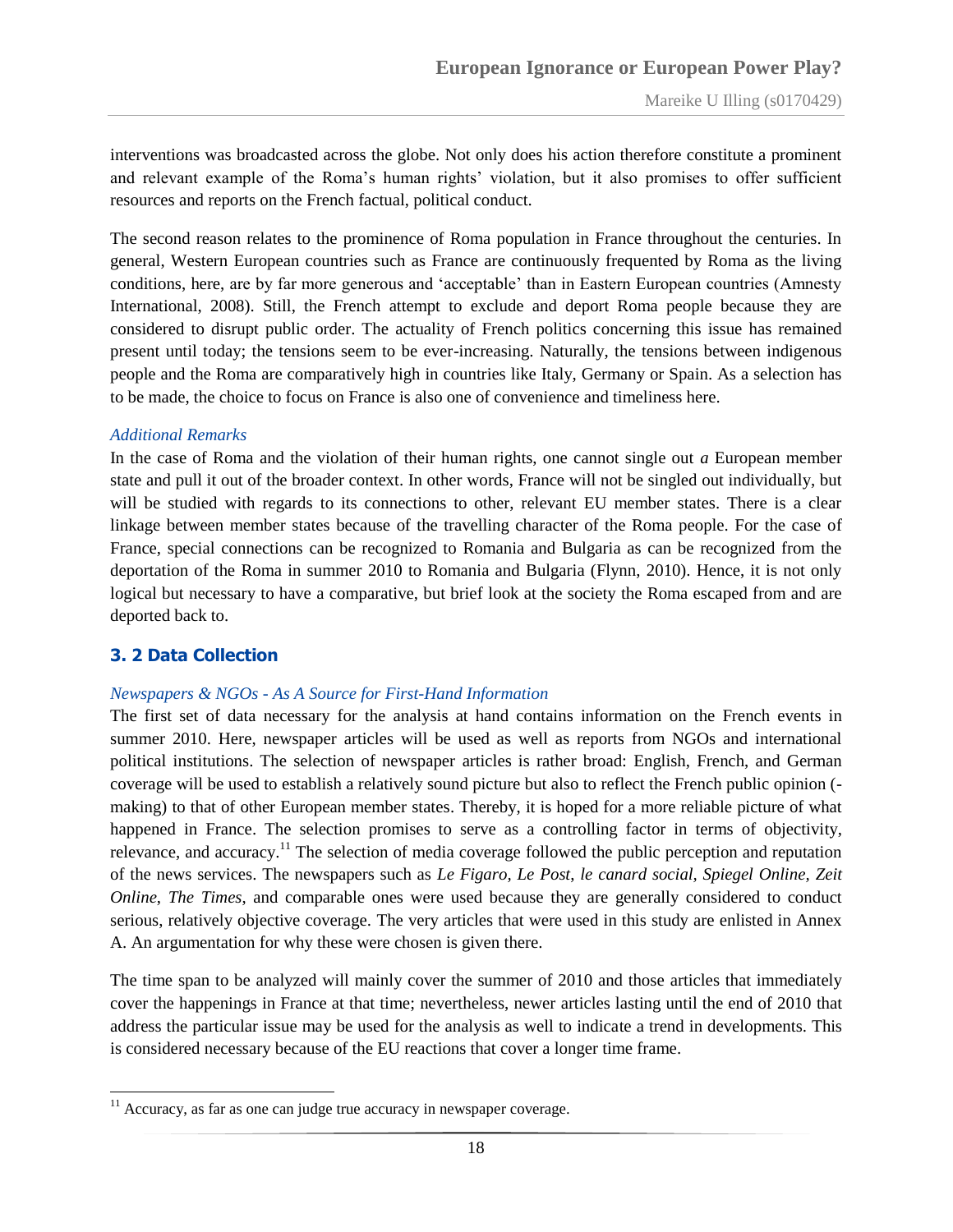The selection of reports from NGOs and political institutions is also divided. The popular agencies *Amnesty International* and the *Human Rights Watch* are chosen because they often serve as the only voice of those that have been deprived of their human rights. As Pinto (2010) claims, *Amnesty International* is considered the only human rights agency that is politically free. Hence, the selection here primarily occurred according to common understanding. Nevertheless, small NGOs and platforms such as the *La Voix des Rroms* are observed, too, in order to reveal potential aspects that are left out on purpose by politically more sensitive agencies. This may turn out as particularly interesting because there is a general "inadequacy of information on such violations, since governments are understandably reluctant to publicize their use of arbitrary [techniques]" (Mitchell & McCormick, 1988: 483). The *Decade of Roma Inclusion* (2010) argues in a similar direction as there are hardly any data on the Roma population. Hence, the methodology to analyze the human rights violations towards the Roma based on multiple, highly differentiating channels is feasible and logical. The selection method of these sources occurred after a phase of preliminary research where the ones that are used in this study turned out as the most active and explorative.

Last but not least, a governmental document issued by the French authorities is used to confirm what is reported by newspaper agencies and NGOs. Hortefeux"s circular is reprinted in the annex (Annex B). The use of such a combination of sources promises the creation of a sound and rather accurate picture of the Roma discrimination in France. The exact government mandates are also necessary for the examination of whether or not the activities breached the law revealing the precise political wording.

#### <span id="page-18-0"></span>*Legislation*

As far as the analysis of EU legislation is concerned, the methods are straight forward: At a first stage treaty provisions and those that are incorporated in the human rights charter are observed. In a next step, the existence of case law, directives, and regulations is tested for. The legislation will be summarized, a potential development distinguished. The practical collection of these data occurs via the European legal archive EurLex and its search engine. Obviously, the time frame under examination here covers the period of the EU existence but a focus is placed on the most dominant, fundamental provisions because of time and space: the TEU, Directive 2004/38/EC, and Directive 2000/43/EC. The treaties are the fundamental legal provisions and therefore lay out the legal framework within which EU institutions, member states, and individuals can act. Further, EU institutions" memos and documents such as the Council"s Stockholm Program are used in order to underline the legislation.

#### <span id="page-18-1"></span>*Limitations*

As mentioned before, the data collection proceeds in qualitative steps. In order to reveal the factual human rights violations, several sources are used. Nevertheless, the reliability and availability of exact sources is often limited as with any human rights analysis (Mitchell & McCormick, 1988). The newspaper selection also includes particular limitations, as the French newspaper *Le Monde*, for instance, is not used as a source with the articles being not available without purchase anymore. These limitations have to be regarded in the conclusion and generalizations drawn at the end of the study.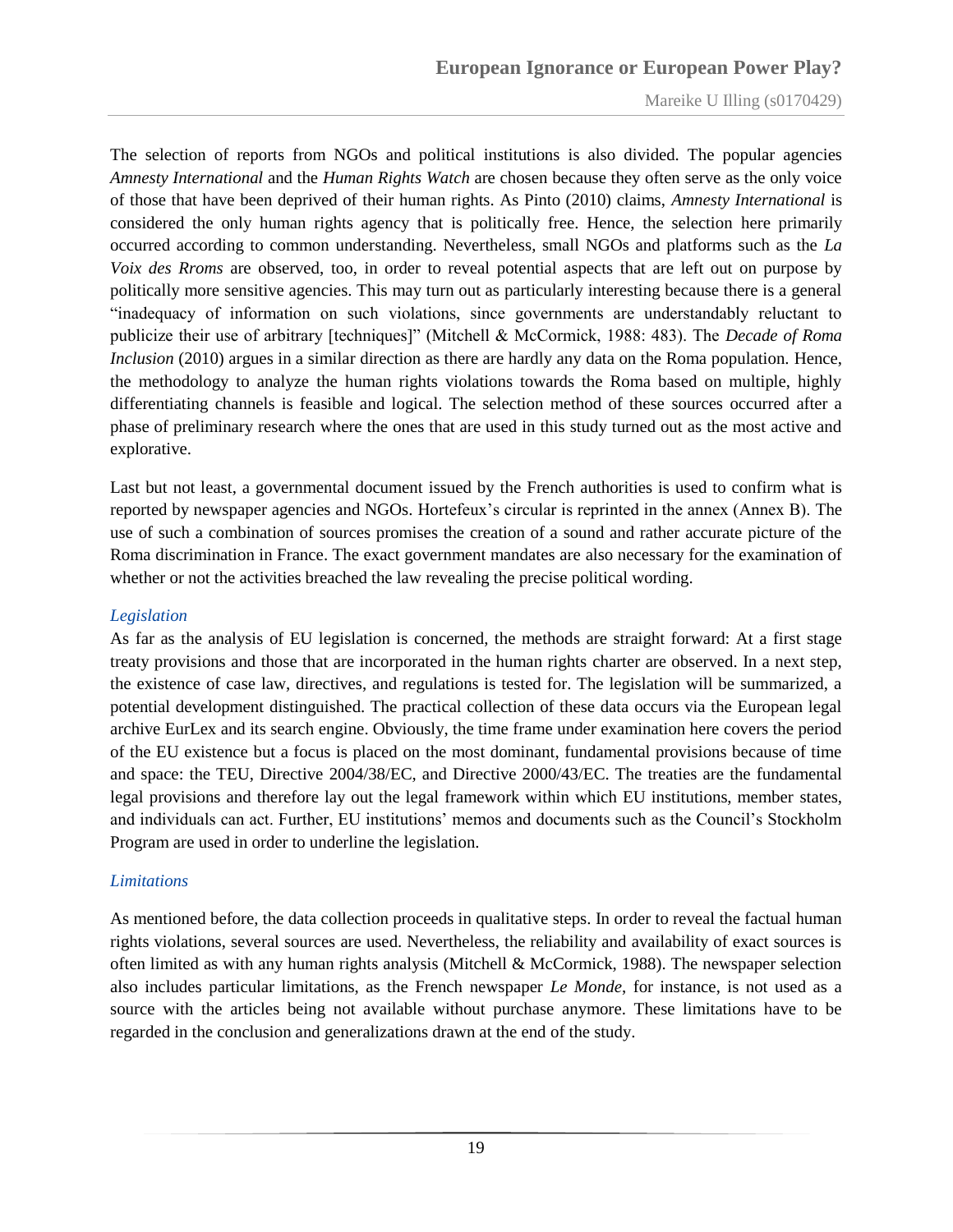#### <span id="page-19-0"></span>**3. 3 Data Analysis**

The analysis of the data that deals with the actual French doings in terms of Roma discrimination and human rights violations – that is, the analysis of the newspaper and  $NGO -$  is straight forward. The collected data allows drawing up a chronology of what happened in France, and how and whether the national and European political bodies reacted to these actions. The data will be checked against the fundamental framework of this study: whether we cope with human rights violations here, whether it is a problem of ethnic minorities only, and in how far the EU intervened in the situation.

The procedure for the specific data analysis is obvious as far as the EU legislation is concerned: Any legislation that demands a particular type of action from a specific member state or institution accounts for all member states as determined in the EU"s legal primacy. Thus, an analysis from this perspective is conducted. The first sub-question can be addressed here, as all potential mechanisms to protect ethnic minorities are revealed. Hence, all relevant legal data will be set into connection with the French proceedings in summer 2010. Thereby, the EU action that was or was not taken can be categorized in a general framework in order to be analyzed and judged upon. Potential deficits will be revealed by this. The second sub-question can be addressed here. The connection of the data from France and the EU legal provisions will provide sufficient evidence to preliminarily reply to the overall research question as the potential mechanisms can be clarified and the factual proceedings illustrated.

The third sub-question cannot be tackled from the data analysis alone. Here, the reflection upon the theoretical background, in particular upon the aspect of political conditionality, is necessary. The explanatory focus, here, does not use the practical and legal data alone but needs to regard purely political aspects as well. As little or no reliable information is visible for human rights violations in general, the outcome of this study faces low degrees to generalize the findings to other cases. Where information is missing or invalid, the general conditions can hardly be compared to another case. Moreover, the political aspect of legislating as opposed to executing will play a significant role in any generalization. On the one hand, the primacy of EU law cannot be disregarded in theory, regardless of the detailed proceedings in any human rights violation which is why the explanatory approach is likely to be highly comparable to other states and contexts.

As the French situation is regarded in connection to other European states and the institutions, and as the literature review positions the study in a general academic context, the explanatory findings of this study are likely to be transferrable – in principle – to other situations of Roma or ethnic minority discriminations in a European context. Obviously, the potential political opportunities (or the lack thereof) can only be applied to the European Union. Due to its *sui generis* status that still remains until today, the EU context is not comparable to any other transnational/international context. There is no other partially supranational institution that is entitled with its member states' sovereignty other than the EU. On the other hand, even within the EU the findings in this particular case cannot necessarily be compared to another situation. As indicated earlier, the information on human rights violations renders any generalization rather tricky.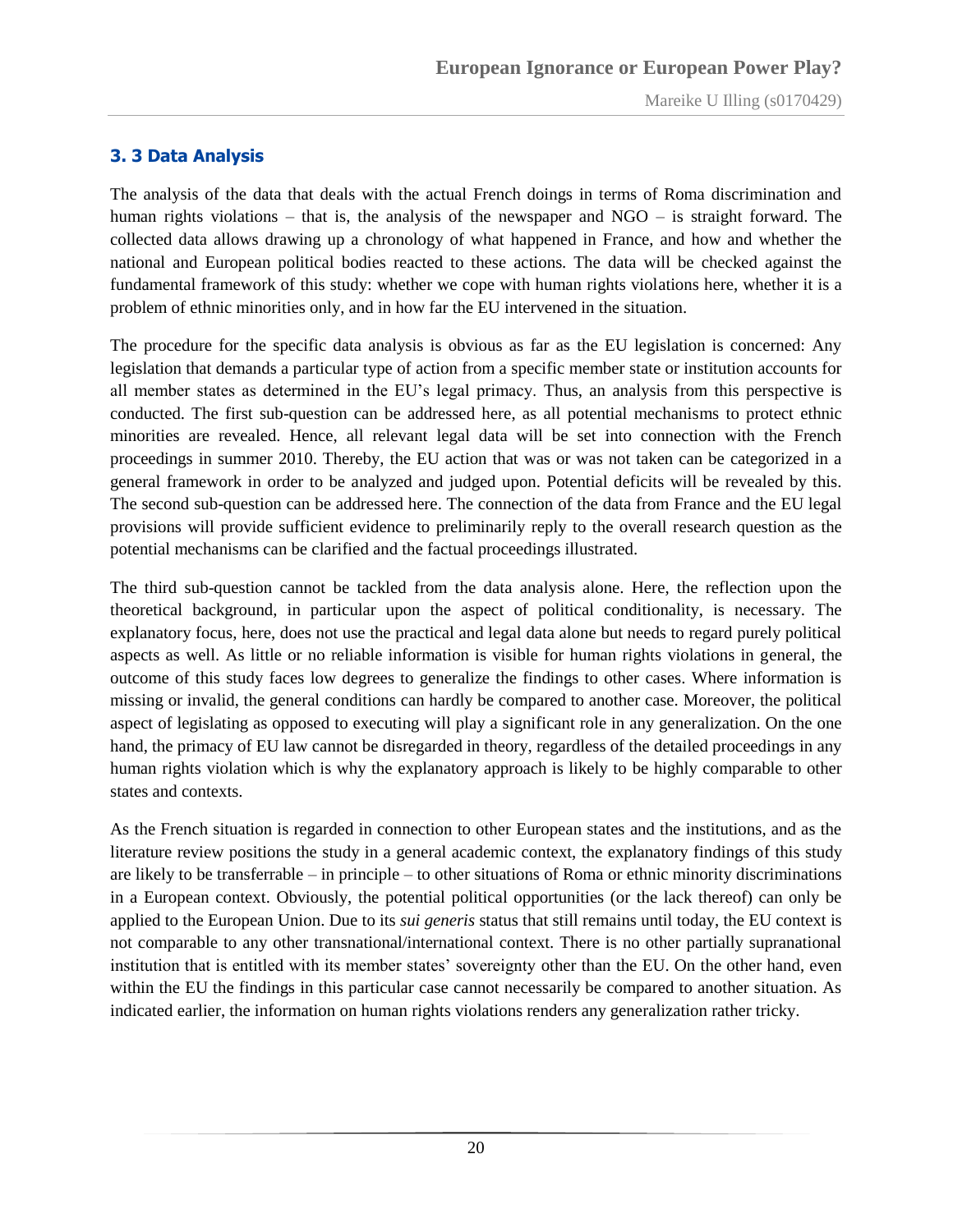#### <span id="page-20-0"></span>**4 ANALYSIS**

In this chapter, the actual case study will be conducted which will enable us to address the main research question and its sub-questions. The first section will discuss the Roma situation in and around Paris laying down the general framework of the case study (chapter 4. 1). The next section will compose of the chronology of what happened in France in summer 2010 (chapter 4. 2) thereby creating the analytical framework of the study. Here, a time span from July to December 2011 will be under study in order to illustrate a full picture of the happenings during that time. July 2011 is chosen as a starting point because the incident with the Roma boy occurred in July as mentioned above. Articles were generally considered until December 2011 in order to embrace potential legal prosecutions by the EU. The last section will discuss the EU measures and capacities (chapter 4. 3). The reactions to President"s Sarkozy"s actions by the EU will be shown.

#### <span id="page-20-1"></span>**4. 1 The Roma in France**

Within this section the general condition of the Roma in France is explored. First, their lifestyle in Western European countries – France in particular –as well as its reasoning is illustrated. As a second step, a chronology of the happenings in France in summer 2010 is developed. Here, particular emphasis is placed on the policy measures to clean and dismantle the Roma settlements. Last but not least, the initial reactions by the European Union are regarded in order to detect their general disposition to act in this particular case. Hence, the chapter at hand gives a full impression of the anti-Roma activities in France in summer 2010, including the public reactions by the EU. Thereby, the analytical framework of how the EU reacts to the particular Roma discrimination is created.

#### <span id="page-20-2"></span>*French Informal Settlements of Roma*

As was explained earlier, Roma seem to be regarded as substantial threat to Western European nations. However, in terms of the attention they share and albeit the bad reputation they burden, they represent a constant ethnic group within these societies nevertheless. Indeed, a proportion of Roma people prefers to live a lifestyle of travelling or informally settling over living socially excluded and disadvantaged in their home countries. As Meier (2010) argues, the Roma in the west of Europe are mostly of Romanian and Bulgarian origin and flee their home countries because their living conditions there are unbearably terrible and unacceptable. The EU Agency for Fundamental Rights (FRA) claims that "[t]he Roma minority is identified as one of the most vulnerable groups in south-east Europe, and still faces in most of these countries very difficult living conditions and discrimination" (2010: 52). Hence, the reasons for large groups of Roma to leave their countries of origin are social exclusion and deprivation. But why are so many Roma moving to the west despite the common Western perception of Roma to be a criminal, unclean, and uneducated people?

In fact, Brearley describes the reoccurrence of such anti-Romany attitudes as well as the perception of Roma to be very criminal; she claims the media to present Roma "as parasites, as genetic criminals, as dangerous" (2001: 596). More importantly, she states that Romany criminal activity is even "universally [...] punished overzealously" as compared to non-Romany crimes linking back to the general attitude towards this group (2001: 594). This perception cannot only be seen in the media coverage of Roma incidents but it is mirrored by certain public policy measures. In France, the accusation of Roma to be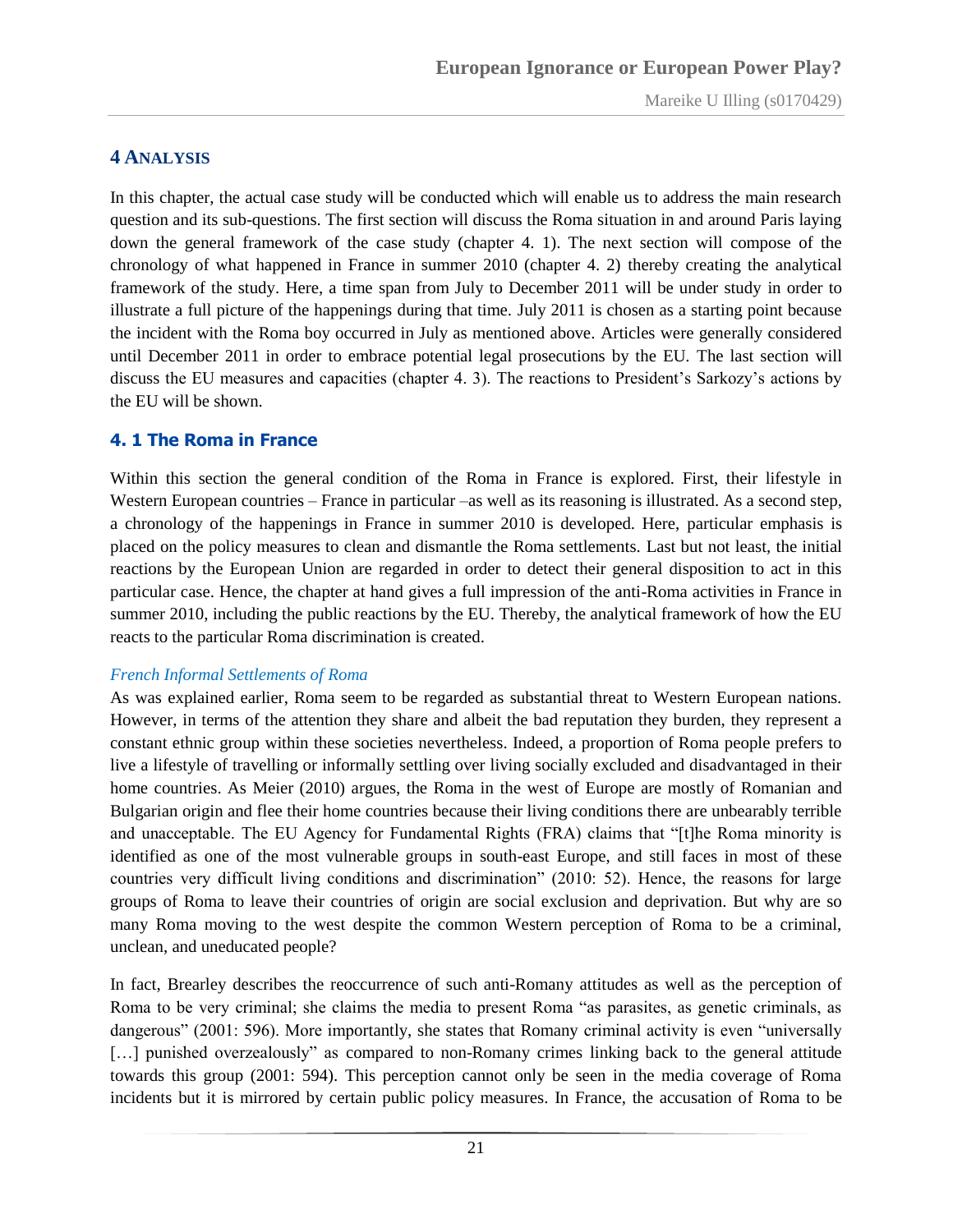offensive and criminal allows for the police to regularly clean informal settlements in order to deport them to their home countries – despite the knowledge about their social exclusion there (Spiegel Online, 2010c; Meier, 2010). Indeed, thousands of Roma are annually deported back to Romania and Bulgaria (Spiegel Online, 2010a). The French government even offers a grant of 300 Euros per adult and 100 Euros per child for returning to their countries of origin hoping to convince them to leave (Zeit Online, 2010). Thus, hardly any effort is omitted by the French authorities in their cleaning process.

Despite the constant removal and deportation of Roma, hundreds of informal Roma settlements can still be counted in France. These usually lie at the outskirts of certain cities and are – of course – illegal. Amnesty International even classifies these settlements as slum belts (Amnesty International, 2010). While newspaper agencies claim that the number rises up to some 600 camps (Spiegel Online, 2010b), the French Minister of the Interior, Brice Hortefeux, speaks of 300 "campements ou implantations", camps and settlements (Annex B). In the French public opinion, these camp inhabitants are often considered a threat to society (Spiegel Online, 2010a; Zeit Online, 2010; Amnesty International, 2010b; Le Figaro, n. d.) as they are by many other Europeans.

#### <span id="page-21-0"></span>*Sarkozy's Roma Intervention in Summer 2010*

In fact, the trigger for the summer events in 2010 was tension between Roma and the police. A young Roma was shot by French police officer in an ordinary traffic control following which the boy"s community vandalized the respective police office (Amnesty International, 2010b). The French politicians organized a meeting to deal with these tensions immediately after the uproar (Prochasson, 2010). Following this meeting, President Nicolas Sarkozy stated that within a three-month period, half of the Roma camps were to be removed (Spiegel Online, 2010b; Zeit Online, 2010). The Minister of Internal Affairs Brice Hortefeux confirmed this in an official statement on 28 July 2010 (Annex B). And in fact, newspaper coverage reported at later stages that up to 13,000 were deported, most of them towards Romania and Bulgaria (Le Figaro, 2010b; Le Post, 2010; Human Rights Watch, 2010a).

But on what political grounds was the deportation based? The political decision to dismantle the settlements and to deport the Roma was made on 28 July 2010; among the political actors were President Sarkozy and Minister of the Interior Hortefeux. Here, only the decision was taken on how to deal with the problem: evacuate and dismantle the camps, deport the Roma. The initial command to the executive forces was expressed by Hortefeux in form of a circular. Herein, the responsible authorities (prefects, the sheriffs, and the federal police) were asked to undertake immediate action towards the Roma. The command included the evacuation, dismantlement, and deportation of the Roma within a three-year time period (Ministère de l"Intérieur, de l"Outre-Mer et des Collectives territoriales, Annex B).

With regards to the procedure, two things are striking: Hortefeux stated that even after discussing the Roma problem with Romanian ministers, the French authorities would pursuit their dismantlement plans because an illicit occupation of territory remains unjust (RTL.fr, 2010). The second aspect is that the Minister for Immigration was not informed about the circulars, and only learned about the evacuation at a later point, Le Figaro reports (Le Figaro, 2010a). In other words, the policy-making in this particular case proved to be ad-hoc aiming at rapid successes where important political offices were left out in the decision-making. Moreover, the only legal argumentation that was made was that the settlements are illegal and therefore unjust. Naturally, any government can argue to take such actions, specifically because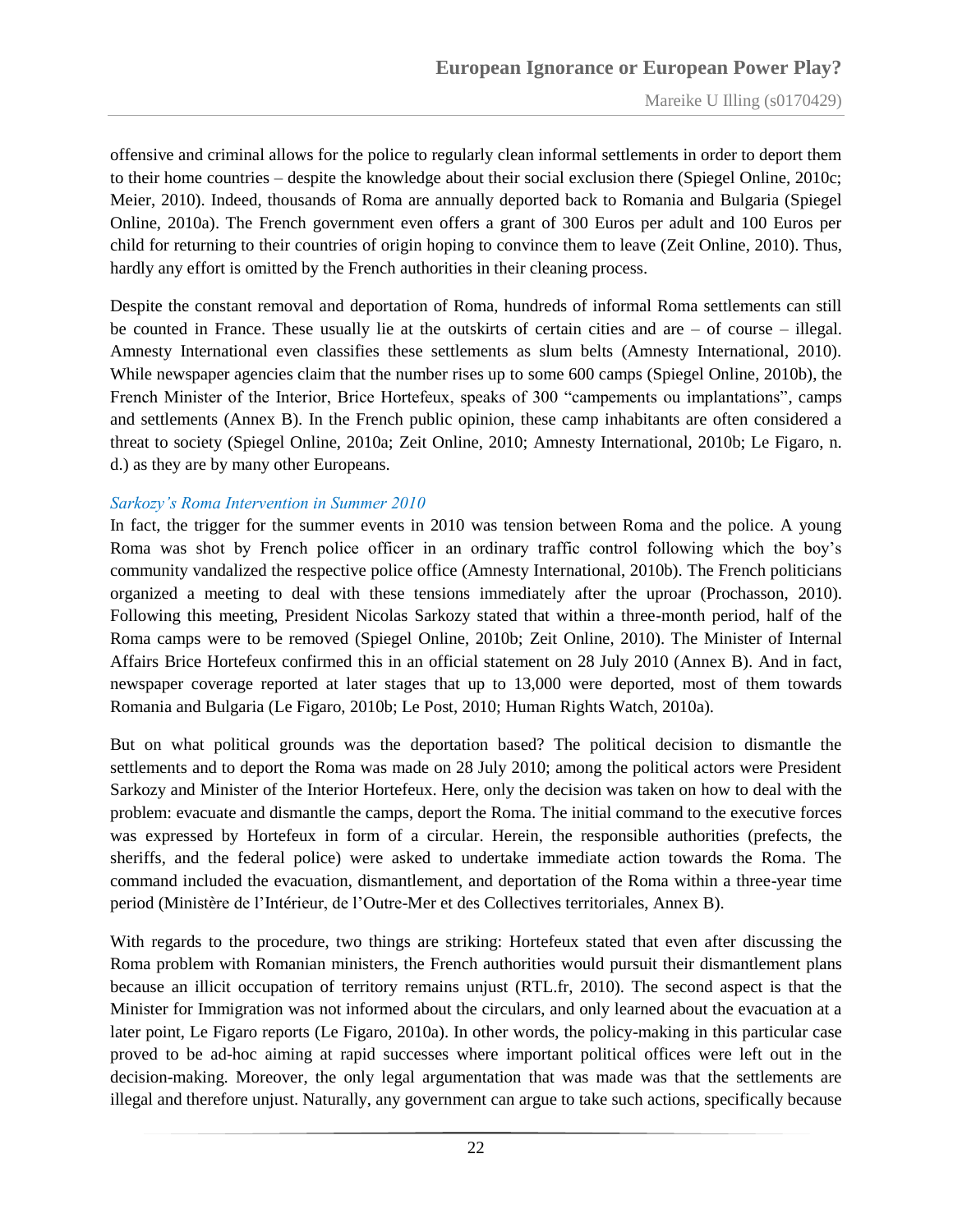the Roma settlements are interfering with French law in the first place. Nevertheless, the activities here caused a media uproar because of its severity and force.

#### <span id="page-22-0"></span>*What Did the EU Say?*

The initial reactions to the French measures are noteworthy. While the EU Commission observed the French happenings with care from the very beginning (Le Figaro, 2010b), they joined the UN in the canon to stop the mass deportations in August 2010, only a month after the conflict arouse (Spiegel Online, 2010d). The UN claimed that despite the security concerns issued by France, the individual human rights need to be respected by any state. Barroso underlined this argumentation publically disagreeing with the French policy measures. In canon, it was argued by both the EU and the UN that deportations are – in any way – legally unacceptable. (Le Figaro, 2010c) Hence, it appears that the human rights violations are acknowledged and observed carefully promising official counteractions to protect the Roma. Nevertheless, it is striking that the French situation, in fact, is not unique within the EU. As Meier (2010) claims, Finland, Denmark, and Italy have ordered comparable deportations before (Human Rights Watch, 2010a). Therefore, it is necessary to assess in how far the EU can take action in order to be able to place the activity in France in a general political context.

To sum up, the French measures to deal with the Roma problem in the many informal settlements turns out to be doubtful for several reasons. First, the technical policy-making itself seems to have been ad-hoc, leaving out important actors and aiming at rapid successes. Considering that the Roma "problem" is one that has lasted at least half a millennium as pointed out earlier, the invention of a policy to solve that conflict within a couple of days receives a dubious character. With regards to the theoretical background, the intrinsic differences between the Roma and other European cultures suggest that the conflict is not handled easily. Second, the harsh observation by both the UN and the EU underline the severity of the French actions as well as that of the problem itself. Especially these public reactions detect that the French activities infringe with universal human rights provisions as conceptualized earlier. Hence, the fine line between what France coined ensuring public order and safety and that of ethnic minority and human rights protection was crossed here. Clearly, the French anti-Roma action constitutes an issue the EU is expected to take care of. In the upcoming section, the EU"s legal incentives will be revealed in order to verify this expectation.

#### <span id="page-22-1"></span>**4. 2 How Can the EU Deal with the French Roma Case?**

This section discusses the legal provisions ensuring Roma protection and creating the context for any ethnic minority protection. First, general human rights entitlements to any citizen are enumerated, including basic responsibilities for EU institutions. Next, these responsibilities are taken to a next level as the specific incentives for the Roma protection are illustrated. These two steps are expected to reveal the applicable legal framework in the context at hand. Explicitly, the legal tools and mechanisms to be used against Roma discrimination are detected. While the greatest focus lies on the protection of Roma, there are certain legal obligations that are to be fulfilled by the Roma themselves. In order to correctly present the context at hand, these need to be regarded, too, as is done in the third sub-section of this chapter.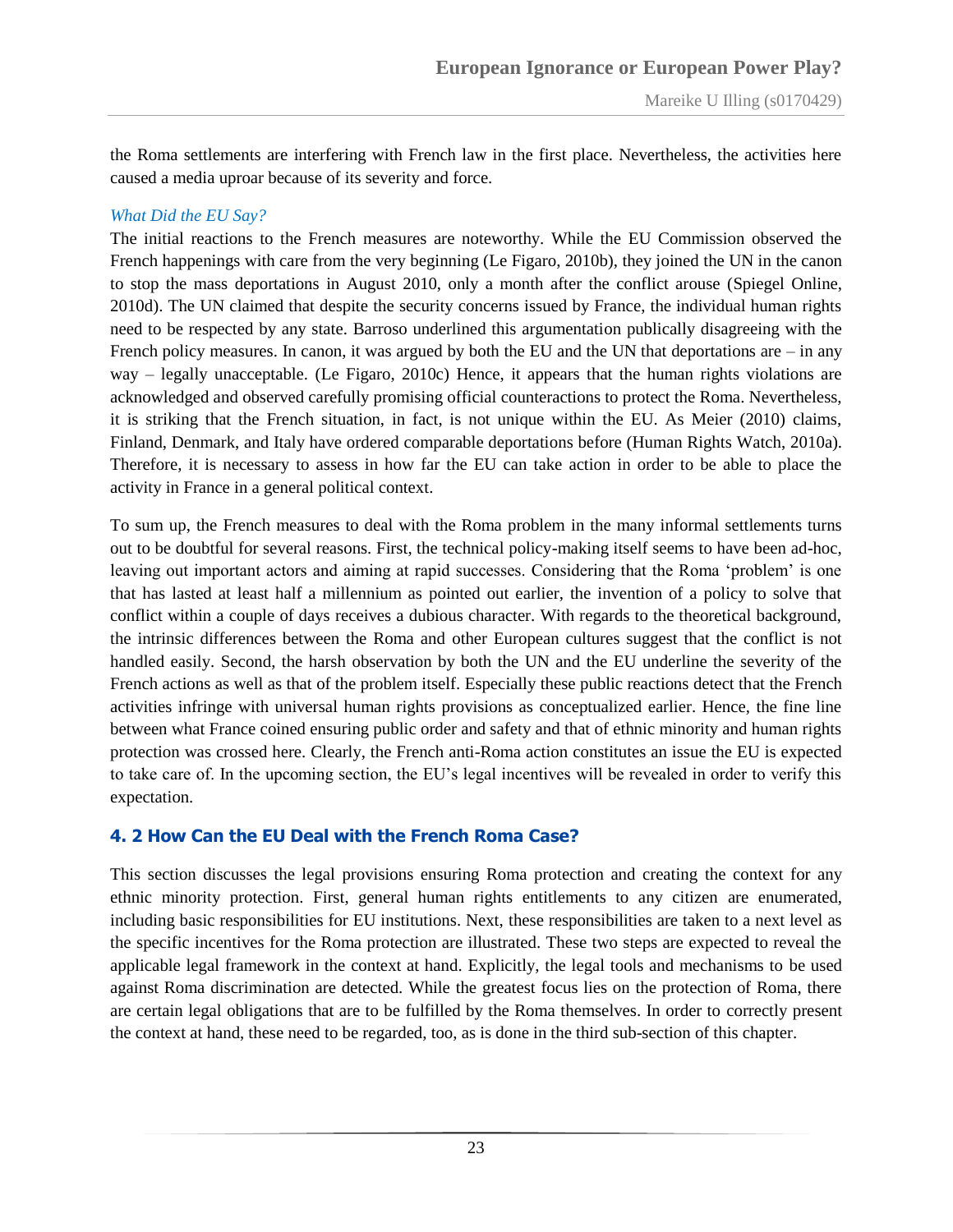#### <span id="page-23-0"></span>*General Human Rights Provisions*

"The EU is committed to fully respecting the human rights of all persons, including those belonging to minorities" (European Communities, 2008: 51).

In fact, the EU not only acknowledges the *Universal Declaration of Human Rights* but it adheres to its own *EU Charter of Fundamental Rights* to protect its citizens. In particular, Article 19 of the *Consolidated Version of the Treaty on the Functioning of European Union* (TEU) entitles the Council in accordance with the European Parliament (EP) to take necessary and appropriate measures "to combat discrimination based on sex, racial or ethnic origin, religion or belief, disability, age or sexual orientation" (art. 19 TEU).<sup>12</sup> Hence, basic treaty law does not only provide for legal protection of EU citizens but also empowers EU institutions to legally enact these rights. In fact, Article 21 of the EU Charter of Fundamental Rights provides that "[a]ny discrimination based on any ground such as […] ethnic or social origin, […] membership of a national minority […] shall be prohibited" as well as that "[…] any discrimination on grounds of nationality shall be prohibited" (art. 21 Charter of Fundamental Rights).<sup>13</sup>

Whereas the treaty and charter provisions are broad in nature, the directive issued in 2000 (Directive 2000/43/EC) makes the human rights protection more specific. It initiates the implementation of the principle of equal treatment between persons irrespective of racial or ethnic origin, claiming equality before the law, too. In Article 2.1, it is further explained that the "principle of equal treatment shall mean that there shall be no direct or indirect discrimination based on racial or ethnic origin" (Directive 2000/43/EC). In turn, it is ascertained that "[h]arassment shall be deemed to be discrimination […] when an unwanted conduct related to racial or ethnic origin takes place with the purpose or effect of violating the dignity of a person and of creating an intimidating, hostile, degrading, humiliating or offensive environment" (art. 2.1).

In addition, chapter II of the very directive states the remedies and enforcement measures in Article 7 on how the member states are to provide the defense of rights (Directive 2000/43/EC). In support of this, Article 14 in chapter IV claims that the member states "shall take the necessary measures to ensure that: (a) any laws, regulations and administrative provisions contrary to the principle of equal treatment are abolished" (art. 14). The implementation of the directive was to occur by July 2003 (art. 16); its entry into force occurred with its publication in 2000. Hence, the directive and all its incentives have been legally binding since 2000. Another set of tools created by the EU institutions are the Copenhagen Criteria that ask the provision of the rule of law, democracy, and the provision and protection of human rights towards its citizen by accession and candidate states (European Council, 1993). However, these do not apply to the case at hand with France being one of the Founding Six.

To sum up, the legal provision for the protection of human rights calls on EU institutions, member states, and third parties alike. Each is not only entitled to take action against human rights violations but they are technically forced upon to interact. Especially, the discrimination based on race of ethnic belonging is enrooted in these fundamental legal frameworks. With regards to the first sub-question inquiring what

 $\overline{a}$  $12$  The Articles is originally known as Article 13 TEC, and carries the subtitle "ex Article 13 TEC".

<sup>&</sup>lt;sup>13</sup> The EP actually considers the Articles 1, 8, 19, 20, 21, 24, 25, 35, and 45 of the EU Charter of Fundamental Rights to be applicable to and account for the Roma situation (EP, 2010).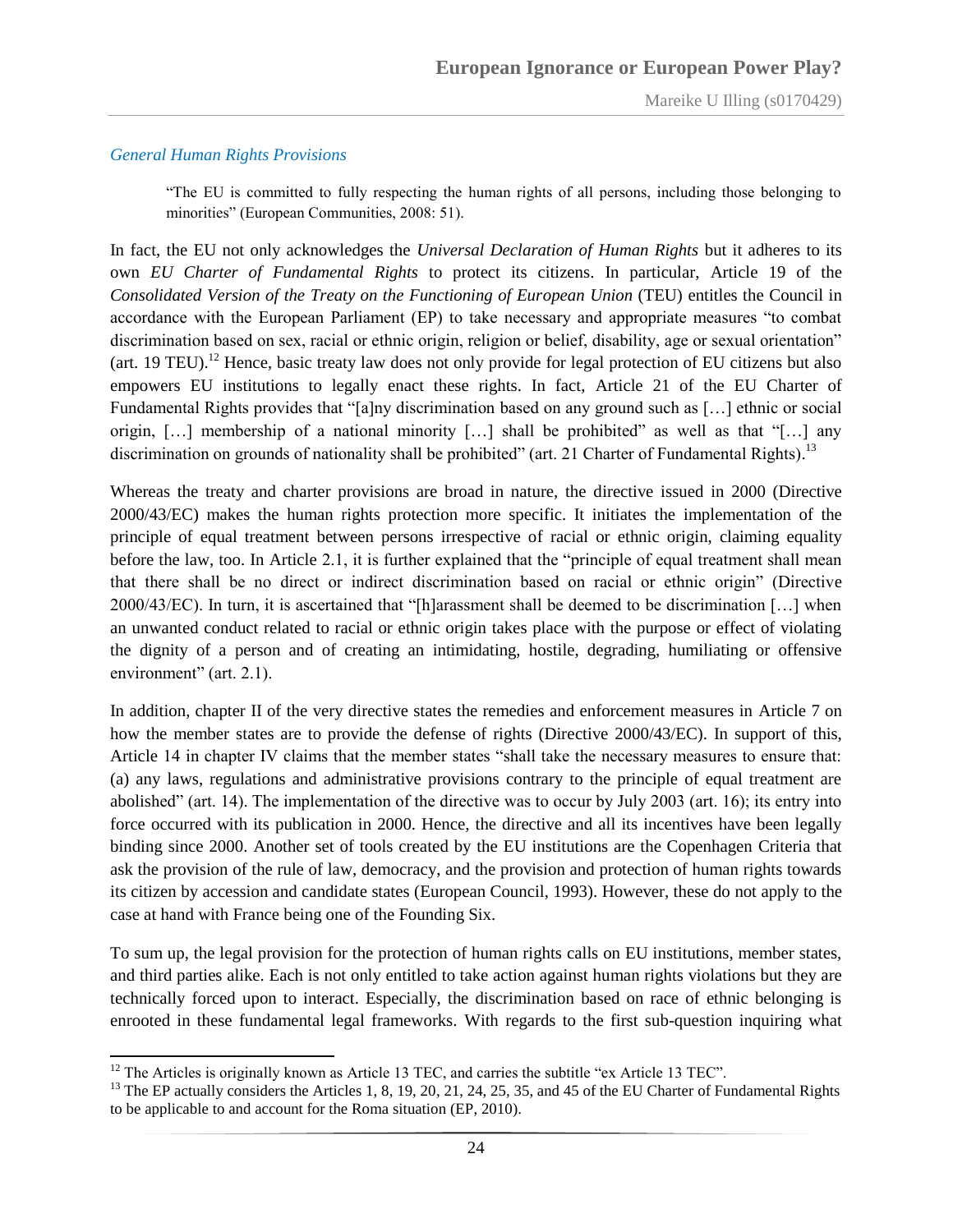legal capacities exist for the EU to intervene in human rights violations, it can be concluded already that sufficient legal provisions ensure the protection of human rights specifically aiming at the prevention of discrimination based on ethnic belonging or race. Contrary to popular belief, the enlisted provisions above prove that the EU has not only enshrined the rights theoretically but that a variety of tools and mechanisms have been initiated, too, in order to enforce human rights' protection.

#### <span id="page-24-0"></span>*Incentives for Roma Protection*

Next to the general human rights provisions, the protection of ethnic minorities is secured by additional laws and regulations, linking back and originating in the clauses against discrimination based on race and ethnic belonging. Here, the provisions account for either ethnic groupings in general or for migrants with specific ethnic roots. In the Stockholm Program[...], the European Council even argues that,

"[t]he Union and the Member States must make a concerted effort to fully integrate vulnerable groups, in particular the Roma community, into society by promoting their inclusion in the education system and labour market and by taking action to prevent violence against them" (2010).

The EC (2010b) argues in a similar direction as it includes Roma clauses in all relevant policy areas: employment, social inclusion, cohesion, and enlargement. By this, two important aspects are distinguished. First, these standards address EU institutions and member states alike by claiming that a *concerted effort* is needed to provide protection for these groups. Moreover, the supranational EC *and* the intergovernmental European Council argue for identical measures, suggesting that both pursue concerted ideas on the issue at hand. Second, the special focus on the Roma community is striking. The extraordinary role of the Roma people in Europe as discussed earlier is seized again; their disadvantaging hardships as a minority are indirectly confirmed here. This argument can be underlined by the EU"s efforts to assign the most diverse agencies to incorporate the Roma protection in their area of expertise. For instance, the European Social Fund (ESF), the Development Fund (ERDF), and the EU Agency for Fundamental Rights (FRA) each examine studies and analyses of the Roma situation in particular. The FRA, in particular, "is mandated to provide evidence-based advice on fundamental rights issues to European Union institutions and bodies and EU Member States, when implementing European Union law" (EC, 2010b). Moreover, the European Roma Summit instigated in 2010 supports the argument that virtually any actor within the EU is included in the combat for Roma inclusion. At the summit, around 400 representatives of EU institutions, member states, regional and local public authorities, and nongovernmental organizations (NGOs) discuss the Roma issue (Decade of Roma Inclusion 2005-2015, n. d.).

The vision that supports the protection of ethnic minorities as well as their full integration in the European mainstream societies derives from the prospective utility the (Roma) individuals carry. As the EC claims, a "[r]obust defence of migrants' fundamental rights out of respect for our values of human dignity and solidarity will enable them to contribute fully to the European economy and society" (2010b: 7). The EC communication identifies the need for the social and economic integration of Roma in Europe, delivering practical support on the grounds of Article 10 (TEU). When examining these policies, it appears that the EU"s interest in an integrated Roma people is urgent. In the official document, the EC (2010b) claims that it will apply a zero tolerance policy for non-compliance with fundamental rights provisions of the Charter. The aim is to facilitate the Roma"s participation in EU policy-making as well as to facilitate their mobility.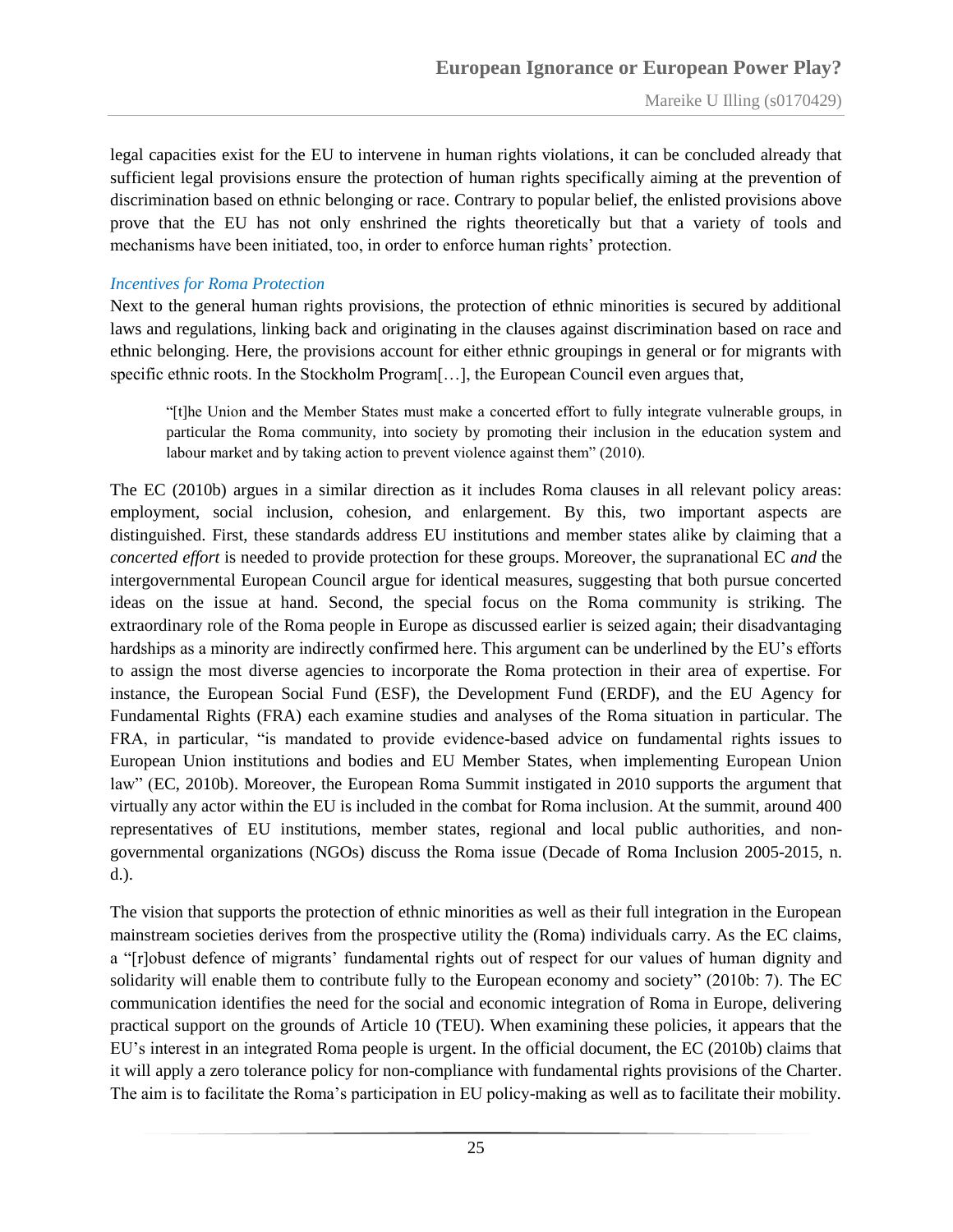Nevertheless, the combined efforts to agree on Roma protection measures appear to take place on a theoretical basis only. Especially, local and regional authorities, though included in the Roma summit, treat Roma as "unwelcome guests, [as] a reaction prompted by the prevailing prejudices of sections of local communities" (FRA, 2009a: 8). This is extraordinarily striking considering that "states are called upon to provide nomadic Roma or Travellers with camping places for their caravans, equipped with all necessary facilities" (2009a: 17), the FRA argues. This is particularly interesting with regards to decisions that were taken by both the European Court for Human Rights and the ECJ. As the FRA summarizes, "[t]urning to Roma and Traveller cases the court recognized that caravans placed on a piece of land without prior permission were also to be considered as homes and came within the scope of Article 8" (2009a: 28). Hence, the discriminatory treatment by local and regional authorities infringe with EU law quite easily.<sup>14</sup> The eviction and dismantlement of camps according to these laws may easily be unjust because they constitute homes nevertheless. Moreover, the provision of camping places is legally demanded in the first place. However, the Roma are not simply entitled with these additional provisions concerning their housing and lifestyles. The Roma are obliged to stick to certain rules, too. In the following section the requirements for Roma will be illustrated.

#### <span id="page-25-0"></span>*Obligations for the Roma People*

The FRA claims that the Roma know their right to travel (2010) while very rarely they know about protective measures for ethnic groupings such as themselves (2009a). Their 'right to travel' is anchored in the TEU but also in Directive 2004/38/EC, also known as free movement directive. Herein, the "conditions governing the exercise of the right to free movement and residence within the territory of the Member States by Union citizens and their family members" (art. 1) are laid out. The directive states that for a period of up to three months any EU citizen can travel and reside freely throughout the EU"s territory (art. 6). However, there is one limitation to this. If a citizen exceeds the three-month period, they can remain here legally only when they are in steady employment or self-employed, come with sufficient resources, attend any educative public or private establishment or if they are family members of someone fulfilling one of these conditions. In addition, they need to have valid sickness insurance (art. 7, directive 2004/38/EC). So, in theory there are a variety of conditions that EU citizens need to fulfill in order to reside legally in another member state than their home country. As the FRA (2010) argues, the Roma know their right to travel. Nevertheless, the question remains whether they know their obligations as well.

While the member states can find sufficient grounds to send back citizens to their countries of origin, the directive equally provides for precise procedures for making such a decision. In Article 28, it is claimed that "[b]efore taking an expulsion decision on grounds of public policy or public security, the host Member State shall take account of considerations such as […] the extent of his/her links with the country of origin" (Directive 2004/38/EC). It goes further by arguing that "[e]xpulsion orders may not be issued by the host Member State as a penalty or legal consequence of a custodial penalty" (art. 33). Despite the obligations that need to be fulfilled by the Roma people themselves, the grounds for expulsion from a particular member states are not sufficient if the Roma simply do not stick to their obligations.

<sup>14</sup> ECHR Öneryıldız v. Turkey, 48939/99 (30.11.2004), Öneryıldız v. Turkey, 48939/99 (30.11.2004), Evangelos Tzamalis and Others v. Greece, 5469/07; eviction and destruction: 41138/98 and 64320/01 (12.07.2005), Chapman v. United Kingdom, no 27238/95 (18.01.2001) (FRA, 2009a)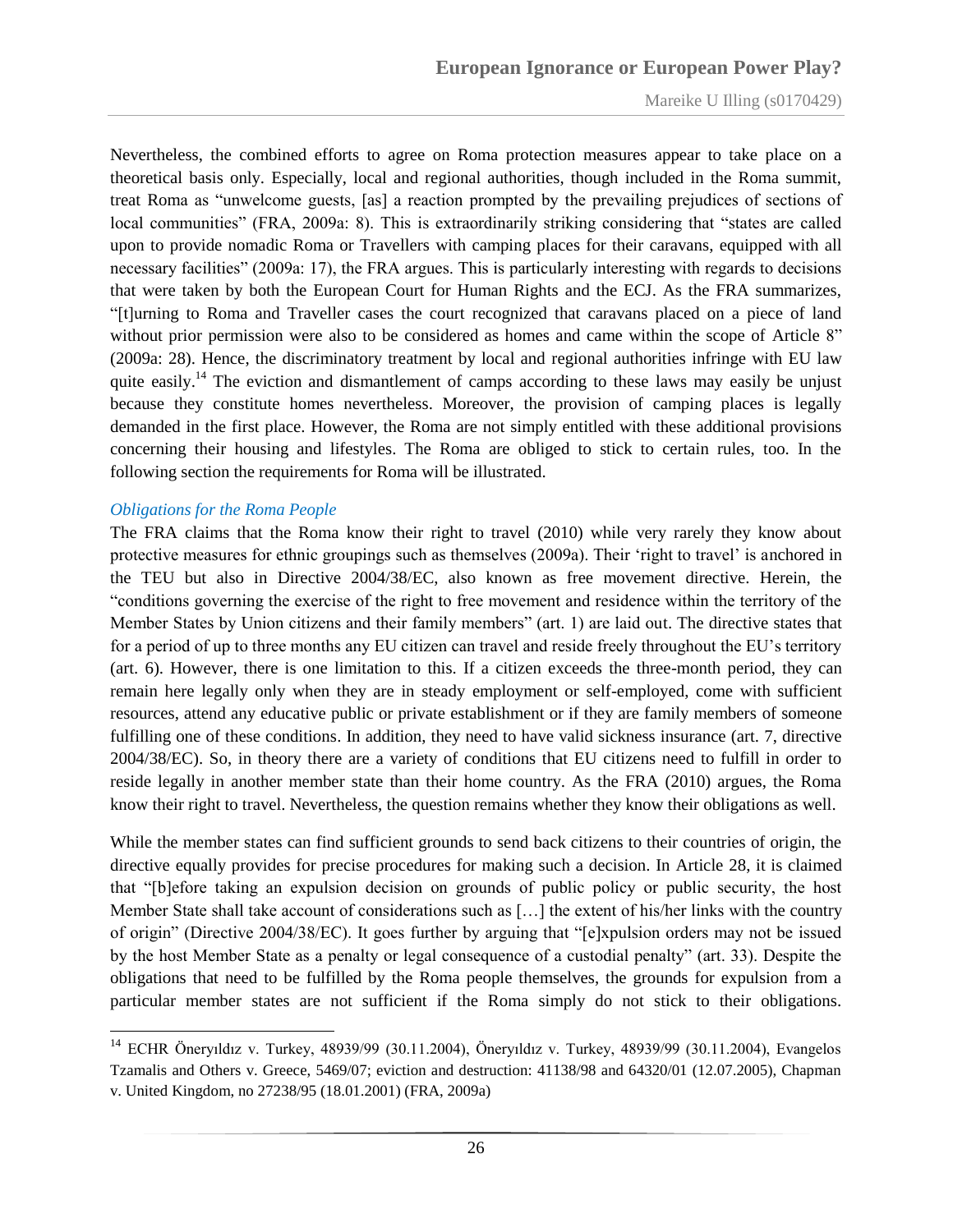Nevertheless, the EC acknowledges that "[t]he prevention and reduction of irregular immigration in line with the Charter of Fundamental Rights is equally important for the credibility and success of EU policies in this area" (2010a: 7). With regards to the problem at hand, it becomes obvious that the legal framework is far from clear-cut.

Thus, the EU legal documents provide for the protection of fundamental rights as well as for the protection of ethnic minorities, the Roma in particular. With regards to the travelling lifestyle of certain proportions of Western European Roma, one can argue that specific legal provisions exist in order to regulate it. Nonetheless, the compliance with all these provisions depends on a variety of factors that include the Roma"s particular behavior, the attempts to regulate immigration, and the conditions for the free movement of citizens. Whereas each of these aspects is defined specifically before the law, the adherence of one may be conflicting with that of another. Hence, the EU legal provisions are not only complex in writing but also in terms of their adherence and pursuit.

To conclude, the first sub-question inquires what EU capacities can be detected for the human rights protection. Here, it can be summarized that the main legal provisions are Article 19 (TEU), Article 21 (EU Charter of Fundamental Rights), and Directive 2004/58/EC concerning the protection of Roma and their human rights assurance. But what are the actual opportunities for the EU to act? It is striking that EU member states that infringe with these provisions as enumerated above can be brought before the ECJ. As the EC constitutes the guardian of EU law, they can report infringing member states to the European court (and also to the European Court on Human Rights). Moreover, the European Commission is entitled to ask the particular member state to take specific actions or stop these, as well as it can demand a member state to adhere to EU law. Theoretically, the member state could also be sanctioned. However, political relations, strengths, and reputation each play their part in these legal proceedings only too often. The political component will be illuminated at a latter point, too.

#### <span id="page-26-0"></span>**4. 3 How Did the EU Deal with the French Roma Case?**

The section at hand aims to compare the legal provisions with the happenings of the French evacuation and dismantlement of Roma settlements as explained above. In order to do so, the reactions and proceedings by the EU will be displayed. The analysis will conclude with displaying the discrepancy between the legal provisions and the actual activity, thereby allowing to address the general research question as well as the second and third sub-questions.

#### <span id="page-26-1"></span>*Initial Reactions*

 $\overline{a}$ 

The initial reaction by EU officials looked promising: José Manuel Barroso had declared the actions to be unacceptable (Le Figaro, 2010b) while the Commissioner of Justice Viviane Reding reacted tough and distinctly. She declared the French policies to be mortifying claiming that to deport Roma people only on the basis of their ethnicity reminds her of an attitude that was practiced during World War II (Le Figaro, 2010b).<sup>15</sup> Even though the comparison is harsh to make, the similarity that only one particular grouping was evicted because of their origin holds true. Hence, the French policy classifies as highly discriminative considering that its focus was set on the Roma explicitly. In the circular it reads that the camps were to be

<sup>&</sup>lt;sup>15</sup> As a matter of fact, the statement – or more particular the comparison to World War II - was revoked by Barroso a couple of days later (Le Figaro, 2010b).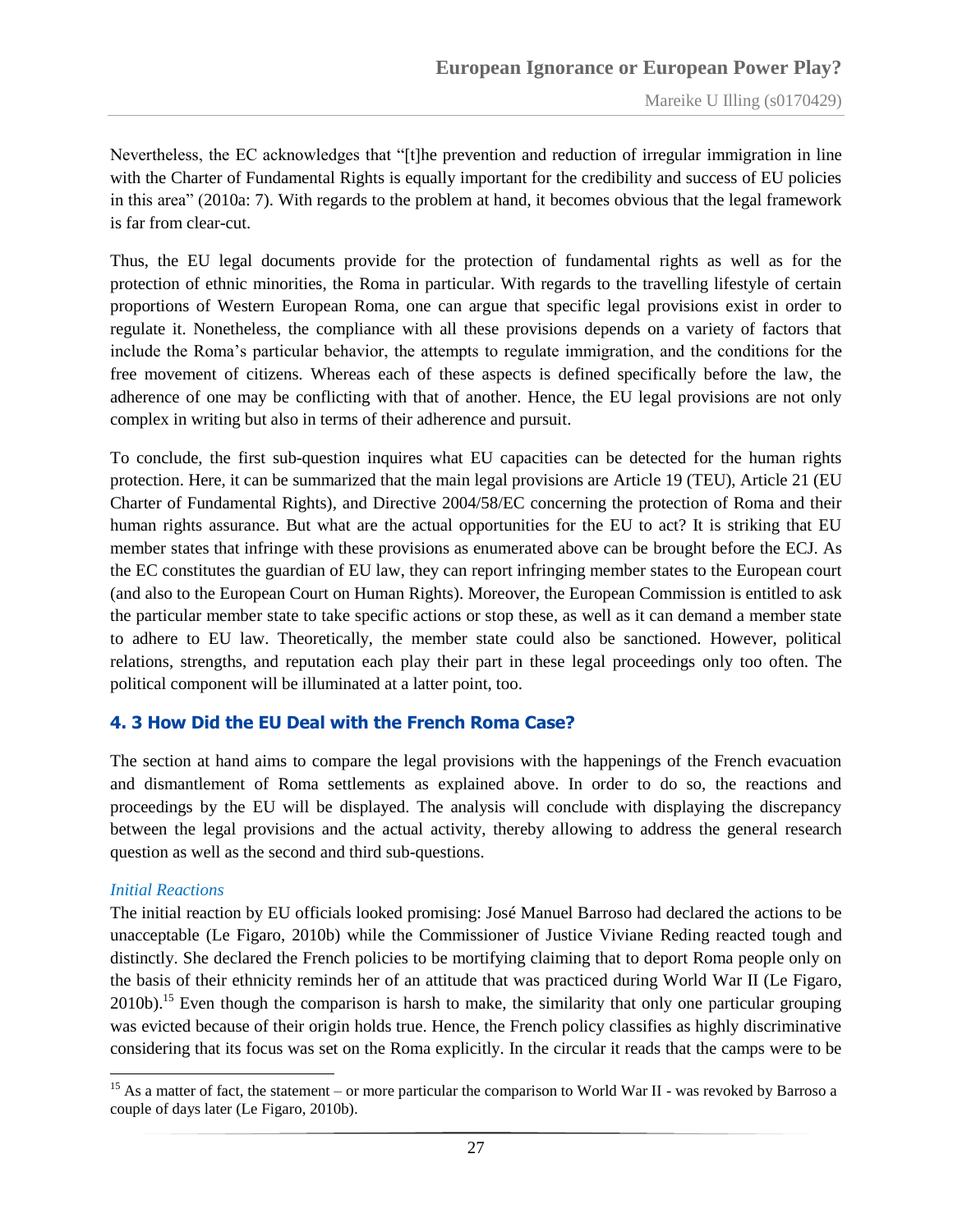dismantled "en priorité ceux de Roms" (Annex B), meaning with a priority of those camps belonging to Roma. This literal exclusion caused the French media to claim the unconstitutionality of the policy early on (Le Post, 2010; Prochasson, 2010). Surely, this is the predominant reason for why Reding initiated an investigation following her public statements (Human Rights Watch, 2010a).

But on what grounds does Reding justify an investigation? Generally, three reasons can be identified with regards to the legal provisions laid out above – linking to each the evacuation, dismantlement, and deportations: First, the immediate eviction of any individual without a severe observation of the circumstances is generally considered as unlawful. Second, the dismantlement of the settlements itself equals the destructions of an individual"s home and possession. And third, the deportation of any individual can only follow a detailed analysis of the society of origin to which the particular person is to be repatriated.

The European legal provisions provide for protection measures towards minorities that are evicted from their homes. In line with Directive 2004/38/EC, the Roma are allowed to reside within a given member state for up to three months. Moreover are the member states obliged to arrange designated camping places for travelling people as indicated by the FRA (2009a). Hence, the French argumentation that the Roma built their camps illegally needs to be reconsidered. There is no evidence for any French arrangements of such camping spots. While the decision to evacuate the Roma camps can be justified before the French authorities – the camps are informal and set-up illegally –, the European Union recognizes a responsibility to provide substitute housing and/or compensation instead of a deportation (Human Rights Watch, 2010a). This argument connects to the next reason for why the French activity is perceived as illegal. The dismantlement of Roma camps, in turn, conflicts with EU law immediately. It is argued, as discussed by the FRA (2009b), that illegally constructed settlements still represent homes. According to EU law, no home can be torn down in an instant without reconsideration. Amnesty International supports this by claiming that evictions from unlawful settlements should still only be practiced as a last resort as no individual can be left homeless by state authorities (2010b).

The third reason for why the French policy conflicts with EU laws, directives, and regulations is the actual deportation of the Roma. The FRA (2009b) points out that the EU institutions expect any member state to consider the political, social, and economic situation of the individual to be deported. The integration and social status plays a significant role as no individual shall be deported to even more miserable living conditions than those in informal settlements. As the hardships by the Roma people in their home countries are generally acknowledged (Bancroft, 2005; Brearely, 2001; Szente, 1996; etc.), the ad-hoc decision-making by France receives a reckless character. Another argument that is incorporated in Directive 2004/38/EC is that deportation "may not be used as a penalty". The French authorities claimed that the informal settlements and the Roma people per se constitute a threat to society because they are a criminal, dirty people. Thus, the deportation can be regarded as a penalty for illegally setting up a camp. Thus, the French activity classifies as illegal activity before EU law. The resolution by the EP (2010) uses the same argumentation when it states that a lack of economic means cannot be used to expulse people by any means.

To conclude, there is sufficient evidence to prosecute the French authorities for their non-compliance with several EU legal provisions. Indeed, the European Commission threatened to bring France to court while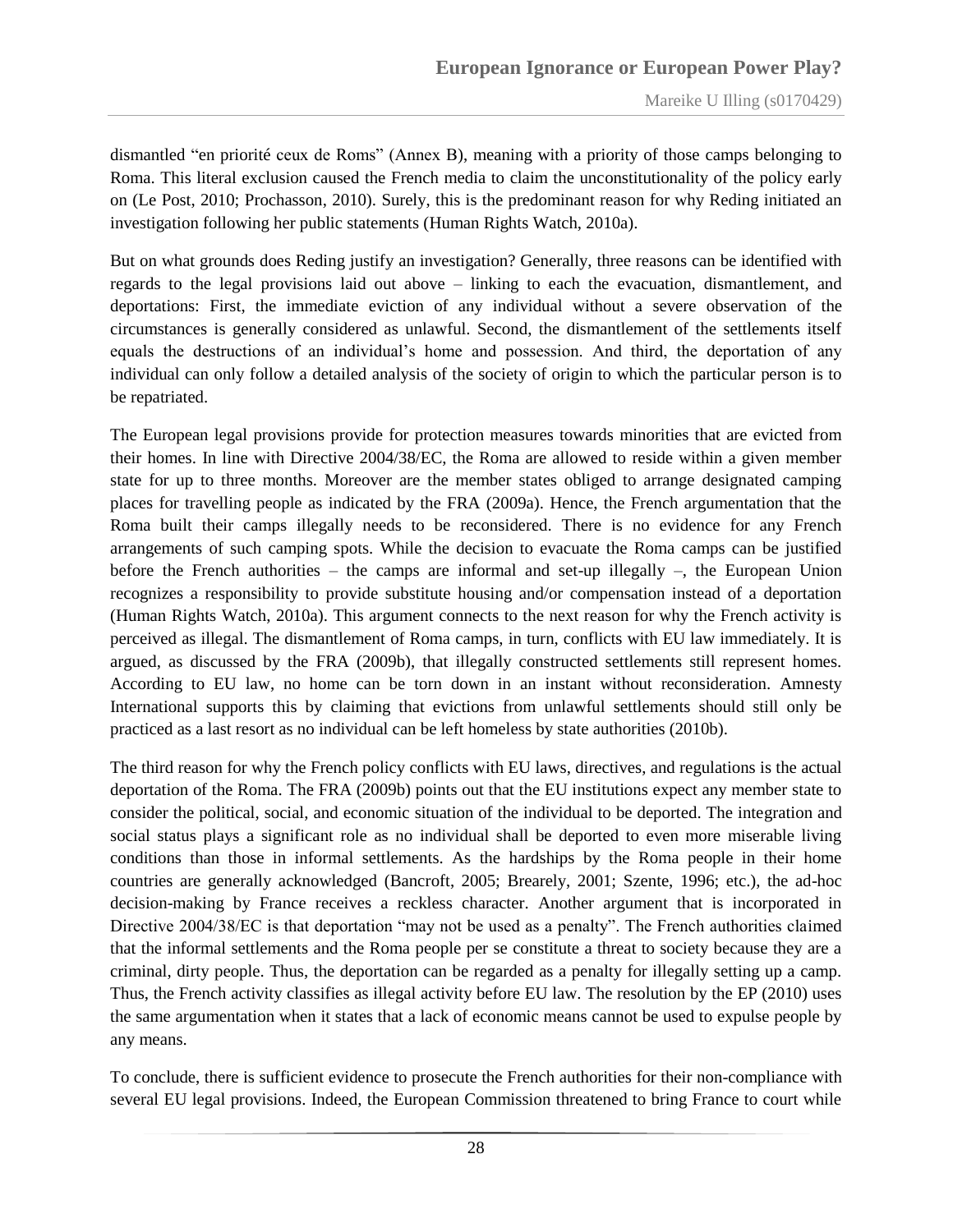initiating a three-month deadline to change its policies (Le Figaro, 2010c). The main reason for the investigation was, in fact, neither the evacuation nor dismantlement of the camps but the unbureaucratic, immediate deportation of Roma towards Romania and Bulgaria which is why the Commission"s deadline allowed for the French authorities to stop their proceedings. Shortly before the deadline expired, the French government decided to give in to EU demands, promising to practically incorporate the provisions of Directive 2004/38/EC mostly. Thereby, the EU renounced the prosecution of France"s activity (Le Figaro, 2010c). With regards to the second sub-question inquiring what actions the EU undertook to counter act against the French breach of EU law, it has to be acknowledged here that the Commission stopped its activities before having even started. While the initial reactions allowed for the assumption that comparably harsh measures were taken against France, the EC eventually pulled back from their approach to bring the matter to the ECJ. Hence, it can be concluded that the European Commission merely reproved France for its EU breach instead of enforcing any sanctioning.

#### <span id="page-28-0"></span>*Missing Out on Its Own Action – How the EU Withdrew Its Efforts*

The drawback by the European Commission contradicts its highly-publicized statement of practicing a zero-tolerance policy in terms of Roma discrimination (EC, 2010a). With regards to Reding"s disposition to initiate infringement proceedings (Human Rights Watch, 2010), this contradiction derives an even more absurd aftertaste. Even the French commissioner backed Reding"s initial plans while acknowledging that the EC is the primary and only guardian of the treaties, and that all member states know these rules of the game (Le Figaro, 2010b). The EP confirms this by "urg[ing] the French authorities to immediately suspend all expulsions" (EP, 2010), while calling on the EC, Council and member states to intervene, too. In its argumentation, the EP (2010) grounded its demands on the occurrence of mass deportations that are prohibited by the EU Charter of Fundamental Rights, the ECHR as well as by the EU treaties and laws amounting to discrimination based on ethnicity and a breach of the provisions for free movement. Analyzing the situation, one immediately recognizes that the official statements by a multitude of political actors are similar and arguing in favor of EC intervention. Nevertheless, the only action undertaken by the EC composes of the demand to declare in writing that the French authorities will not practice any more discrimination against the Roma (Le Figaro, 2010c).

Hence, the question of which actions are undertaken by the EU authorities to stop the French Roma discrimination allows for a short and simple answer. To put metaphorically, the EC as a watchdog for member states" law-compliance reproved France to please not discriminate against Roma again. The EC threatened with a trial before court but allowed for a convenient deadline to comply with EU law. Hence, the action engaged in by the EU is only minimal. But why is that so? How can the Commission justify letting France walk away with such severe human rights violations? The evidence for the violations is abundant theoretically enabling the EC to bring France before court. However, the composure by the Commission can best be explained by the distribution of power and the extraordinary standing of particular member states within the union.

#### <span id="page-28-1"></span>*Political Power and Compliance with the EU Law*

The third sub-question within this research addresses the explanation for why the EU institutions do not take clearer and more practical actions than those observed above. Here, the political component needs to be drawn into the picture. In Eastern European countries, as discussed in the introductory paragraph, the compliance with EU law was steered by EU political conditionality before their accession to the union.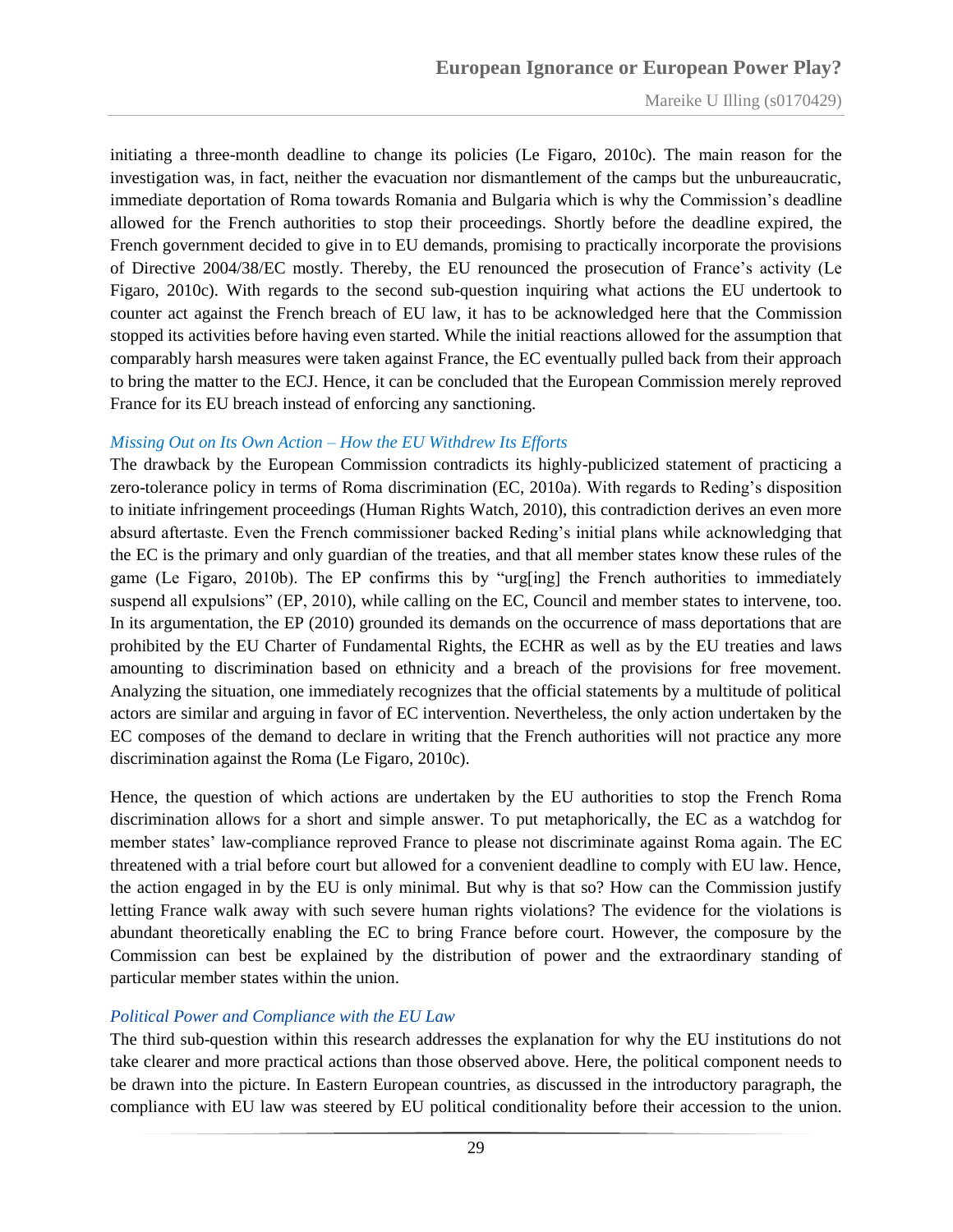Hence, the compliance to protect ethnic minorities – or at least to indicate political measures that intend to do so - can solely be explained by its conditionality according to which the states received the prospect of becoming an EU member state.<sup>16</sup> Schimmelfennig and Sedelmeier (2004) support this by stating that political conditionality alone allowed for the EU to influence the domestic policies severely. Naturally, the Founding Six – among which is France – are not subject to this kind of conditionality. They are member states *and* they founded the union. Moreover, it is the temporary member states that exert this kind of political conditionality. So, the differentiated treatments of EU principle and law infringements according to member states can best be explained by the different political status of particular member states. The question arises of whether or not the political power play within the union is not far more extensive than commonly assumed. Alter gives reason to believe so by stating that the ECJ often "lacks the autonomy to decide against the interest of powerful member states" (1998: 121). In other words, the ECJ is more unlikely to rule against powerful member states than against weaker member states. France constitutes one of the most powerful European countries not only because of their historical position in Europe but because of their economic force, too.<sup>17</sup> In addition, France is legally situated among the most powerful in the EU in terms of their 29 votes in the European Council (TEU, Protocol No. 36, art. 3. 3) and their 78 seats in the EP (EU, n. d.).

Wonka (2007) adds to this argumentation by claiming that the appointment of commissioners by member states occurs strategically and in accordance with their own political standing. Thereby, the political power play is carried to the next level. Nevertheless, for the French case at hand disclaims this argumentation as the French commissioner acknowledges the EC"s initial efforts to be necessary as mentioned above. Moreover, the Luxembourgish commissioner Vivian Reding was the driving force behind the attempt to prosecute France for its activities. Her interest presumably lay in the compliance with EU law based on the Charter of Fundamental Rights and the EU directives. As Eekkhout argues, "[t]he Charter could […] become a force for some degree of harmonization of human rights law in the European Union, complementing the essential standards approach of the ECHR" (2002: 992). There is no reason to believe that Reding"s attempt as Commissioner of Justice was based on a different motivation. However, there is reason to believe that the European Commission, as an entity, renounced their claim to bring France to court because it was France. Note though, that the EC allowed for France to adapt to EU law until a given deadline which – legally – France complied to. After all, it can be argued that the EC interacted by asking France to adapt their laws, and also that France fulfilled these requirements. Nonetheless, the deportation of Roma remains illegal according to EU law – and remains unpunished. The explanation for this, in turn, is likely to be based on the political distribution within the union as argued by Alter (1998).

To sum up the main findings of this analysis, the most crucial aspect is the acknowledgment of the human rights violations towards the Roma by France, and its violations of EU law. Besides the theoretical analysis of what legal incentives and provisions are enshrined in EU law in order to protect ethnic

<sup>&</sup>lt;sup>16</sup> As we know, the situation for Roma in Eastern Europe is not – by any means – in compliance with EU protective measures. As indicated several times within this paper, the Roma in Eastern member states suffer from social exclusion and deprivation.

<sup>&</sup>lt;sup>17</sup> France has an annual GNI per capita of \$46,620 as opposed to a EU average of \$34,358. The life expectancy in the EU lies at 79 while in France it is 81 years – among other indicators (World Bank, 2011).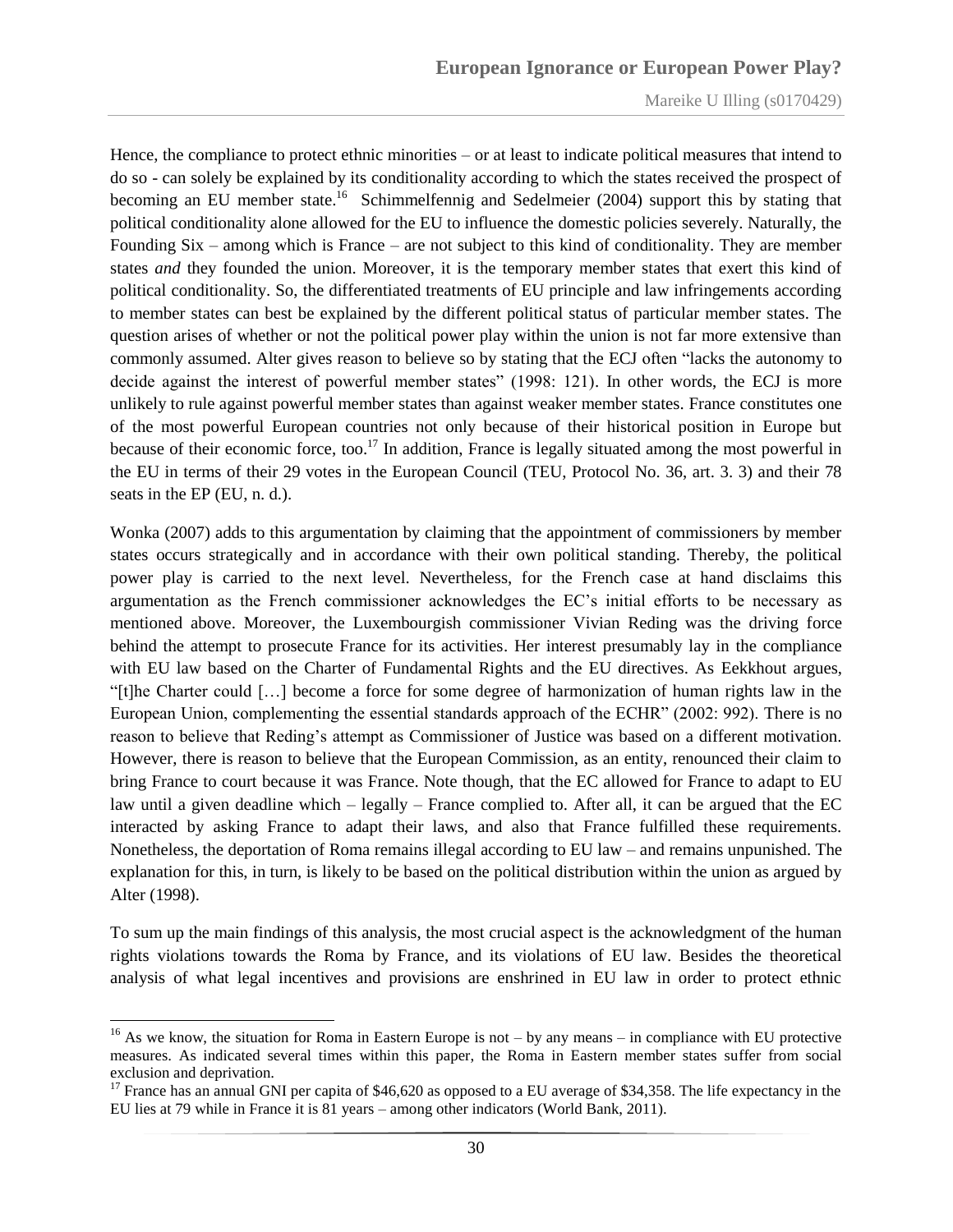minorities, human rights, and in particular the Roma, the factual analysis of the EU"s reactions towards France are striking. As was established in the preceding sub-chapter, numerous legal provisions call upon EU institutions and member states alike to provide protection for the Roma. Nevertheless, this section highlighted that the true reactions by the EU turned out to be comparably weak, undermining its own "zero-tolerance" (EC, 2010a) with regards to the issue at hand. Thus, the sub-question of what are the factual responses towards the French human rights violations against Roma brought forward by the EU can be addressed bluntly by stating that the EU merely reproved France for its actions. In other words, the European Commission as the watchdog of EU law clarified to the French government that its action has been unlawful and immoral, and that it is to be seized immediately. Nevertheless, the violations of human rights and EU law alike were not subject to further prosecution.

The third sub-question allows to present assumptions of why this may have been the case. Hence, the response to the question of how it can theoretically be explained that the EU does not prosecute the French human rights violations towards the Roma as provided for by EU legislation assumes that it is not European ignorance but that these decisions and actions are subject to a European power play. That is, while the European Commission and Parliament each acknowledged the French violations of applicable laws, and publically articulated their opinion on these, the expected reactions are perceived to have been dampened by the European power relations. To conclude this, the European power play is perceived as decisive parameter in the enforcement of human rights protections.

## <span id="page-30-0"></span>**5 CONCLUSION**

Subject to the analysis at hand is the question of how the European Union"s non-compliance to its own legal incentives regarding the French human rights violations towards the Roma by and within its member states can be explained. While the legal incentives are clearly detected within the study revealing the discrepancy between what the EU is legally required to do and what it does, its explanation turns out to be only of a hypothetical character. Surely, the analysis above allows for the claim that there is no legal explanation for the lack of action and non-compliance with its own incentives. But the non-compliance is not a result of European ignorance towards the Roma people, the assumption that has been risen is that the EU"s non-compliance within this context is the outcome of a European power play. In this conclusion, the particular reasons for this argument will be illustrated; further fields of research will be eluded.

To summarize the specific case under study first, the evacuation and dismantlement of Roma settlements and the following deportation of its inhabitants by French authorities each are clearly politically debatable: As in line with the universal human rights provisions, the protection of ethnic minorities is ensured by the EU through its legal provisions. In particular the protection and support of the Roma people is specifically enshrined in these laws, regulations, and directives. Hence, EU-wide efforts to enhance the Roma's living situations throughout its territory prevail. Nevertheless, the Roma are commonly displayed as a people that continuously faces discrimination and exclusion because of their belonging to an ethnic minority. Pinto's (2010) majority-minority dynamic partially accounts for this problem. The severity of the Roma's position within Europe mounts from three crucial factors: (1) their intrinsically different culture and lifestyle that is even considered to be tribal (Oakley, 1983), their statelessness as argued for by Benjamin (2008), and their continuous exclusion throughout the centuries (e. g. Brearley, 2001). Indeed, the French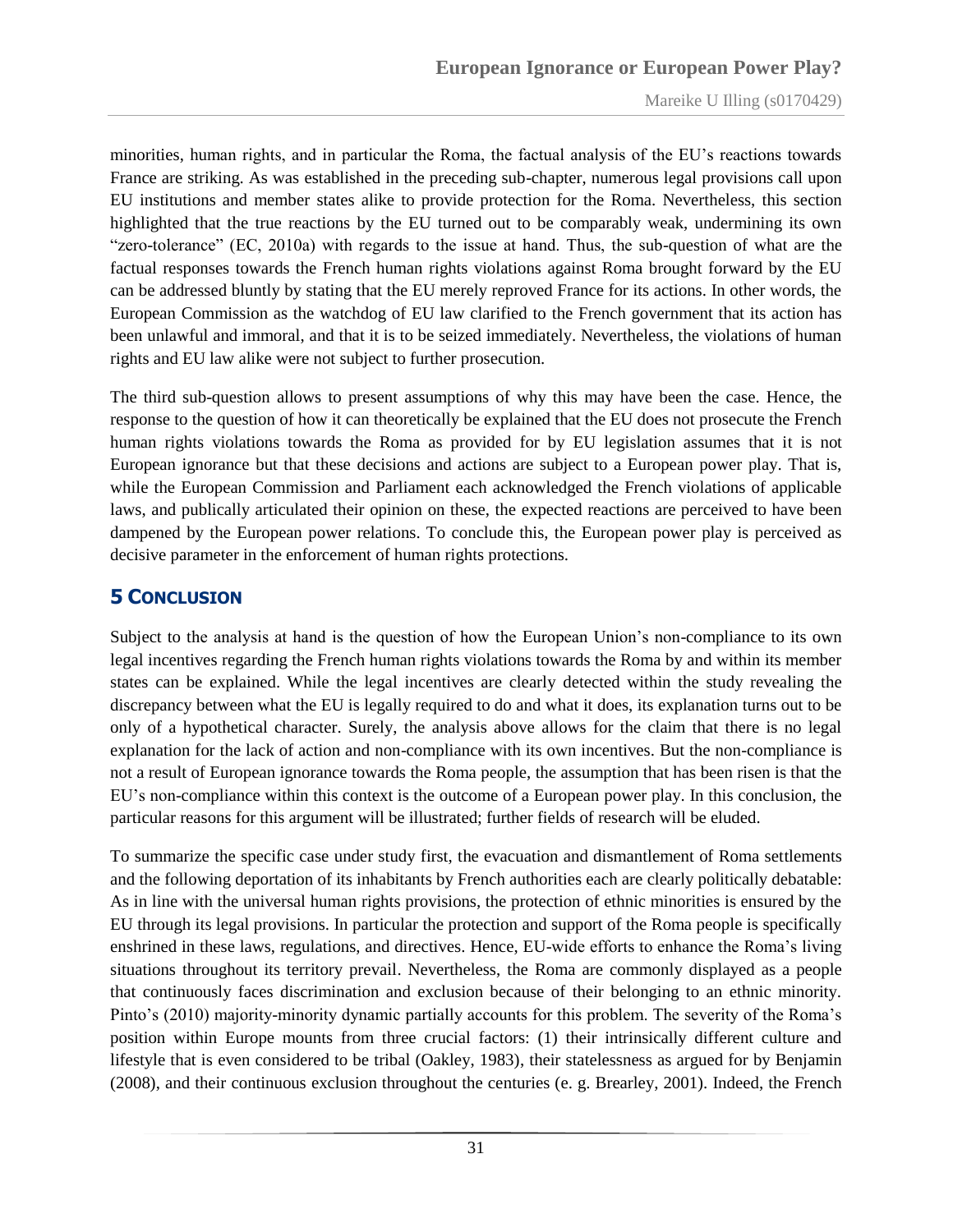policies to clean the illegal settlements concentrated solely and explicitly on the Roma people, as explained above.

With regards to the analysis of current EU legislation, prominent pieces of legislation point out that this kind of exclusion is illegal and immoral. The Treaty Establishing the Functioning of the European Union, the EU Charter of Fundamental Rights as well as the ECHR constitute these predominant legal frameworks according to which the member states are obliged to protect ethnic minorities already. Additionally, the Directives 2000/43/EC and 2004/58/EC have been detected as main guidelines in terms of ethnic minority protection and, in particular, that of the Roma. These legal provisions demand the protection of human rights *per se*, the provision for safeguarding measures for ethnic minorities, and the respect of the Roma"s right to free movement within the EU. Each of these documents provides for sufficient guidelines for the European Commission to potentially punish any member state that interferes with the Roma's rights. Especially the French deportation of Roma breaches EU law; in particular it conflicts with the legal provisions of Directive 2004/58/EC. In short, the EU laws clearly call for authoritative reactions towards these types of legal infringements prohibiting such activities in the first place.

Concerning the actual proceedings initiated by the European Commission towards France, the response to the second sub-question is quite blurry: The reactions by the EC are rather theoretical than practical. While Commissioner for Justice, Reding, appealed to the legal prosecution of the French policy measures, Barroso eventually appeased the fronts: The initial threat to bring France to court was exchanged by a demand to incorporate and respect the EU legal frameworks, including the TEU, the Charter, and Directive 2004/58/EC in particular. France eventually decided to give in to EU law thereby jumping off the hook. Thus, the actual actions by the EU institutions can be summarized to be of a reproving character only, not making France accountable for its EU-breaching proceedings retrospectively but asking for an incorporation and legal respect that can be argued to have been overdue.

How can this be explained? Is this European ignorance at its best? No, the approach by Alter (1998) summarizes quite well that the proceedings are likely to have become victimized by the European power play. France is one of the strongest member states within the union which allows for the impression that both the EC and the ECJ are unlikely to rule against it on a human rights matter. To conclude, the manner of the EU institutions to deal with human rights infringements towards the Roma is rather limited in scope. The Commission"s protective character of the law, in particular, is very weak in the situation at hand. The EC only takes a warning, reproving role that appears to remind the member states of their legal compliance with EU provisions rather than to coerce them to comply with the latter. Not being the result of a general ignorance, the character of the prosecution of human rights violations within the union can be described as one that is dominated by a power play of actors.

#### <span id="page-31-0"></span>*What's Next?*

The political component in the topic at hand is only touched upon in this analysis. Further studies are necessary to concentrate on the power play; a comparison of powerful member state with that of a comparably weak one may reveal evidence to either reject or confirm the hypothesis that such a political competition for power dominates the human rights protection and the prosecution of the latter's violations. Naturally, a comparison of human rights violations exerted by states is a tricky and complex study to be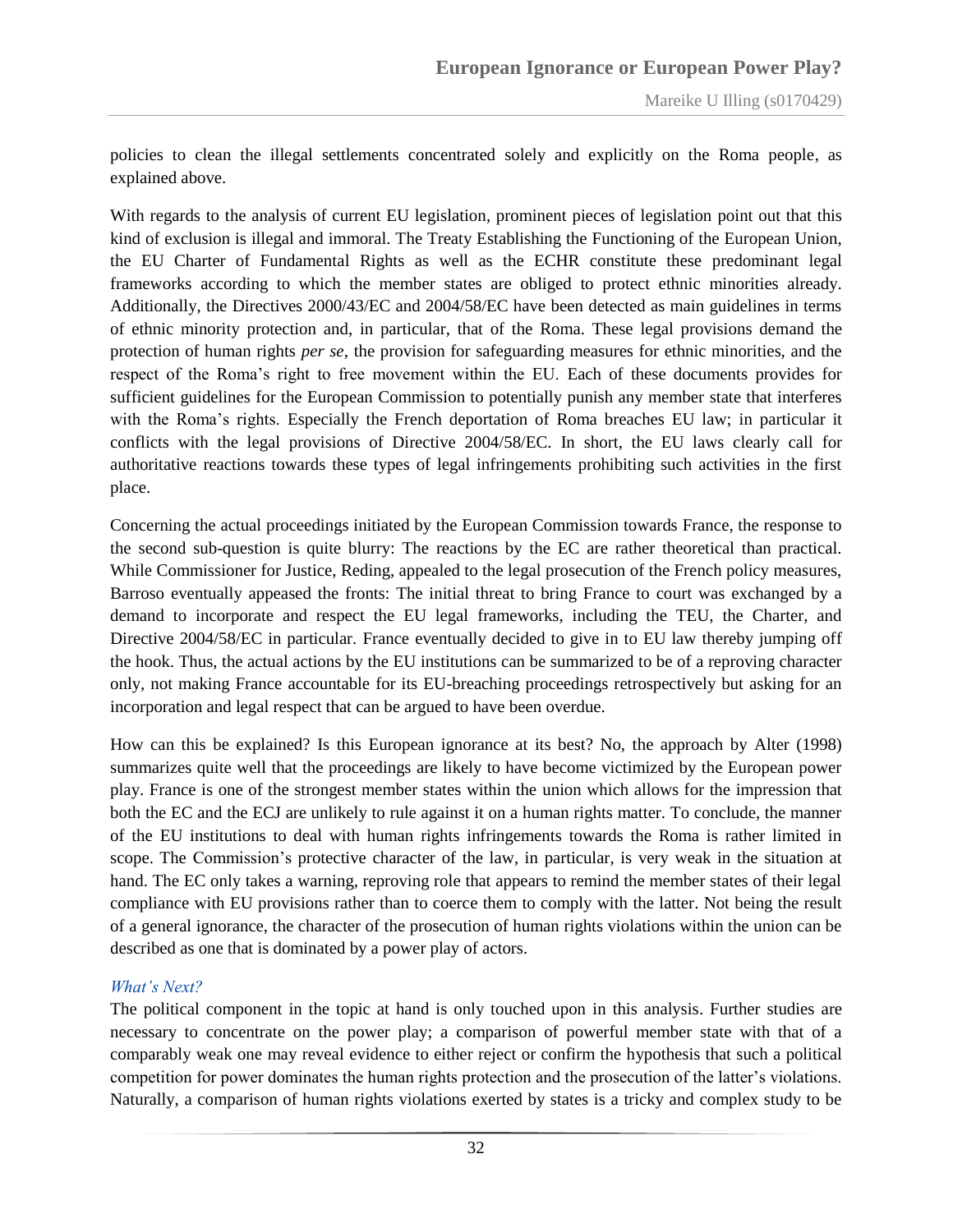undertaken. Nevertheless, such a study may reveal shortcomings in the EU legal protection thereby eventually promoting the protection of ethnic minorities, the Roma in particular. After all, the Roma"s endurance of constant human rights violations does not constitute a European characteristic that is very pricing and favorable.

The study at hand can only offer an analysis of the French situation in summer 2010, revealing what parts of the French policy measures clearly infringed international and EU law. In addition, the EU"s responsibilities in this very conflict are laid open, revealing the discrepancy between EU legal compositions and hands-on policies. Here, the study does reveal the lack of explanation for the noncompliance of (supranational) EU institutions with their own legislation. The study clearly indicates that no flaw in the legal system *per se* accounts for the lack of action with regards to the French human rights violations.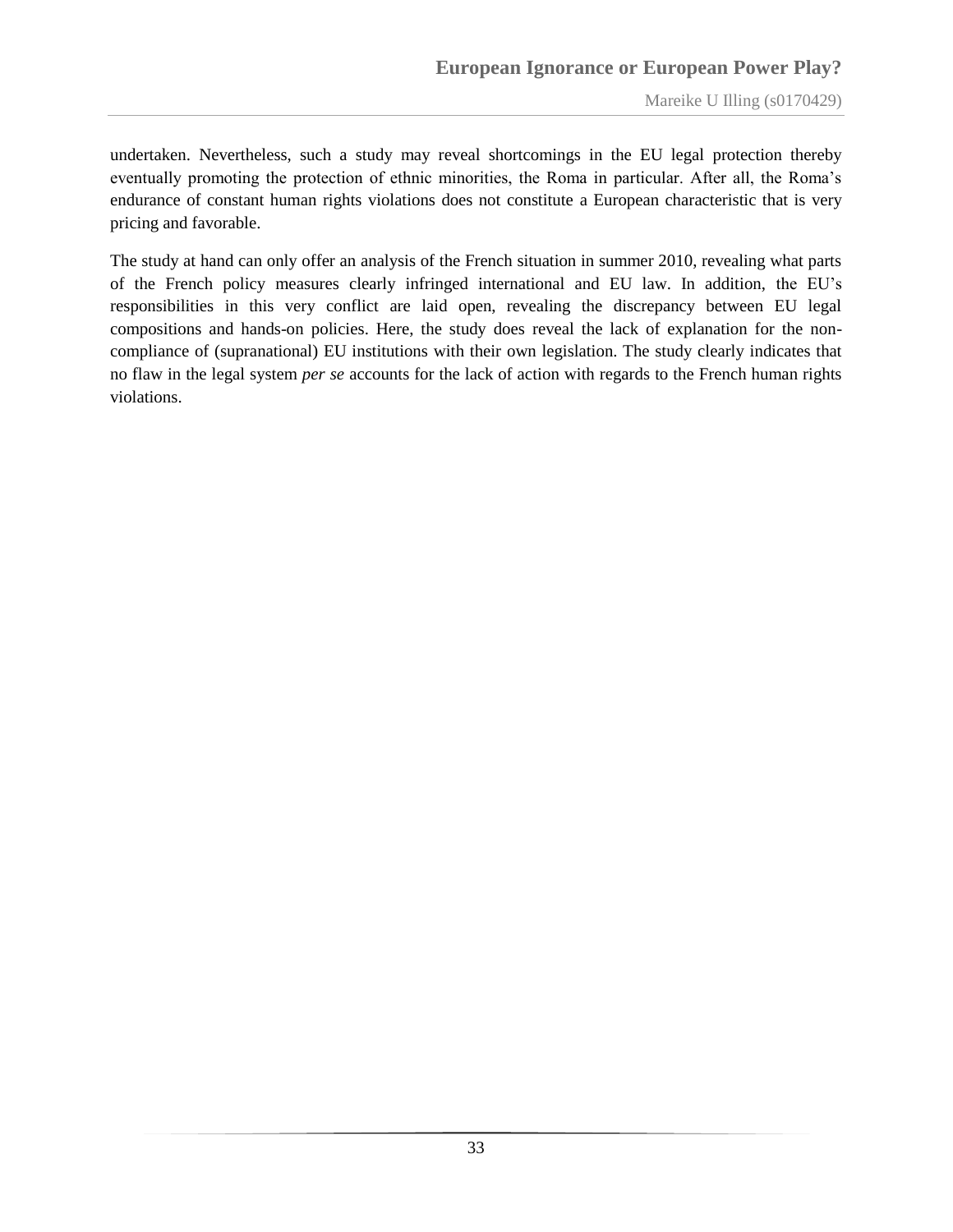#### <span id="page-33-0"></span>**REFERENCES**

Alleyne, B. (2002). An idea community and its discontents: Towards a more reflexive sense of belonging in multicultural Britain. *Ethnic and Racial Studies 25*(4), 607-627. Doi:

10.1080/01419870220136655

Alter, K. J. (1998). Who are the "masters of the treaty"?: European governments and the European Court of Justice. *International Organization 52*(1), 121-147. Doi: 10.1162/002081898550572

Amnesty International (2010a). Orte vielfältiger Menschenrechtsverletzung [online]. Retrieved from [http://www.ai-bezirk-duisburg-](http://www.ai-bezirk-duisburg-oberhausen.de/index.php?option=com_content&view=article&id=175&Itemid=102)

[oberhausen.de/index.php?option=com\\_content&view=Article&id=175&Itemid=102](http://www.ai-bezirk-duisburg-oberhausen.de/index.php?option=com_content&view=article&id=175&Itemid=102)

- Amnesty International (2010b, July 23). France president urged not to stigmatize Roma and travellers [online]. Retrieved from [http://www.amnesty.org/en/news-and-updates/france-president-urged](http://www.amnesty.org/en/news-and-updates/france-president-urged-not-stigmatize-roma-and-travellers-2010-07-23)[not-stigmatize-roma-and-travellers-2010-07-23](http://www.amnesty.org/en/news-and-updates/france-president-urged-not-stigmatize-roma-and-travellers-2010-07-23)
- Amnesty International (Producers & Directors) (2008). *Roma in Slovakia* [video]. Unknown:

TravellersTimes/YouTube. Retrieved from

<http://www.youtube.com/user/TravellersTimes#p/search/12/c5TcutjWz-o>

- Bancroft, A. (2005). *Roma and gypsy-travellers in Europe. Modernity, race, space and exclusion*. Hants: Ashgate Publishing Company.
- Benjamin, J. (2008). Patterns in Roma migration. *Hemispheres 31*, 6-16.
- Bokulić, S., Bieber, F., Biró, A. and Cheney, E. (2006). *Minority rights advocacy in the European Union: A guide for NGOs in South-East Europe.* Minority Rights Group International. Retrieved from [http://www.minorityrights.org/911/guides/minority-rights-advocacy-in-the-european-union-a](http://www.minorityrights.org/911/guides/minority-rights-advocacy-in-the-european-union-a-guide-for-ngos-in-southeast-europe.html)[guide-for-ngos-in-southeast-europe.html](http://www.minorityrights.org/911/guides/minority-rights-advocacy-in-the-european-union-a-guide-for-ngos-in-southeast-europe.html)
- Brearley, M. (2001). The persecution of gypsies in Europe. *American Behavioral Scientist 45*(4), 588-599. Doi: 10.1177/00027640121957367

Charter of Fundamental Rights of the European Union (2000).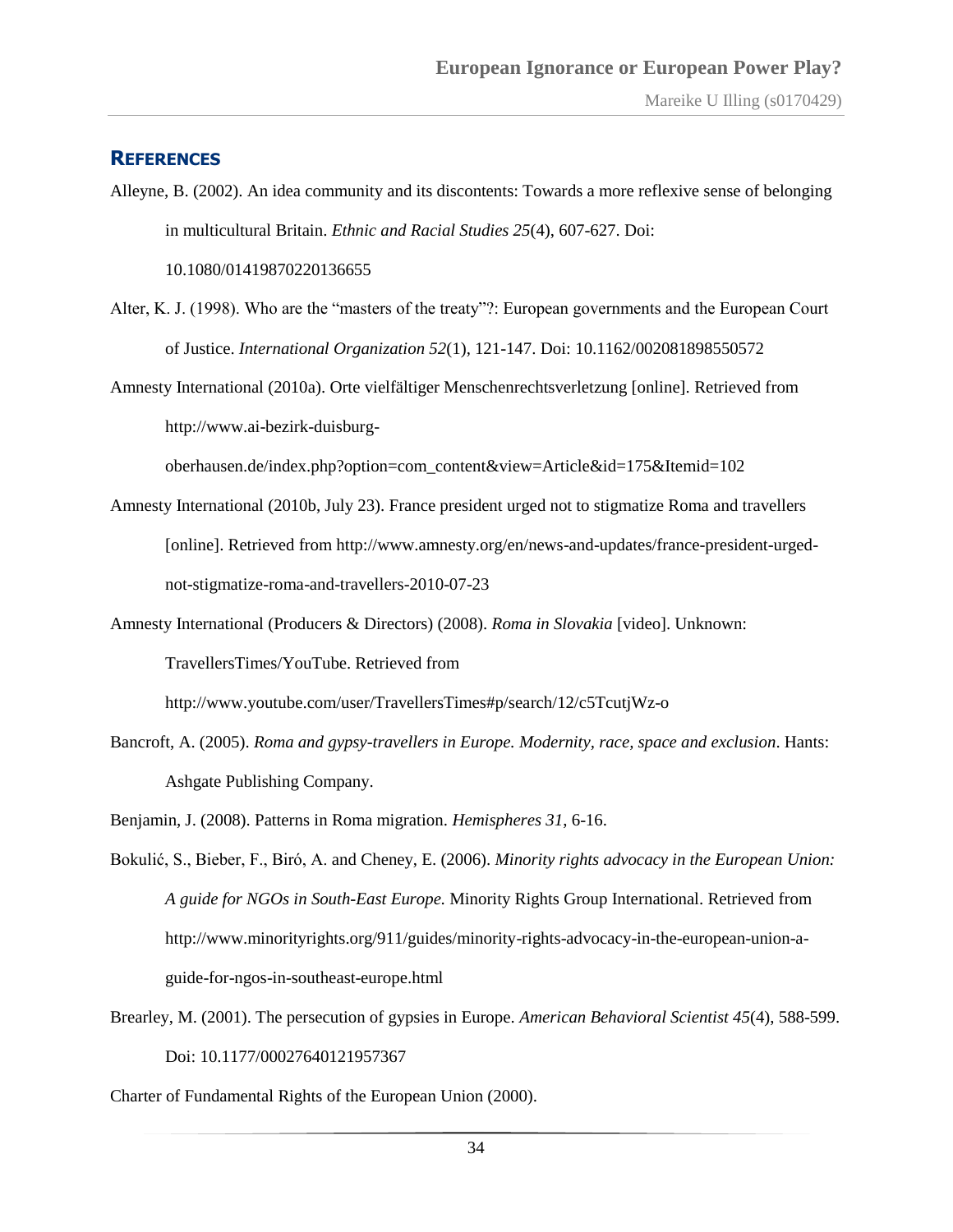- Decade of Roma Inclusion 2005-2015 (2010). No data no progress (report). Open Society Institute. Retrieved from [http://www.romadecade.org/no\\_data\\_\\_no\\_progress\\_2010\\_](http://www.romadecade.org/no_data__no_progress_2010_)
- Decade of Roma Inclusion 2005-2015 (n. d.). 2<sup>nd</sup> European Roma summit [online]. Retrieved from [http://www.romadecade.org/2nd\\_european\\_roma\\_summit](http://www.romadecade.org/2nd_european_roma_summit)

Directive 2004/38/EC

Directive 2000/43/EC

European Commission (2010a). *Action plan implementing the Stockholm Programme* (COM(2010) 171 final). Brussels: European Commission. Retrieved from [http://eur-](http://eur-lex.europa.eu/LexUriServ/LexUriServ.do?uri=COM:2010:0171:FIN:EN:PDF)

[lex.europa.eu/LexUriServ/LexUriServ.do?uri=COM:2010:0171:FIN:EN:PDF](http://eur-lex.europa.eu/LexUriServ/LexUriServ.do?uri=COM:2010:0171:FIN:EN:PDF)

- European Commission (2010b). *Communication on Roma in Europe and progress report on Roma inclusion 2008-2010* (MEMO/10/121). Brussels: European Commission. Retrieved from <http://europa.eu/rapid/pressReleasesAction.do?reference=MEMO/10/121>
- European Commission (2008). *EU instruments and policies for Roma inclusion* (MEMO/08/462).

Brussels: European Commission. Retrieved from

[http://europa.eu/rapid/pressReleasesAction.do?reference=MEMO/08/462&format=HTML&aged=](http://europa.eu/rapid/pressReleasesAction.do?reference=MEMO/08/462&format=HTML&aged=0&language=EN&guiLanguage=fr)

[0&language=EN&guiLanguage=fr](http://europa.eu/rapid/pressReleasesAction.do?reference=MEMO/08/462&format=HTML&aged=0&language=EN&guiLanguage=fr)

European Communities (2008). EU report on human rights 2008 [report]. Luxembourg: Office for Official Publications of the European Communities. Retrieved from

[http://eeas.europa.eu/human\\_rights/docs/report08\\_en.pdf](http://eeas.europa.eu/human_rights/docs/report08_en.pdf)

- European Convention for the Protection of Human Rights and Fundamental Freedoms (2010). [Amended by Protocols Nos. 11 and 14, entry into force on 1 June 2010].
- European Council (2010). *The Stockholm Programme – An open and secure Europe serving and protecting the citizens.* 2010/C115/01. Retrieved from [http://eur](http://eur-lex.europa.eu/LexUriServ/LexUriServ.do?uri=OJ:C:2010:115:0001:0038:EN:PDF)[lex.europa.eu/LexUriServ/LexUriServ.do?uri=OJ:C:2010:115:0001:0038:EN:PDF](http://eur-lex.europa.eu/LexUriServ/LexUriServ.do?uri=OJ:C:2010:115:0001:0038:EN:PDF)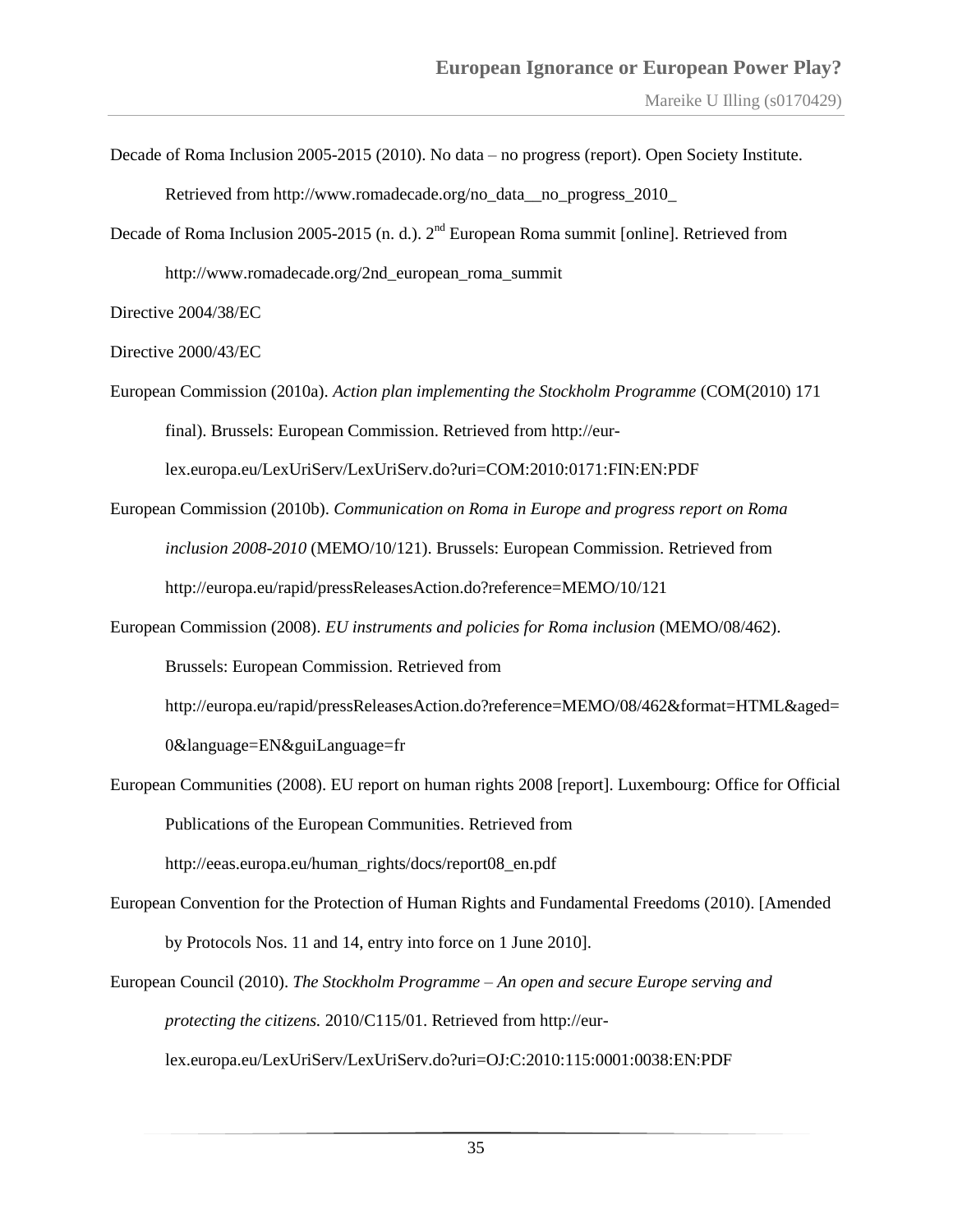- European Council (1993). Conclusions of the Presidency. *European Council in Copenhagen.* Retrieved from [http://ec.europa.eu/bulgaria/documents/abc/72921\\_en.pdf](http://ec.europa.eu/bulgaria/documents/abc/72921_en.pdf)
- European Parliament (2010). European Parliament resolution of 9 September 2010 on the situation of Roma and on freedom of movement in the European Union. Retrieved from [http://www.europarl.europa.eu/sides/getDoc.do?pubRef=-//EP//TEXT+TA+P7-TA-2010-](http://www.europarl.europa.eu/sides/getDoc.do?pubRef=-//EP//TEXT+TA+P7-TA-2010-0312+0+DOC+XML+V0//EN) [0312+0+DOC+XML+V0//EN](http://www.europarl.europa.eu/sides/getDoc.do?pubRef=-//EP//TEXT+TA+P7-TA-2010-0312+0+DOC+XML+V0//EN)
- European Union (2009). *EU platform aims to improve Roma access to education.* Retrieved from http://europa.eu/rapid/pressReleasesAction.do?reference=IP/09/1365&format=HTML&aged=1&l anguage=EN&guiLanguage=en
- European Union (2007). *High Level Group on the Social Integration of Ethnic Minorities and their Full Participation in the Labour Market.* Retrieved from

<http://europa.eu/rapid/pressReleasesAction.do?reference=MEMO/07/536>

- European Union (n. d.). 4. How does the EU work? [online]. Retrieved from [http://europa.eu/abc/12lessons/lesson\\_4/index\\_en.htm](http://europa.eu/abc/12lessons/lesson_4/index_en.htm)
- European Union Agency for Fundamental Rights (2010). The fundamental rights position of Roma and travelers in the European Union. [online] Retrieved from [http://fra.europa.eu/fraWebsite/attachments/roma-travellers-factsheet\\_en.pdf](http://fra.europa.eu/fraWebsite/attachments/roma-travellers-factsheet_en.pdf)
- European Union Agency for Fundamental Rights (2009a). *Housing conditions of Roma and travelers in the European Union* [report]. Belgium: Office for Official Publications of the European Communities.
- European Union Agency for Fundamental Rights (2009b). *The situation of Roma EU citizens moving to and settling in other EU member states* [report]. Belgium: Office for Official Publications of the European Communities.

Fasulo, L. (2009). *An insider's guide to the UN* (2<sup>nd</sup> ed.). New Haven: Yale University Press.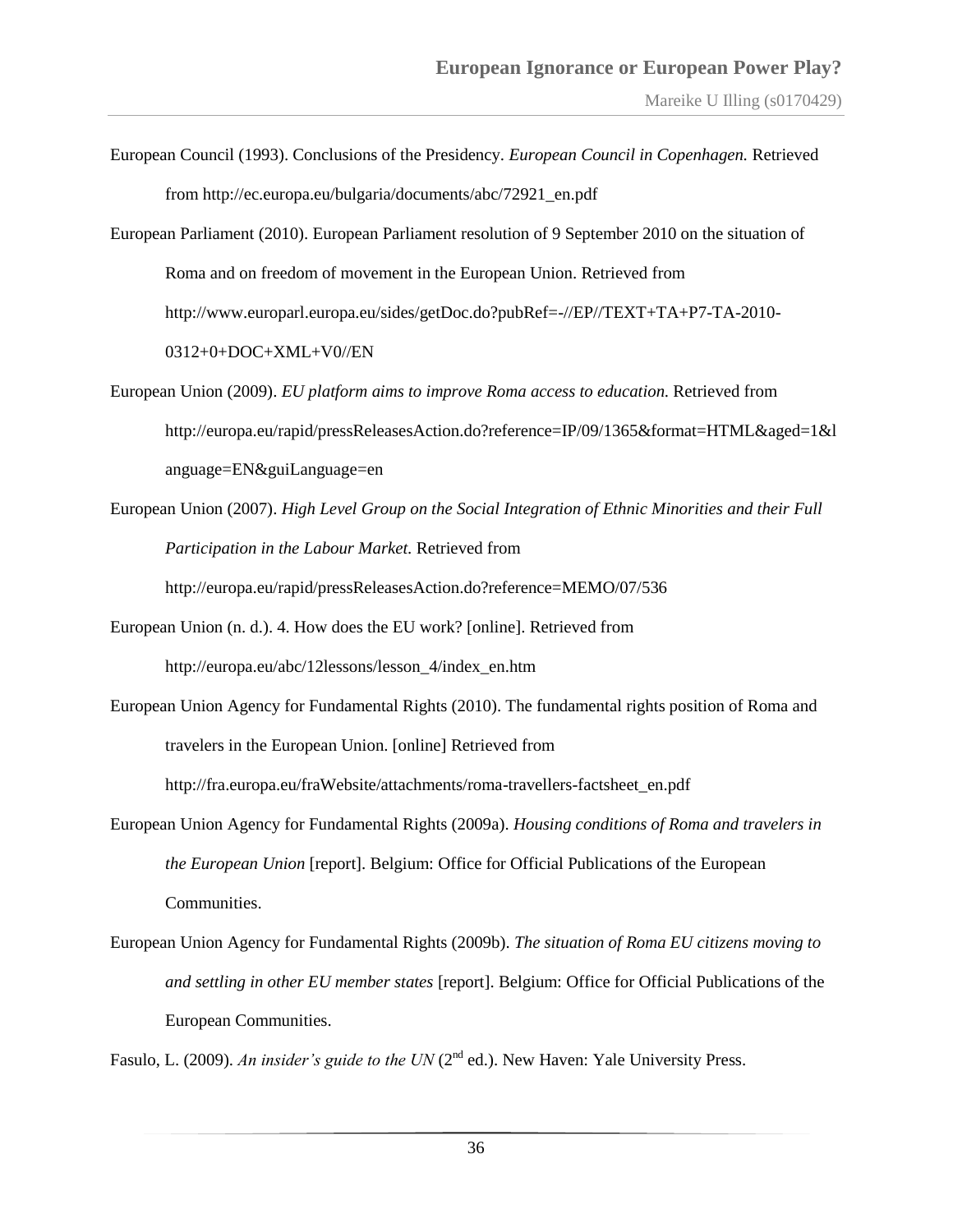- Flynn, D. (2010, August 24). France bulldozes Roma camps as criticism mounts. *Times Live*. Retrieved from [http://www.timeslive.co.za/world/Article620571.ece/France-bulldozes-Roma-camps-as](http://www.timeslive.co.za/world/article620571.ece/France-bulldozes-Roma-camps-as-criticism-mounts)[criticism-mounts](http://www.timeslive.co.za/world/article620571.ece/France-bulldozes-Roma-camps-as-criticism-mounts)
- Freedom House (2010). Worst of the worst 2010. The world"s most repressive societies. *Freedom House*. Retrieved fom<http://www.freedomhouse.org/uploads/WoW/2010/WorstOfTheWorst2010.pdf>
- Freedom House (n. d.). *What is Freedom House's definition of "freedom"?* Retrieved from <http://www.freedomhouse.org/template.cfm?page=265#2>
- Grabbe, H. (2000). The sharp edges of Europe: extending Schengen eastwards. *International Affairs 76*(3), 519-536. Doi: 10.1111/1468-2346.00149
- Guy, W. (Ed.). (2001). *Between past and future: the Roma of Central and Eastern Europe.* Hertfordshire: University of Hertfordshire Press.
- Halász, K. (2007). *The Situation of Roma in Europe.* Brussels: European Network Against Racism.
- Human Rights Watch (2010a, September 14). EU: A key intervention in Roma expulsions. Retrieved from <http://www.hrw.org/en/news/2010/09/14/eu-key-intervention-roma-expulsions>
- Johns, M. (2003). "Do as I say, not as I do": The European Union, Eastern Europe and Minority Rights. *East European Politics and Societies 17*, 682-698. Doi: 10.1177/0888325403258291
- Le Figaro (2010c, October 13). UE/Roms : la France va adapter la loi. Retrieved from [http://www.lefigaro.fr/flash-actu/2010/10/13/97001-20101013FILWWW00246-ueroms-la-france](http://www.lefigaro.fr/flash-actu/2010/10/13/97001-20101013FILWWW00246-ueroms-la-france-va-adapter-la-loi.php)[va-adapter-la-loi.php](http://www.lefigaro.fr/flash-actu/2010/10/13/97001-20101013FILWWW00246-ueroms-la-france-va-adapter-la-loi.php)
- Le Figaro (2010b, September 16). Barroso : discriminations « inacceptables ». Retrieved from [http://www.lefigaro.fr/flash-actu/2010/09/16/97001-20100916FILWWW00628-barroso](http://www.lefigaro.fr/flash-actu/2010/09/16/97001-20100916FILWWW00628-barroso-discriminations-inacceptables.php)[discriminations-inacceptables.php](http://www.lefigaro.fr/flash-actu/2010/09/16/97001-20100916FILWWW00628-barroso-discriminations-inacceptables.php)
- Le Figaro (2010a, September 13). Roms : Besson dit n"avoir pas été informé de la circulaire. Retrieved from [http://www.lefigaro.fr/actualite-france/2010/09/12/01016-20100912ARTFIG00054-roms](http://www.lefigaro.fr/actualite-france/2010/09/12/01016-20100912ARTFIG00054-roms-une-circulaire-embarrassante.php)[une-circulaire-embarrassante.php](http://www.lefigaro.fr/actualite-france/2010/09/12/01016-20100912ARTFIG00054-roms-une-circulaire-embarrassante.php)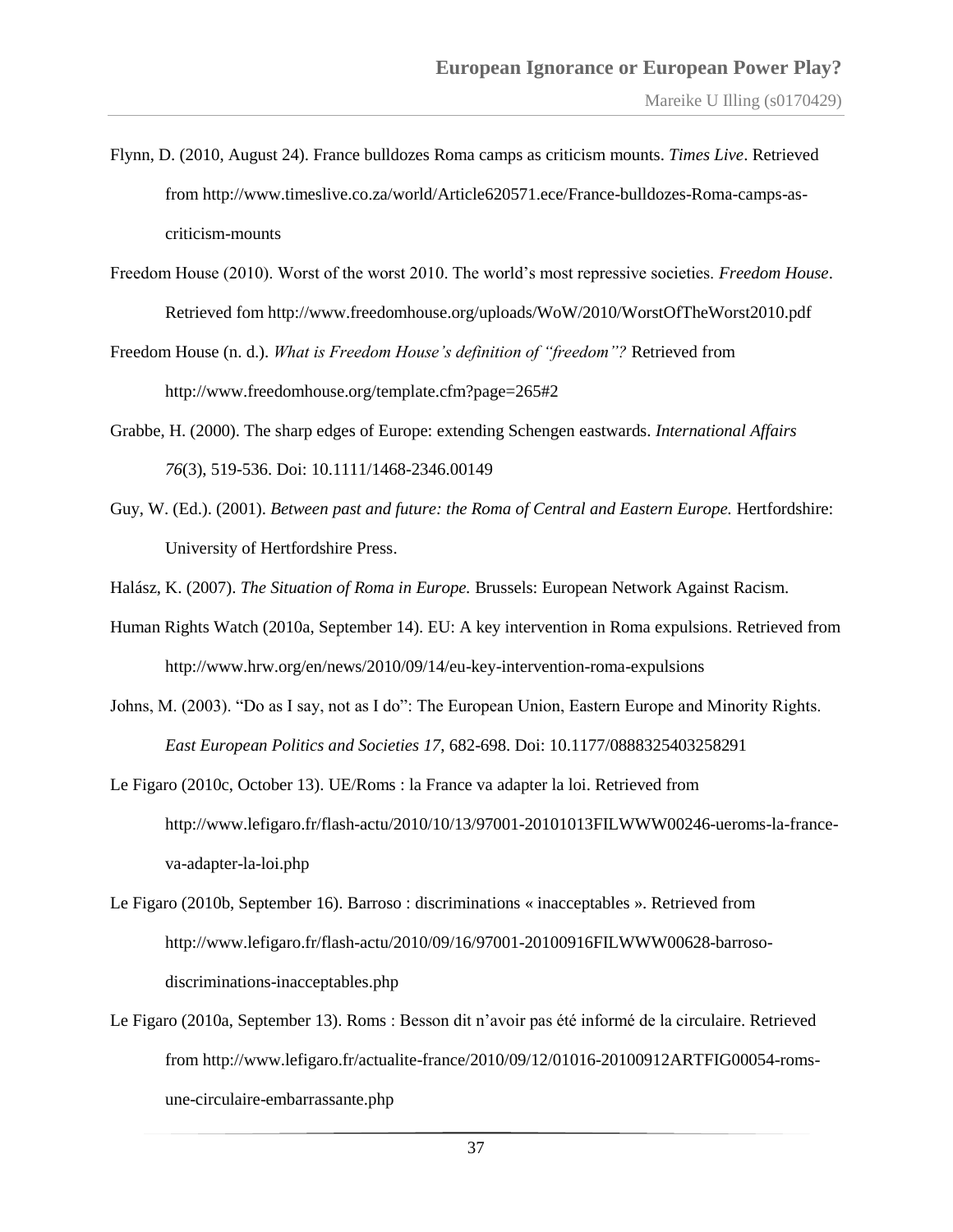- Le Figaro (n. d.). Dossier spécial : Roms une problématique européenne [online]. Retrieved from <http://www.lefigaro.fr/international/roms.php>
- Le Post (2010, September 12). Expulsion: le ministère de l"Intérieur demande aux préfets de cibler « en priorité » les Roms. Retrieved from [http://www.lepost.fr/Article/2010/09/12/2215947\\_quand-le](http://www.lepost.fr/article/2010/09/12/2215947_quand-le-ministere-de-l-interieur-demande-aux-prefets-de-viser-en-priorite-les-roms.html)[ministere-de-l-interieur-demande-aux-prefets-de-viser-en-priorite-les-roms.html](http://www.lepost.fr/article/2010/09/12/2215947_quand-le-ministere-de-l-interieur-demande-aux-prefets-de-viser-en-priorite-les-roms.html)
- McIntosh, M. E., Mac Iver, M. A., Abele, D. G. and Nolle, D. B. (1995). Minority rights and majority rule: Ethnic tolerance in Romania and Bulgaria. *Social Forces 73*(3), 939-968. Retrieved from <http://www.jstor.org/pss/2580553>
- Meier, A. (2010, August 22). Roma in Europa abgestempelt und abgeschoben. *Zeit Online.* Retrieved from<http://www.zeit.de/politik/2010-08/abgestempelt-abgeschoben>

Mitchell, N. J. and McCormick, J. M. (1988). Economic and political explanations of human rights violations. *World Politics 40*(4), 476-498. Retrieved from <http://www.jstor.org/stable/pdfplus/2010315.pdf?acceptTC=true>

- Nacu, A. (2011). The politics of Roma migration: Framing identity struggles among Romanian and Bulgarian Roma in the Paris region. *Journal of Ethnic and Migration Studies 37*(1), 135-150. Doi: 10.1080/1369183X.2010.515134
- Newton, K. and van Deth, J. W. (2005). *Foundations of comparative politics.* Cambridge: Cambridge University Press.
- Nugent, N. (Ed.) (2006). *The government and politics of the European Union* (6<sup>th</sup> ed.). Houndmills: Palgrave Macmillan.
- Oakley, J. (1983). *The traveller-gypsies*. Cambridge: Cambridge University Press.
- Pinto, M. (2010). What are offences to feelings really about? A new regulative principle for the multicultural era. *Journal of Legal Studies 30*(4), 695-723. Doi: 10.1093/ojls/gqq029
- Prochasson, D. (2010, September 13). Expulsion de Roma, un « mode d"emploi explicite ». Le canard social. Retrieved from<http://www.lecanardsocial.com/Article.aspx?i=193>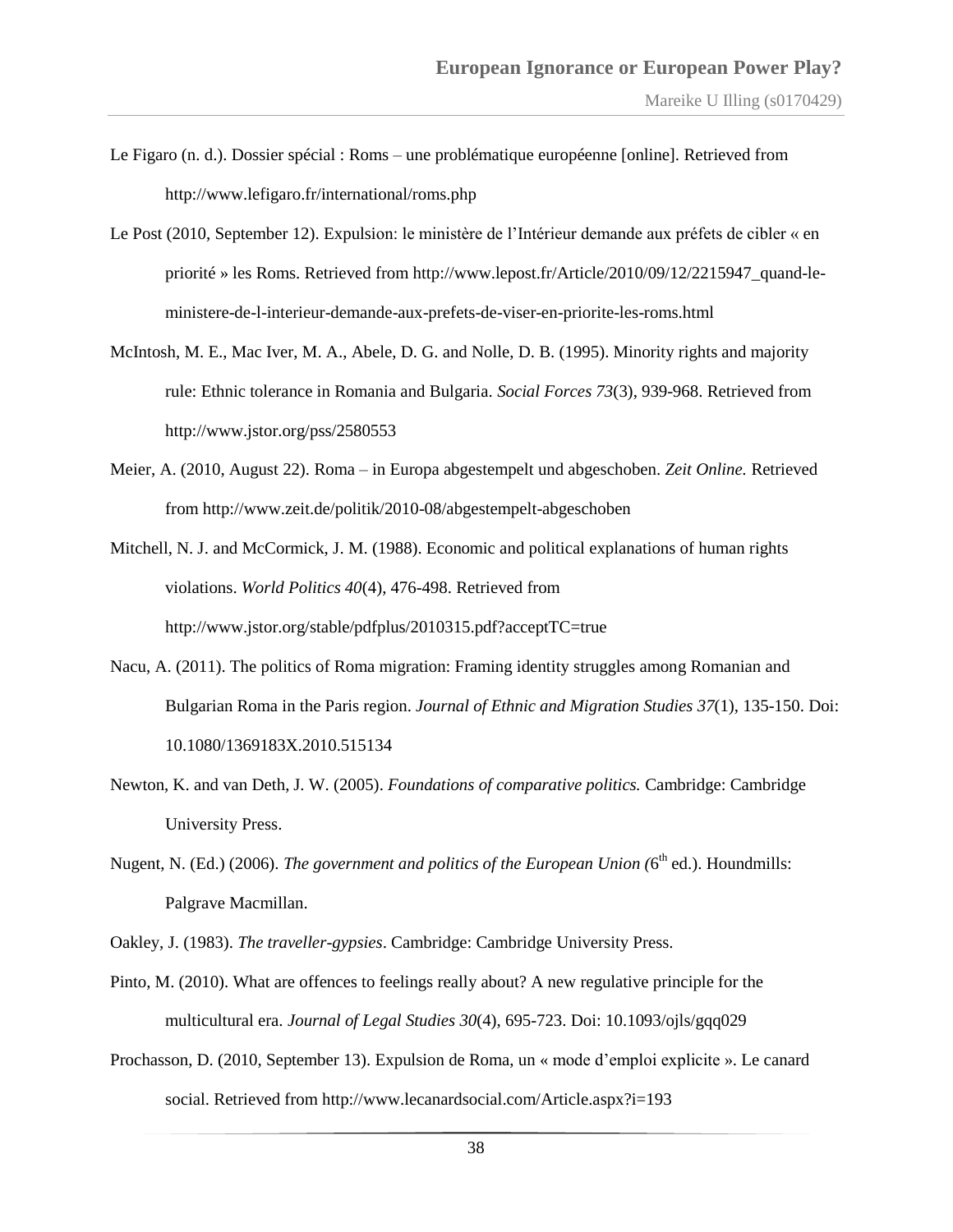- Ram, M. H. (2011). Roma advocacy and EU conditionality: Not one without the other? *Comparative European Politics 9*(2), 217-241. Doi: 10.1057/cep.2009.17
- Ringold, D., Orenstein, M. A. and Wilkens, E. (2005). *Roma in an expanding Europe: Breaking the poverty cycle.* Washington, D. C.: The World Bank*.*
- Ringold, D. (2000). *Roma and the transition in Central and Eastern Europe: Trends and challenges.*  Washington, D. C.: The World Bank.
- RTL.fr (Producers & Directors) (2010). Brice Hortefeux: "Le démantelement des camps de Roms illicites va continuer. [video]. Paris: RTL.fr. Retrieved from

[http://www.rtl.fr/actualites/Article/brice-hortefeux-le-demantelement-des-camps-de-roms-illicites](http://www.rtl.fr/actualites/article/brice-hortefeux-le-demantelement-des-camps-de-roms-illicites-va-continuer-5948964265)[va-continuer-5948964265](http://www.rtl.fr/actualites/article/brice-hortefeux-le-demantelement-des-camps-de-roms-illicites-va-continuer-5948964265)

- Schimmelfennig, F. and Sedelmeier, U. (2004). Governance by conditionality: EU rule transfer to the candidate countries of Central and Eastern Europe. *Journal of European Public Policy 11*(4), 661- 679. Doi: 10.1080/1350176042000248089
- Sillitoe, K. and White, P. H. (1992). Ethnic group and the British census: The search for a question. *Journal of the Royal Statistical Society 155*(1), 141-163. Retrieved from <http://www.jstor.org/pss/2982673>
- Simhandl, K. (2006). "Western Gypsies and travellers" "Eastern Roma": the creation of political objects by the institutions of the European Union. *Nations and Nationalism 12*(1), 97-115. Doi: 10.1111/j.1469-8129.2005.00232.x
- Simpson, F. (2000). Developing support structures for ethnic minorities in Slovakia. *GeoJournal 50*, 127- 131. Doi: 10.1023/A:1007143903283
- Spiegel Online (2010c, August 20). Frankreich fliegt mehr als hundert Roma aus. Retrieved from <http://www.spiegel.de/politik/ausland/0,1518,713004,00.html>
- Spiegel Online (2010b, July 29). Opposition wetter gegen geplante Roma-Abschiebung. Retrieved from <http://www.spiegel.de/politik/ausland/0,1518,709216,00.html>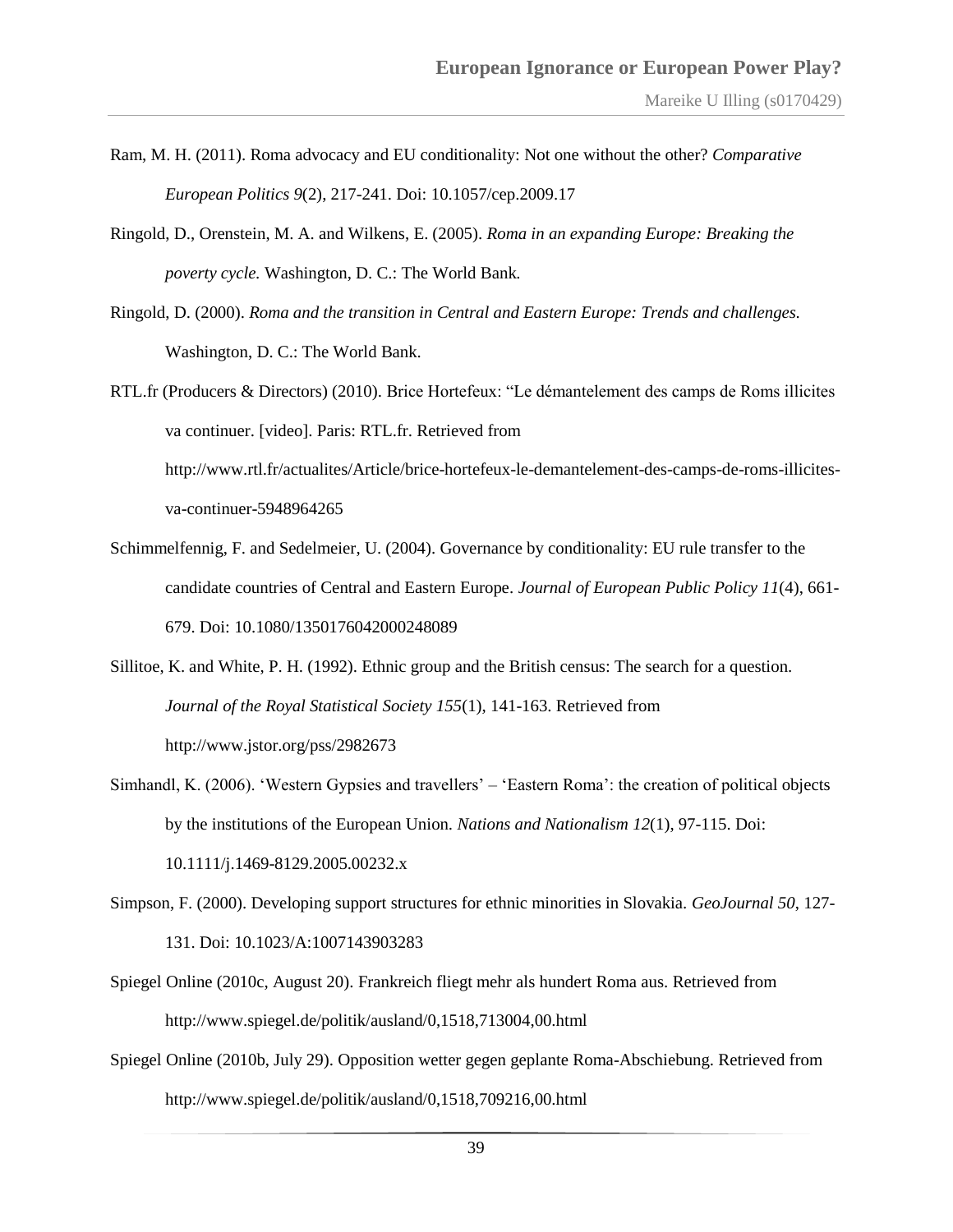- Spiegel Online (2010a, July 28). Sarkozy will Roma ohne Papiere abschieben. Retrieved from <http://www.spiegel.de/politik/ausland/0,1518,708999,00.html>
- Spirova, M. and Budd, D. (2008). The EU accession process and the Roma minorities in new and soon-tobe member states. *Comparative European Politics 6*, 81-101. Doi: 10.1057/palgrave.cep.6110123
- Szente, V. L. (1996). Sudden rage at down violence against Roma in Romania. *European Roma Rights Center Country Reports Series 2*, 1-33. Retrieved from www.ceeol.com
- Toggenburg, G. (2000). A rough orientation through a delicate relationship: The European Union"s endeavours for (its) minorities. *European Integration Online Papers 4*(16). Retrieved from <http://eiop.or.at/eiop/texte/2000-016a.htm>

Treaty on the Functioning of the European Union [consolidated version]. (2010).

- Winters, L. A. (2010, January). *Europe is sui generis – But it provides lessons for developing countries.* Paper prepared for the Annual Conference of the Global Development Network, Prague. Retrieved from<http://depot.gdnet.org/cms/conference/papers/Winters.pdf>
- Wonka, A. (2007). Technocratic and independent? The appointment of European Commissioners and its policy implication. *Journal of European Public Policy 14*(2), 169-189. Doi: 10.1080/13501760601122241
- World Bank (2011). Data by country: France [online]. Retrieved from <http://data.worldbank.org/country/france>
- Zeit Online (2010, July 29). Frankreich geht gegen Roma vor. Retrieved from <http://www.zeit.de/politik/ausland/2010-07/frankreich-roma-abschiebung>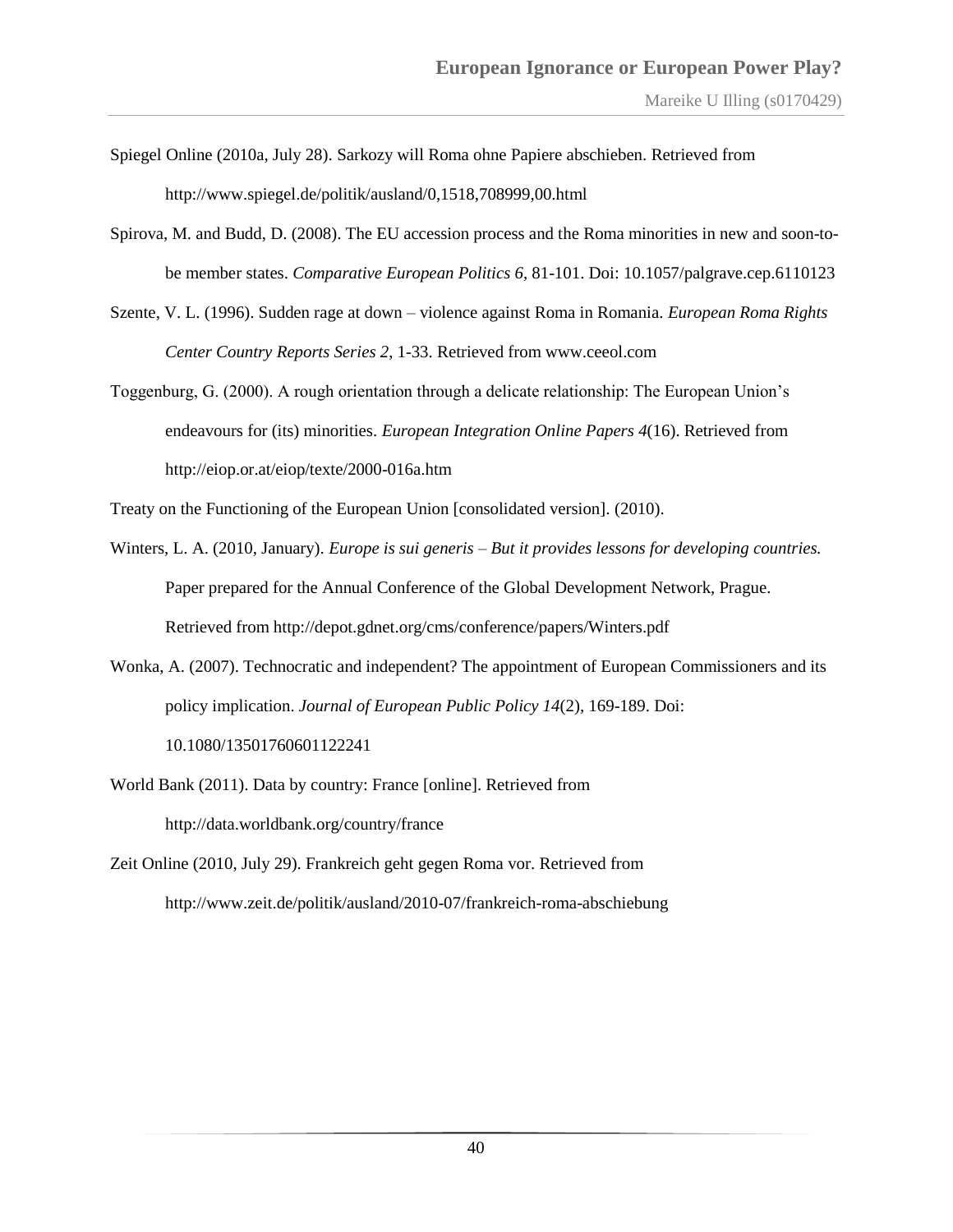#### <span id="page-40-0"></span>**ANNEX A.**

## <span id="page-40-1"></span>**Explanation of Newspaper Selection · Limitations and Difficulties**

Generally, German and French newspapers were chosen as sources: Naturally, French newspapers are significant because the case study concentrates on France. Newspaper coverage is considered as relatively first hand. German news reports were selected for two reasons, too: First, they serve as a means to crosscheck the information that is collected. (Of course, the selection has to be done carefully because it can be positive *or* negative.) Foreign news coverage reveals the opportunity to perceive a second perspective. The comparability of information can more validly be justified if there are articles of different standpoints. In general it can be argued that the data collection occurred according to which newspapers appeared the most objective, most prominent, and most serious.

As far as the specific news agencies are concerned, the following French and German ones were chosen respectively: Le canard social, Le Figaro, Le Post, RTL.fr, Spiegel Online, and Zeit Online. Basically, all articles that were available via Google™ were observed and those that embraced the relevant time frame while delivering the most and relatively objective information were chosen. The selected articles for this study are enlisted in the following. Here, it needs to be ascertained that plenty of additional articles were read in the data gathering period in order to observe similarities. Due to timeliness and space, not every article is added in the annex, repetitive coverage was omitted.

In the data gathering period, several limitations appeared. Initially, French *le monde* was thought of as a French source, for instance. However, the availability of less recent articles is low; most articles were only available through payment. Due to financial matters, different and substitute sources were chosen instead.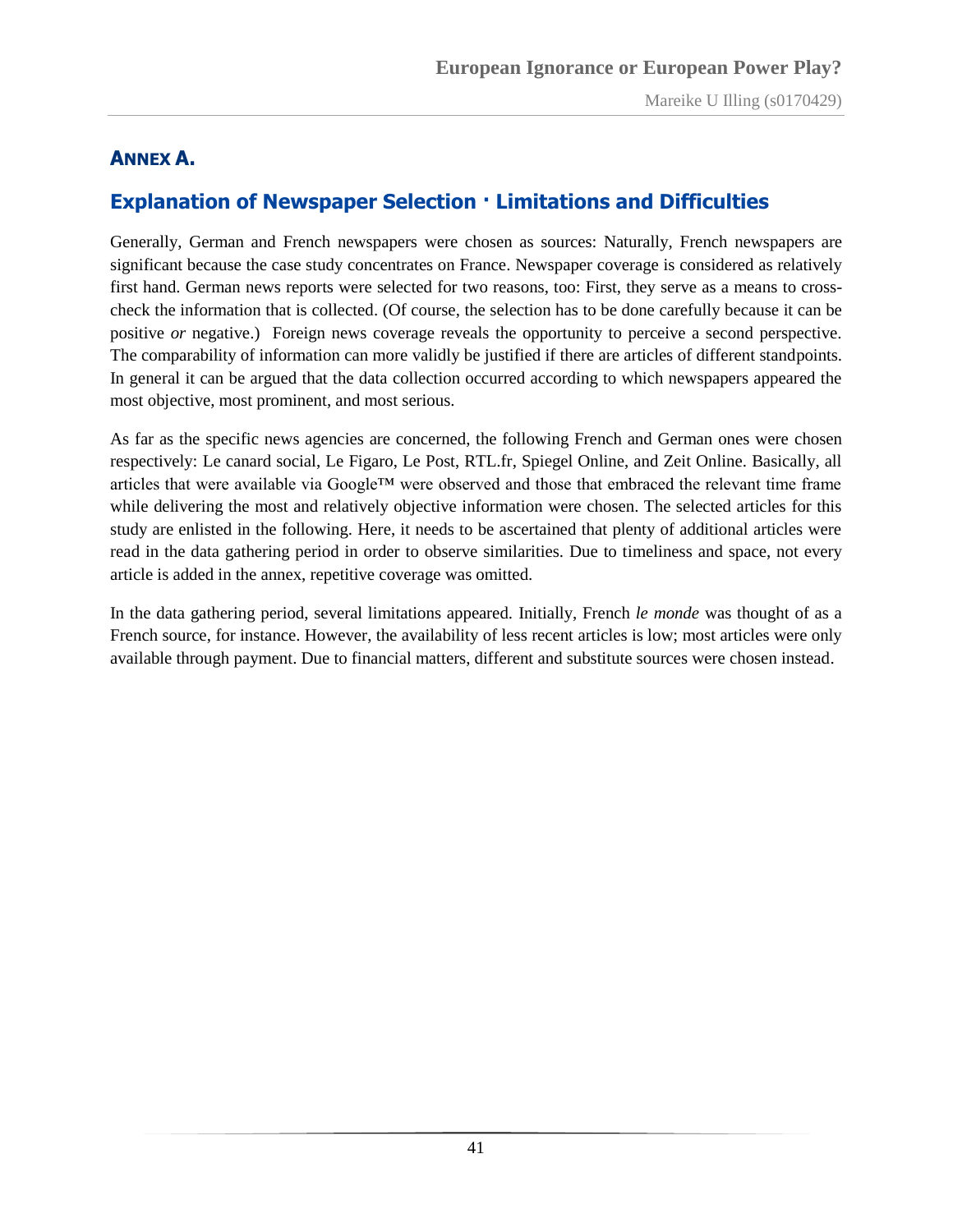## <span id="page-41-0"></span>**Newspaper Articles Used within this Study**

Source: Spiegel Online (2010a, July 28).

## **Sarkozy will Roma ohne Papiere abschieben**

**Schließung aller illegalen Lager innerhalb von drei Monaten: Frankreichs Präsident Sarkozy hat drastische Maßnahmen gegen Roma und Sinti angekündigt. Zudem sollen alle Landfahrer, die ohne Papiere in Frankreich leben, ausgewiesen werden - "aus Gründen der öffentlichen Ordnung und Sicherheit".**

Paris - Frankreichs Staatspräsident [Nicolas](http://www.spiegel.de/thema/nicolas_sarkozy/)  [Sarkozy](http://www.spiegel.de/thema/nicolas_sarkozy/) will schärfer gegen kriminelle Roma vorgehen. Nach Ausschreitungen zwischen der Polizei und einer Gruppe von Roma hat Sarkozy die Schließung aller illegalen Lager dieser Bevölkerungsgruppe innerhalb von drei Monaten angeordnet.

Bei einem Regierungstreffen am Mittwoch sagte Sarkozy, alle Sinti und Roma, die ohne gültige Papiere in Frankreich lebten, würden ausgewiesen. Nachdem die Polizei vor knapp zwei Wochen im Loire-Tal einen jungen Roma bei einer Verkehrskontrolle erschossen hatte, verwüsteten aufgebrachte Angehörige der ethnisch-kulturellen Minderheit das örtliche Polizeirevier. Diejenigen, die für die Verwüstungen verantwortlich seien, müssten "hart bestraft" werden, sagte Sarkozy.

Er plädierte für eine Änderung der Einwanderungsgesetze, um die Ausweisung "aus Gründen der öffentlichen Ordnung und Sicherheit" zu erleichtern und warf den Landfahrern ("gens de voyage") Kinderhandel und -ausbeutung sowie Prostitution vor. Vertreter der Minderheit waren zu dem Treffen am Mittwoch, an dem neben dem Innen-, Justizund Einwanderungsminister auch hochrangige Polizeifunktionäre teilnahmen, nicht eingeladen.

#### **Steuerfahnder sollen Landfahrer überprüfen**

Die Regierung wolle außerdem zehn Steuerfahnder in die Lager von sogenannten Landfahrern schicken, um zu überprüfen, ob sie korrekt Steuern zahlen. Bereits vor der Sitzung hatte es heftige Kritik der Opposition und von Lobbyverbänden gegeben, die der Regierung die Stigmatisierung einer Minderheit vorwerfen.

In Frankreich sind offiziell etwa 400.000 Menschen als Landfahrer registriert, eine Verwaltungskategorie, die seit den 1970er Jahren existiert. Etwa 95 Prozent von ihnen sind Franzosen, nur etwa ein Drittel von ihnen ist nicht sesshaft. Gemeinden mit mehr als 5000 Einwohnern sind verpflichtet, den Landfahrern geeignetes Gelände zur Verfügung zu stellen, wenn sie sich dort niederlassen wollen. In der Realität geschieht dies allerdings nur selten.

Daneben gibt es Roma, die häufig die rumänische und bulgarische Staatsangehörigkeit haben. Sie können als EU-Bürger problemlos in Frankreich einreisen, aber abgeschoben werden, wenn sie sich strafbar machen. Frankreich zahlt außerdem Prämien in Höhe von 300 Euro für Erwachsene für eine freiwillige Rückkehr. Im vergangenen Jahr hat Frankreich etwa 9800 Roma abgeschoben, die meisten von ihnen nach Rumänien. Kritiker werfen der Regierung vor, auf diese Weise die Abschiebestatistik aufzublähen, zumal viele von ihnen sich die Prämie zahlen ließen, um dann umgehend wieder nach Frankreich zu kommen.

Die Oppositionspartei PS wirft Sarkozy eine "ethnische Stigmatisierung" vor, die kommunistische Partei spricht von "einem Schritt in Richtung Rassismus". Andere vermuten, die Regierung wolle mit dem Aufregerthema von der [Steuer-](http://www.spiegel.de/politik/ausland/0,1518,706925,00.html) und [Spendenaffäre um die L'Oréal-Erbin Liliane](http://www.spiegel.de/politik/ausland/0,1518,706925,00.html)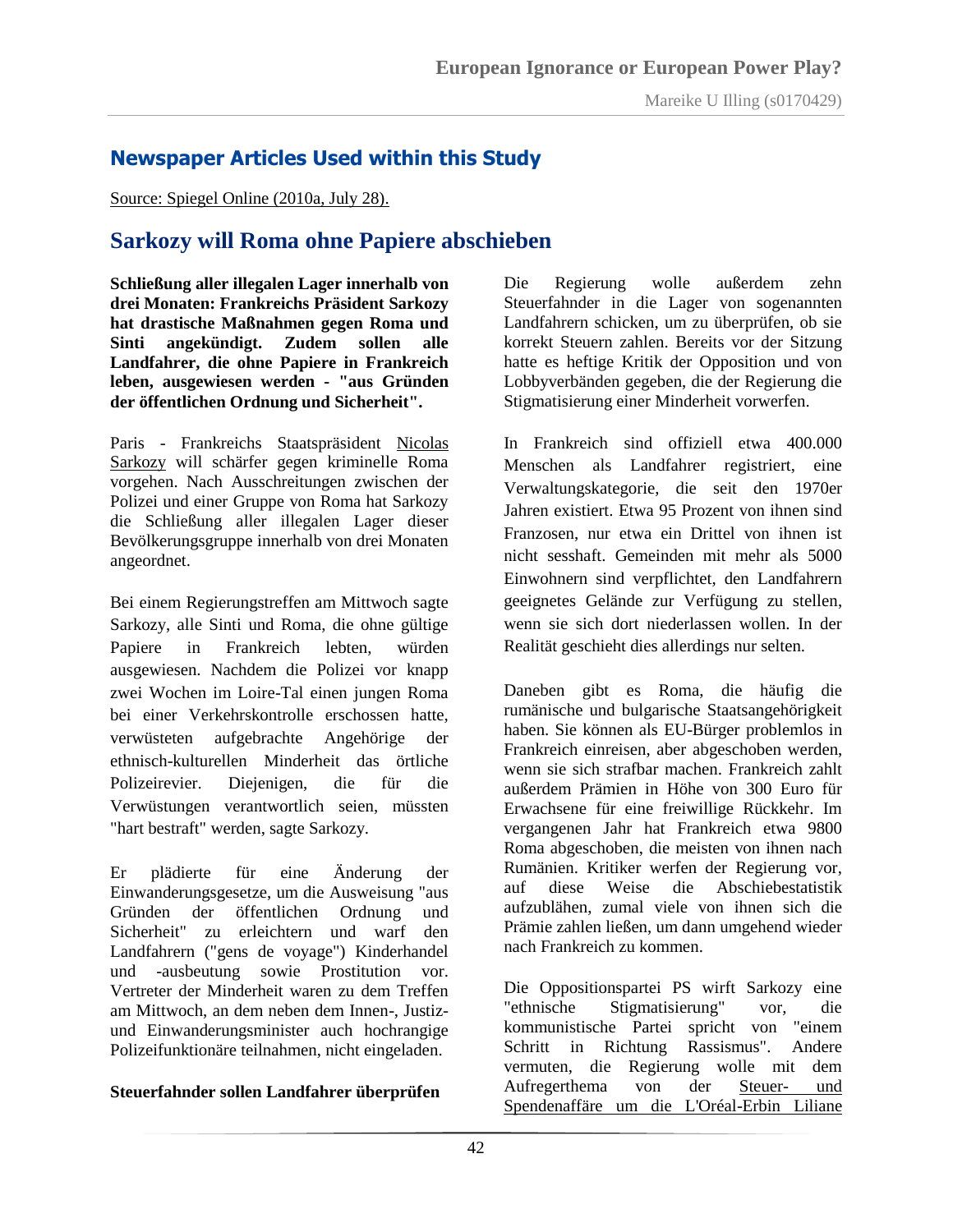Bettencourt ablenken. Sarkozy hatte kürzlich erst angekündigt, dass er das Thema Sicherheit wieder verstärkt in den Vordergrund schieben wolle.

*luk/dpa/apn*

Source: Spiegel Online (2010b, July 29).

## **Opposition wettert gegen geplante Roma-Abschiebung**

**Fremdenfeindlich, demagogisch, stigmatisierend: Die französische Opposition greift die Abschiebepläne der Regierung scharf an. Angehörige der Roma-Minderheit sollen nach Straftaten sofort ausgewiesen, rund die Hälfte der illegalen Siedlungen im Land abgerissen werden.**

Paris - Mit Empörung und heftiger Kritik hat die Opposition in [Frankreich](http://www.spiegel.de/thema/frankreich/) auf die [angekündigten](http://www.spiegel.de/politik/ausland/0,1518,708999,00.html)  [Abschiebungen von](http://www.spiegel.de/politik/ausland/0,1518,708999,00.html) Roma reagiert. Die französische Regierung rutsche mit ihrer Sicherheitspolitik in die "Fremdenfeindlichkeit" ab, sagte der für Menschenrechte zuständige Beauftragte der Sozialisten, Pouria Amirshahi, am Donnerstag in Paris.

Statt sich um die Integration der [Roma](http://www.spiegel.de/thema/sinti_und_roma/) zu kümmern, führten die Konservativen eine "demagogische, aggressive und stigmatisierende Diskussion". Auch andere linke Parteien und Menschenrechtsorganisationen griffen die harte Linie der Regierung von Frankreichs Präsident [Nicolas Sarkozy](http://www.spiegel.de/thema/nicolas_sarkozy/) scharf an.

Innenminister Brice Hortefeux hatte am Mittwochabend nach einem Spitzentreffen im Elyséepalast bekanntgegeben, dass die Hälfte der rund 600 illegalen Roma-Siedlungen im Land in den nächsten drei Monaten abgerissen werden sollen. Roma aus Bulgarien und Rumänien würden nach Gesetzesverstößen "nahezu umgehend" in ihre Heimatländer abgeschoben.

Zudem sollen Steuerfahnder die Bewohner der illegalen Siedlungen unter die Lupe nehmen, da nach den Worten des Innenministers viele

Franzosen "mit Recht verwundert" darüber seien, was für große Autos manche Roma hätten.

Auslöser der Krisensitzung waren Auseinandersetzungen zwischen Roma und der Polizei in der Bretagne. Dort war eine Polizeiwache verwüstet worden, nachdem Beamte einen Angehöriger der ethnischkulturellen Minderheit erschossen hatten.

Sarkozy kündigte harte Sanktionen gegen die Krawallmacher an. Die Ausschreitungen in der Bretagne verdeutlichten "die Probleme, die das Verhalten von manchen fahrenden Leuten und Roma verursacht", sagte er. Zu dem Spitzentreffen mit den zuständigen Ministern und Vertretern der Polizei waren die Betroffenen nicht eingeladen.

#### **Rund 400.000 Angehörige des "fahrenden Volkes" in Frankreich**

In Frankreich wird unterschieden zwischen Roma, die auch so genannt werden, und womit vor allem Betroffene aus Rumänien, Bulgarien und dem früheren Jugoslawien gemeint sind. Die französischen Roma werden hingegen offiziell als "fahrendes Volk" bezeichnet, obwohl die meisten von ihnen inzwischen sesshaft geworden sind, wenn auch häufig in Wohnwagen an einem festen Ort. Insgesamt werden der Verwaltung zufolge etwa 400.000 Menschen als "fahrendes Volk oder Roma" eingestuft. 95 Prozent von ihnen haben die französische Staatsbürgerschaft.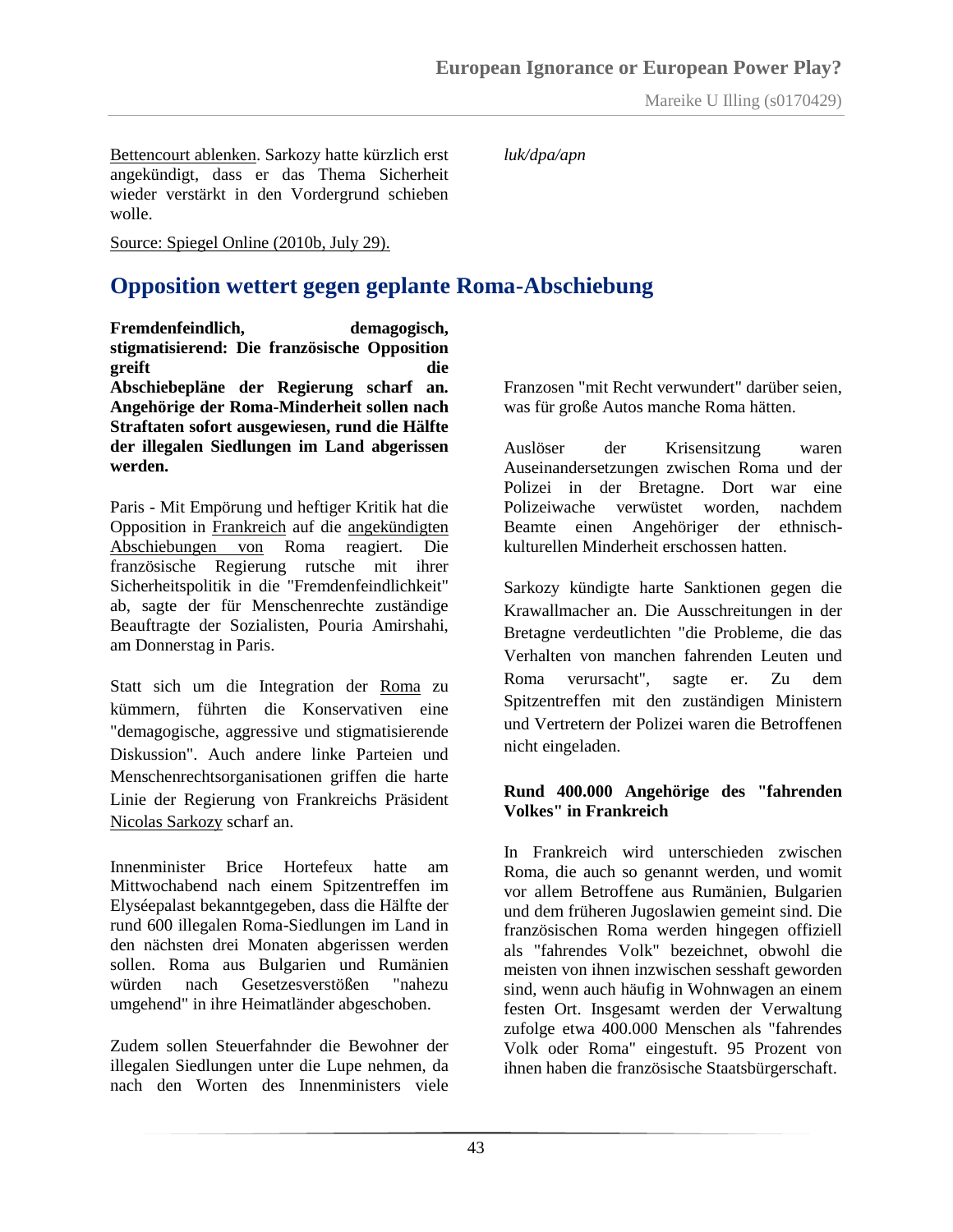Bisher zahlt Frankreich freiwilligen Rückkehrern eine Prämien in Höhe von 300 Euro für Erwachsene. Kritiker werfen der Regierung vor, auf diese Weise die Abschiebestatistik

Source: Spiegel Online (2010c, August 20).

aufzublähen, zumal viele Personen sich die Prämie zahlen ließen, um dann umgehend wieder nach Frankreich zu kommen.

*jok/AFP/dpa/apn*

## **Frankreich fliegt mehr als hundert Roma aus**

**Paris greift durch gegen illegal in Frankreich lebende Roma: Mehr als hundert weitere Menschen wurden nach Westrumänien ausgeflogen. Der Vatikan protestierte. Die EU-Kommission erklärte, sie werde das Vorgehen der französischen Regierung genau beobachten.**

Paris/Bukarest - Frankreich hat am Freitag seine umstrittene Ausweisung von Roma fortgesetzt. Vom Pariser Großflughafen Charles de Gaulle startete eine Chartermaschine, die am Abend in der westrumänischen Stadt Temeswar landete. An Bord des Flugzeuges seien 124 Menschen gewesen, darunter 56 Männer, 34 Frauen und 34 Kinder, teilten die rumänischen Grenzschutzbehörden mit.

Die erste größere Abschiebung seit dem [Aufruf](http://www.spiegel.de/politik/ausland/0,1518,712377,00.html)  [des französischen Präsidenten Nicolas Sarkozy](http://www.spiegel.de/politik/ausland/0,1518,712377,00.html)  [zu einem härteren Vorgehen](http://www.spiegel.de/politik/ausland/0,1518,712377,00.html) gegen illegal in Frankreich lebende Roma hatte am Vortag begonnen. In Bukarest waren 75 Roma eingetroffen, die nach französischen Angaben freiwillig gegen die Zahlung von Prämien Frankreich verlassen haben. Jeder erwachsene Heimkehrer bekommt 300 Euro, jedes dazugehörige Kind 100 Euro.

Frankreich schickt jährlich Tausende Roma zurück nach Rumänien und Bulgarien, allein vergangenes Jahr verließen rund 10.000 Roma das Land. Dieses Jahr kehrten mindestens 25 Gruppen per Flugzeug in ihre Heimat zurück.

Selbst die Behörden geben aber zu, dass die meisten "freiwilligen Rückkehrer" unverzüglich wieder nach Frankreich einreisen, was dank der Freizügigkeit innerhalb der EU möglich ist. Da die rumänischen oder bulgarischen Roma EU-Bürger sind, können sie ungehindert jederzeit passieren. Frankreich will deshalb prüfen, ob es durch gesetzliche Änderungen eine Rückkehr der Ausgewiesenen verhindern kann - ab September sollen die Behörden die biometrischen Daten der ausreisenden Roma erfassen.

Massenabschiebungen, wie Italien sie vor wenigen Jahren geplant hatte, lehne Rumänien ab, wurde in Regierungskreisen in Bukarest betont. Sollte Frankreich dies vorhaben, würde Rumänien die EU-Kommission und andere zuständige Stellen anrufen. Der rumänische Staatschef Traian Basescu hatte die Europäische Union zuvor zu gemeinsamen Anstrengungen aufgefordert. Um das Problem der Minderheit zu lösen, sei ein europäisches "Eingliederungsprogramm" für die Roma nötig.

Die EU-Kommission hatte erklärt, sie behalte die Ausreise der Roma aus Frankreich genau im Auge; Paris müsse sich an geltendes europäisches Recht halten, vor allem an das Recht auf Freizügigkeit für EU-Bürger.

Aus dem Vatikan verlautete, die französischen "Massenabschiebungen" liefen den europäischen Standards zuwider. "Man kann nicht verallgemeinern und eine ganze Gruppe von Menschen ausweisen", erklärte der Päpstliche Rat der Seelsorge für Migranten und Menschen unterwegs. Verantwortung sei eine Frage des Einzelnen, nicht einer ganzen Gemeinschaft. Nicht alle französischen Gemeinden hielten sich daran, den Landfahrern einen Platz zur Verfügung zu stellen, an dem sie sich ansiedeln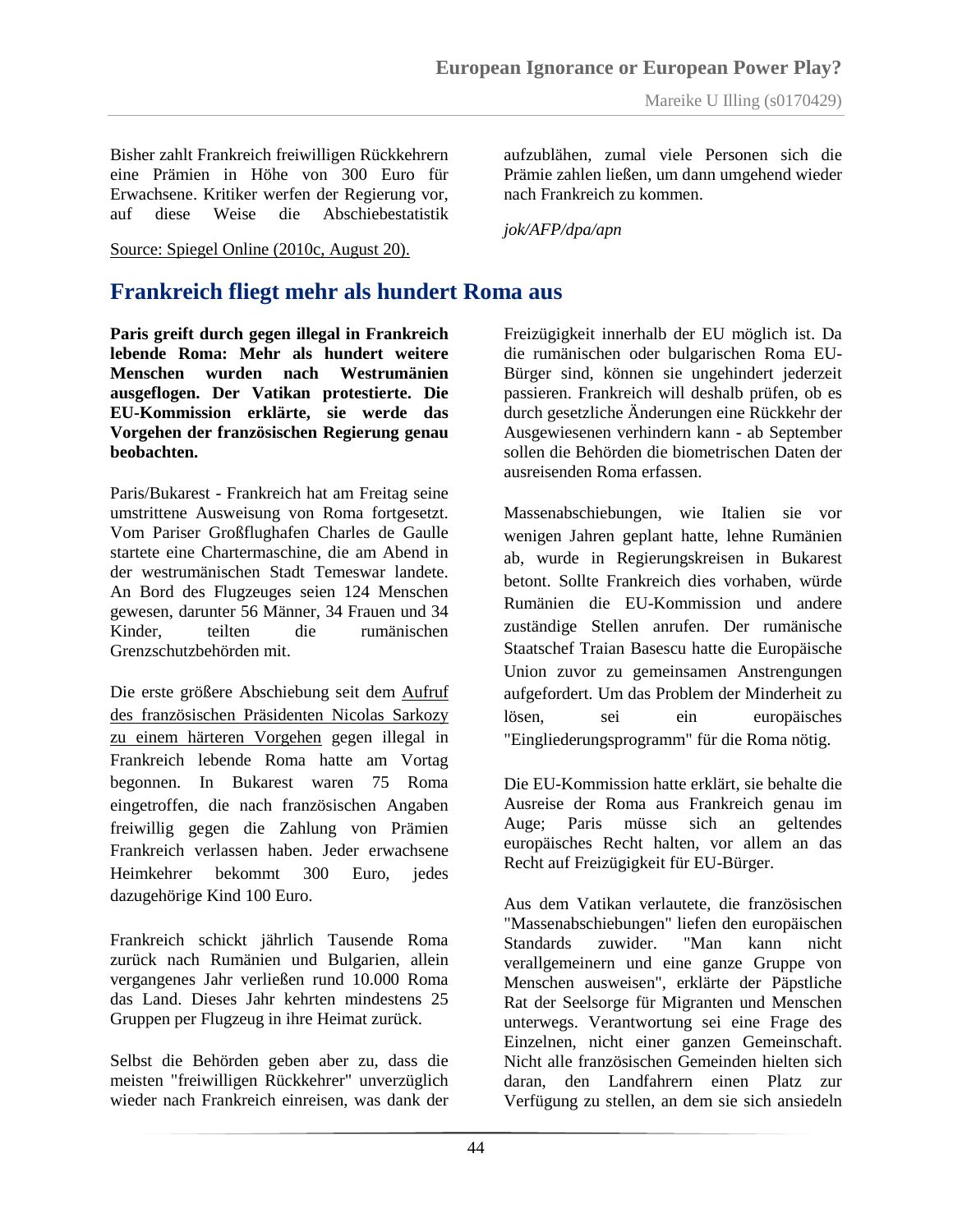könnten. Die Frage der Integration betreffe jedoch nicht nur Frankreich, sondern ganz Europa.

*kgp/dpa/AFP*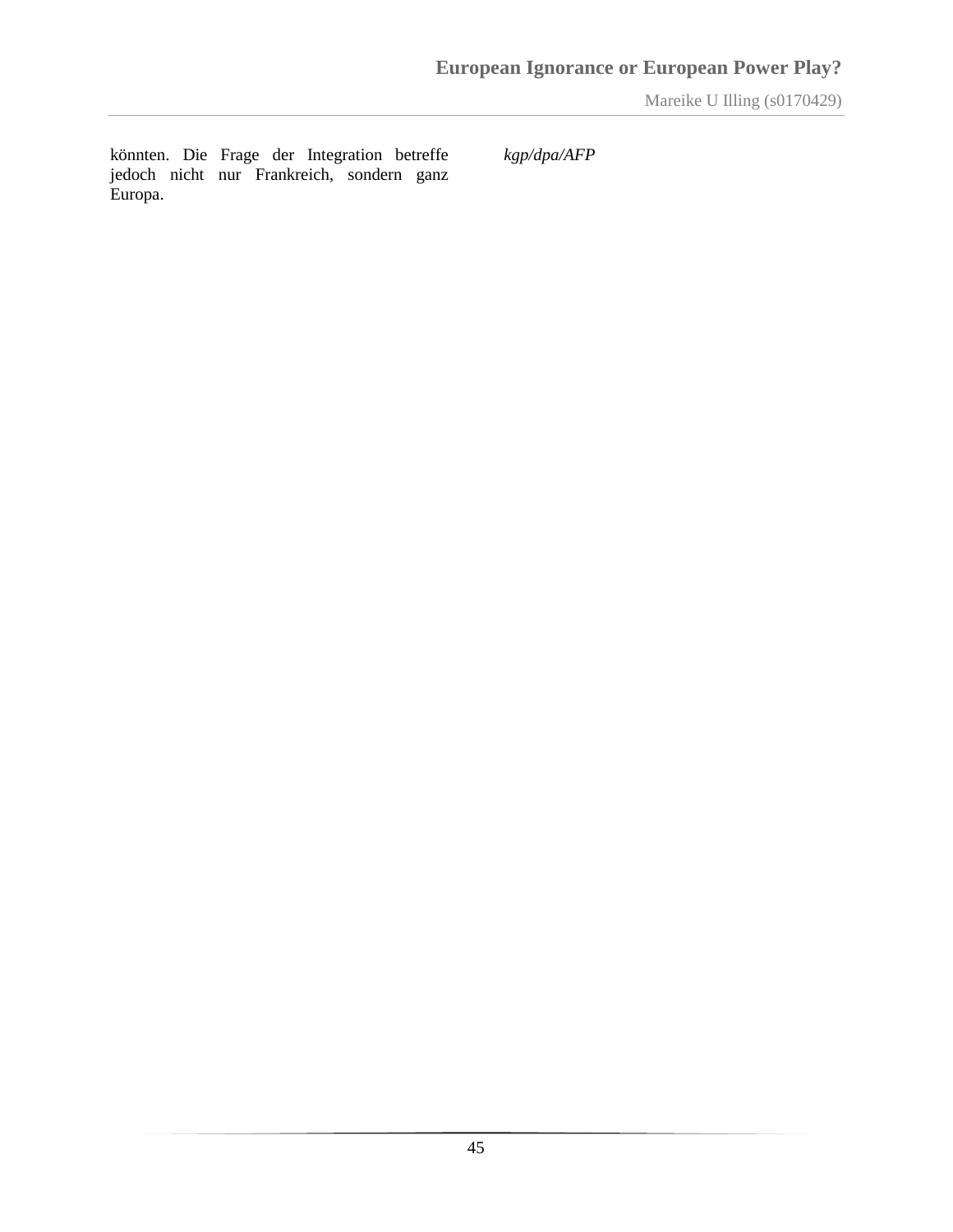Source: Zeit Online (2010, July 29).

## **Nach Ausschreitungen Frankreich geht gegen Roma vor**

Die französische Regierung will kriminelle Roma künftig abschieben und die Hälfte der illegalen Lager im Land schließen. Die Opposition spricht von Rassismus.

Die französische Polizei ging schon in der Vergangenheit gegen Roma-Lager vor wie hier im Februar 2008 in Saint-Denis

Frankreichs Regierung verschärft ihre Linie gegen Roma: Innerhalb von drei Monaten soll die Hälfte der landesweit etwa 300 illegalen Lager aufgelöst werden, kündigte Innenminister Brice Hortefeux nach einer Krisensitzung mit Präsident Nicolas Sarkozy in Paris an. Die Behörden sollen zudem Roma aus Bulgarien und Rumänien im Fall von Straftaten "nahezu umgehend" abschieben, sagte Hortefeux. Außerdem will die Regierung zehn Steuerfahnder in die illegalen Siedlungen schicken, da nach den Worten des Ministers viele Franzosen "mit Recht verwundert" seien über die Größe mancher Autos der Roma. Opposition und Lobbyverbände reagierten empört und warfen der Regierung Rassismus vor.

Auslöser der Krisensitzung im Elysée-Palast waren Auseinandersetzungen zwischen Roma und der Polizei in der Bretagne. Ein Beamter hatte dort einen jungen Roma erschossen, der ersten Ermittlungen zufolge vor einer Verkehrskontrolle geflohen war, weil er keinen Führerschein hatte und fürchtete, wegen eines Diebstahls in einem Nachbarort belangt zu werden. Daraufhin kam es zu Randalen von mehreren Roma, die eine Polizeiwache attackierten und drei Autos in Brand setzten. Die Krawalle in der Bretagne verdeutlichten "die Probleme, die das Verhalten von manchen fahrenden Leuten und Roma verursacht", hatte Sarkozy gesagt.

In Frankreich wird im offiziellen Sprachgebrauch unterschieden zwischen "Roma", womit vor allem Betroffene aus Rumänien, Bulgarien und dem früheren Jugoslawien gemeint sind. Sie können als EU-Bürger problemlos nach Frankreich einreisen, können aber abgeschoben werden, wenn sie sich strafbar machen. Frankreich zahlt außerdem Prämien in Höhe von 300 Euro für Erwachsene für eine freiwillige Rückkehr. Im vergangenen Jahr hat Frankreich etwa 9800 Roma abgeschoben, die meisten von ihnen nach Rumänien. Kritiker werfen der Regierung vor, auf diese Weise die Abschiebestatistik aufzublähen, zumal viele von ihnen sich die Prämie zahlen ließen, um dann umgehend wieder nach Frankreich zu kommen.

Die französischen Roma werden hingegen als "fahrendes Volk" bezeichnet, obwohl die meisten von ihnen inzwischen sesshaft geworden sind, wenn auch häufig in Wohnwagen an einem festen Ort. Insgesamt werden der Verwaltung zufolge etwa 400.000 Menschen als "fahrendes Volk oder Roma" eingestuft. Etwa 95 Prozent von ihnen sind Franzosen.

Bereits vor der Sitzung im Präsidentenpalast, an der mehrere Minister und Polizeichefs teilnahmen, hatte es heftige Kritik der Opposition und von Migrantenverbänden an der Regierung gegeben. Die Oppositionspartei PS warf Sarkozy eine "ethnische Stigmatisierung" vor. Ein Zusammenschluss von Roma-Organisationen drohte der Regierung mit einer Anzeige wegen "Aufstachelung zum Rassenhass". Andere Kritiker vermuteten, die Regierung wolle mit dem Aufregerthema [von](http://www.zeit.de/politik/ausland/2010-07/sarkozy-spendenskandal-bettencourt)  der Steuer- [und Spendenaffäre um die L'Oréal-](http://www.zeit.de/politik/ausland/2010-07/sarkozy-spendenskandal-bettencourt)[Erbin Liliane Bettencourt](http://www.zeit.de/politik/ausland/2010-07/sarkozy-spendenskandal-bettencourt) ablenken. Sarkozy hatte kürzlich erst angekündigt, dass er [das](http://www.zeit.de/politik/ausland/2010-07/sarkozy-ausschreitungen-krieg)  [Thema Sicherheit wieder verstärkt in den](http://www.zeit.de/politik/ausland/2010-07/sarkozy-ausschreitungen-krieg)  [Vordergrund](http://www.zeit.de/politik/ausland/2010-07/sarkozy-ausschreitungen-krieg) schieben wolle.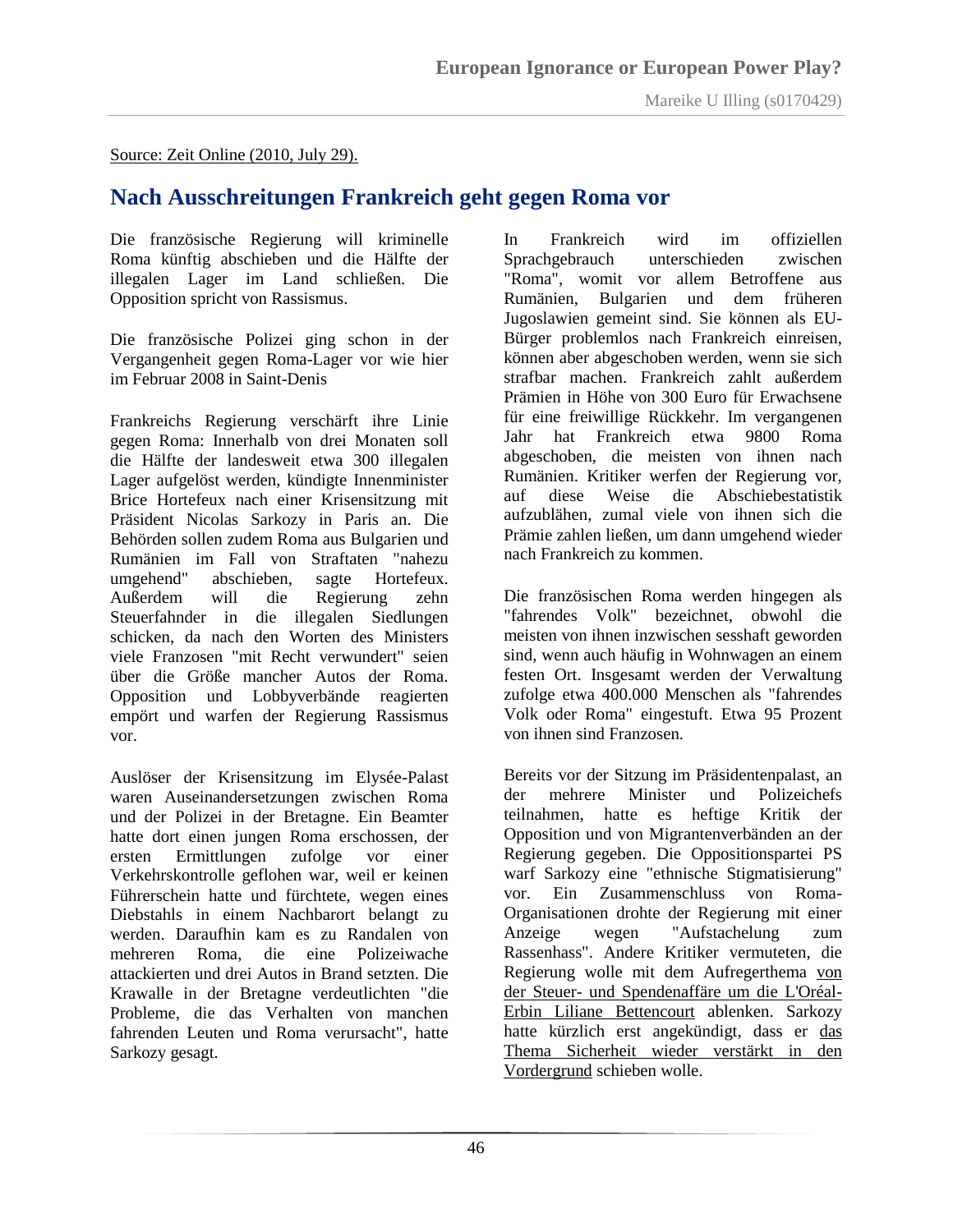Die Regierung wehrte sich vor dem Treffen gegen den Vorwurf, sie wolle wegen der Ausschreitungen in der Bretagne einzelne Volksgruppen wie die Roma brandmarken. Es

Source: Meier (2010).

## **Roma – in Europa abgestempelt und abgeschoben**

Die Roma sind Europas größte Minderheit. In Frankreich müssen sie das Land verlassen – und auch in anderen EU-Ländern sind sie wieder zum Feindbild geworden.

In Frankreich [erklärte Präsident Nicolas Sarkozy](http://www.zeit.de/politik/ausland/2010-07/frankreich-roma-abschiebung)  [im Juli den Roma den "Krieg",](http://www.zeit.de/politik/ausland/2010-07/frankreich-roma-abschiebung) in Finnland mussten vor wenigen Wochen bulgarische und rumänische Roma ein illegales Zeltlager räumen. Und in Dänemark waren zuvor 23 Roma ausgewiesen worden; der Bürgermeister von Kopenhagen hatte die Regierung aufgefordert, angesichts einer Einbruchserie am Rande der dänischen Hauptstadt durchzugreifen. Dies sind nur drei Beispiele dafür, dass Roma im Westen und Norden Europas derzeit vor allem eines droht – die Ausweisung.

Das Vorgehen Frankreichs, wo am vergangenen Donnerstag die [Abschiebung der Roma in ihre](http://www.zeit.de/politik/ausland/2010-08/roma-frankreich-abschiebung-2)  [Heimatländer](http://www.zeit.de/politik/ausland/2010-08/roma-frankreich-abschiebung-2) Rumänien und Bulgarien begann, erscheint zwar angesichts der Hunderten von Betroffenen besonders drastisch. Doch Frankreich steht damit in Europa keineswegs allein da. Veronica Scognamiglio vom EU-Büro der Menschenrechtsorganisation Amnesty international in Brüssel bezeichnet die von Sarkozy initiierten Abschiebungen als eine "unverhältnismäßige Reaktion" auf mehrere Gewaltausbrüche in Frankreich, in die unter anderem auch Roma verwickelt waren. Nach den Worten von Scognamiglio haben Abschiebungen aber auch anderswo in der EU Methode: "Es gibt einen allgemeinen Trend in Europa beim Umgang mit den Roma: Man nimmt sie als

gebe aber unter den Roma in Frankreich bestimmte Verhaltensweisen, "die nicht hinnehmbar sind", sagte Hortefeux dem Sender TF1.

ganze Gemeinschaft ins Visier und schafft sie fort<sup>"</sup>

Den Anfang der rigorosen Abschiebepraxis machte in der EU im Jahr 2008 [Italiens](http://www.zeit.de/2008/22/Berlusconi-watch_2)  [Ministerpräsident Silvio Berlusconi,](http://www.zeit.de/2008/22/Berlusconi-watch_2) der den "nationalen Sicherheitsnotstand" ausrief und Tausende Roma ausweisen ließ, vor allem Richtung Rumänien und Bulgarien. Wie in anderen Fällen auch traten allerdings viele von ihnen rasch nach der Ausweisung wieder die Reise Richtung Westen an, da sich auch Roma aus Rumänien und Bulgarien seit dem EU-Beitritt ihrer Länder frei in Europa bewegen können. Nach einer in einigen EU-Ländern bis 2013 geltenden Übergangsbestimmung müssen sie aber innerhalb einer Frist von drei Monaten eine reguläre Arbeit finden, um ein Aufenthaltsrecht zu bekommen. Eine solche Arbeit finden die Roma nur in den seltensten Fällen – und dann droht die Abschiebung. Das löst aber kaum das eigentliche Problem: Die Roma verlassen ihre Heimatländer in Osteuropa vor allem deshalb immer wieder, weil die Lebensbedingungen für sie dort häufig untragbar seien, erklärt Robert Kushen, Direktor des Europäischen Zentrums für die Rechte der Roma (ERRC) in Budapest. In Tschechien, Ungarn, der Slowakei, Rumänien und Bulgarien ist die Diskriminierung von Roma an der Tagesordnung, bis hin zu Gewaltexzessen gegen Vertreter der Minderheit. Aus dieser Perspektive erscheint ein Leben in Westeuropa für viele Roma immer noch verheißungsvoller als ihr erbärmliches Dasein in der Heimat. In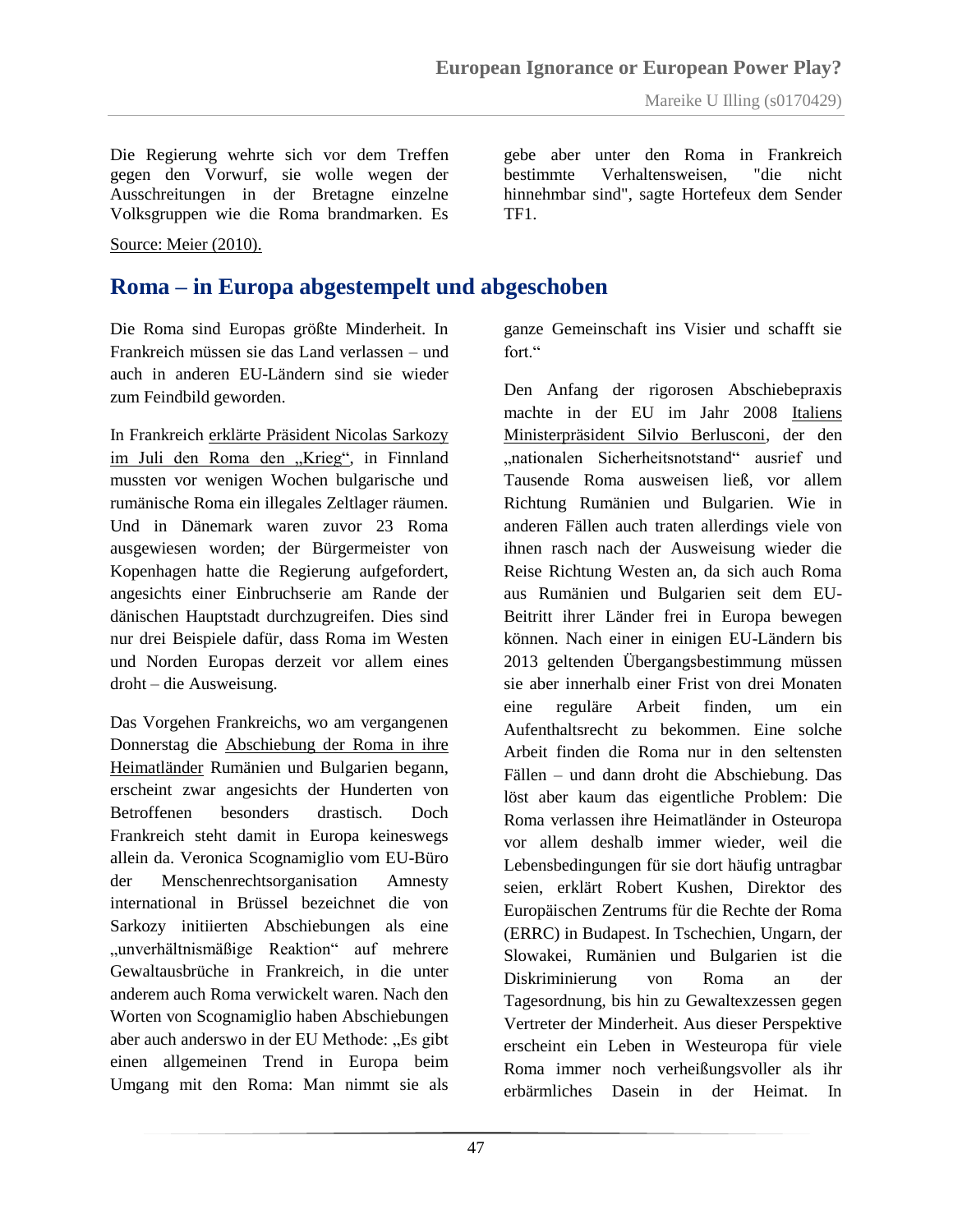Frankreich gehe es ihm besser als in Rumänien, selbst wenn er in seiner neuen Heimat als Illegaler untertauchen müsse, bekannte ein 26 jähriger Rückkehrer am Donnerstag in Bukarest. "Natürlich spielt man mit dem Gedanken, nach Frankreich zurückzukehren", sagte er.

Bis heute werden Roma in Osteuropa systematisch ausgegrenzt – zumindest diejenigen unter ihnen, denen der Aufstieg in die Mittelschicht nicht gelungen ist. Die Diskriminierung fängt schon bei den Kleinen an: In Ländern wie der Slowakei und Tschechien werden Roma-Kinder häufig in Schulen für geistig Behinderte abgeschoben. 2007 verurteilte der Europäische Gerichtshof für Menschenrechte Tschechien wegen dieser Praxis. Doch durch das Urteil hat sich nicht viel geändert. Bis heute würden Roma-Kinder ungeachtet ihrer tatsächlichen Begabung in Tschechien gemeinsam mit geistig behinderten

Altersgenossen unterrichtet, kritisiert Robert Kushen vom Budapester Roma-Zentrum.

Mit wieder anderen Problemen haben die Roma im Kosovo zu kämpfen. Hier fehlt es nach den Worten von Kushen wie vielerorts sonst auch an Unterkünften und an Arbeitsmöglichkeiten für sie. Vor allem müsse man sich aber um die Sicherheit zurückkehrender Roma im Kosovo Sorgen machen. Deutschland und das Kosovo haben im April ein Abkommen zur Rücknahme von Flüchtlingen aus dem Balkanstaat unterzeichnet. Die deutschen Behörden verzichteten bei den Abschiebungen von Roma ins Kosovo allerdings häufig auf Einzelfallprüfungen, sagt Kushen. Es gebe "keine Hinweise", dass die Behörden in Deutschland in ausreichendem Maße von Einzelfallprüfungen Gebrauch machten, mit denen Abschiebungen in unwürdige Verhältnisse verhindert werden sollen.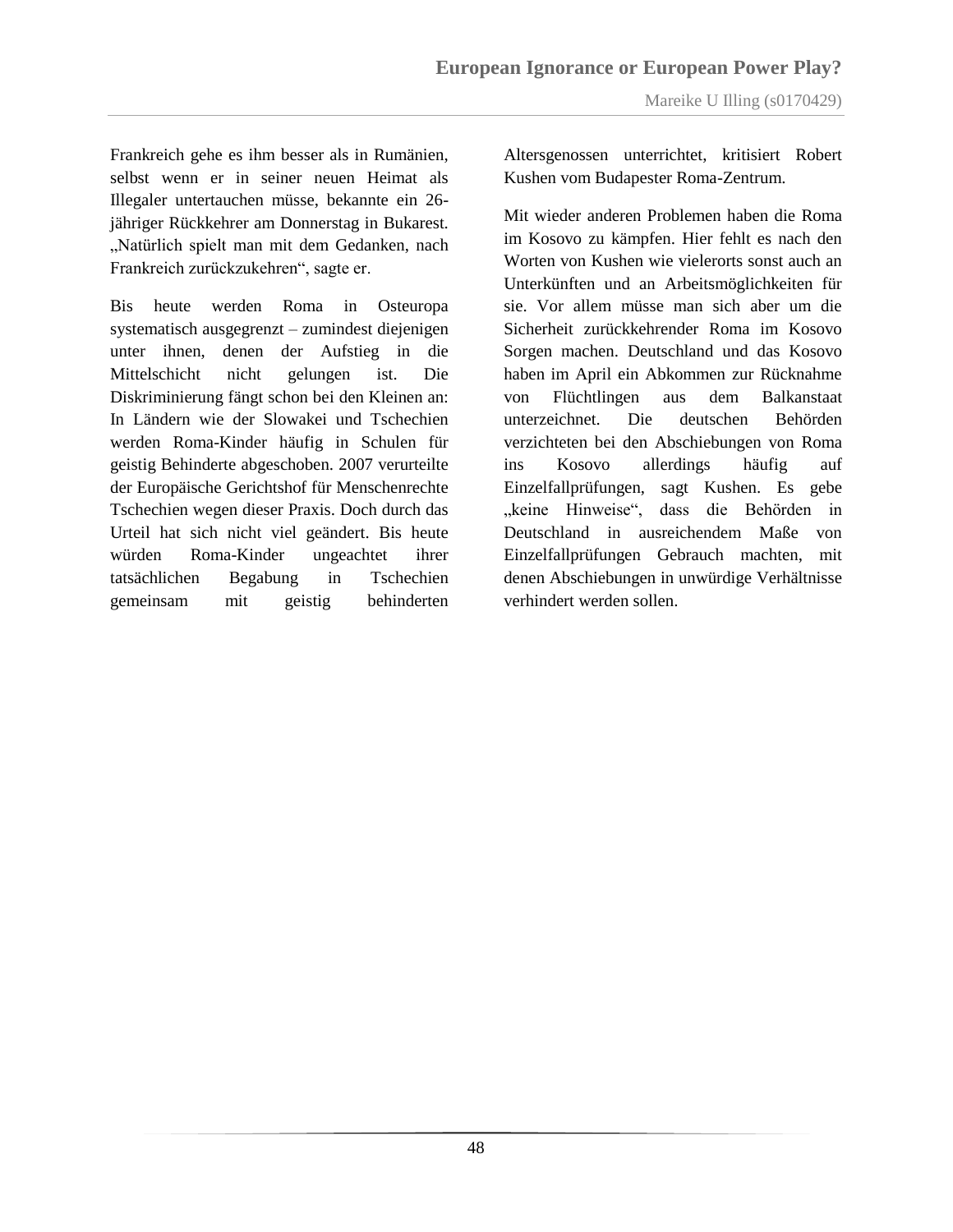Source : Le Post (2010, September 12).

## **Expulsions: le ministère de l'Intérieur demande aux préfets de cibler "en priorité" les Roms**

**[Critiqué par le Parlement européén,](http://www.lepost.fr/article/2010/09/10/2214597_les-eurodeputes-taclent-la-france-sur-les-roms-une-basse-operation-pour-besson.html) Eric Besson avait soutenu** jeudi que "la France n'avait pris aucune mesure spécifique à l'encontre des Roms".

**Vraiment?** *Le Canard Social*, un tout nouveau journal nantais vient de publier trois circulaires émanant du ministère de l'Intérieur et destinées aux préfets qui tendent à prouver le contraire. Une circulaire datée du 5 août 2010 vise expressément les Roms.

**Sur cette circulaire**, signée Michel Bart directeur de cabinet de Brice Hortefeux, adressée aux préfets, au directeur général de la police nationale et de la gendarmerie nationale, on peut lire: "Le Président de la République a fixé des objectifs précis, le 28 juillet dernier, pour l'évacuation des campements illicites : 300 campements ou implantations illicites devront avoir été évacués d'ici trois mois, en priorité ceux des Roms".

OBJET: Evacuation des campements illicites

Références: Télégramme en date du 30 juillet 2010 Circulaire IOC/K/1016329/J du 24 juin 2010

Le Président de la République a fixé des objectifs précis, le 28 juillet dernier, pour l'évacuation des campements illicites : 300 campements ou implantations illicites devront avoir été évacués d'ici 3 mois, en priorité ceux des Roms. Dans son discours de Grenoble, le 30 juillet dernier, le Président de la République a demandé de procéder d'ici la fin septembre au démantèlement des camps qui font dès à présent l'objet d'une décision de justice et, lorsque cette décision n'a pas encore été prise, d'engager les démarches pour qu'elle intervienne le plus rapidement possible.

**"Les préfets de zone s'assureront**, dans leur zone de compétence, de la réalisation minimale d'une opération importante par semaine (évacuation, démantèlement, reconduite), concernant prioritairement les Roms", peut-on lire également sur cette circulaire.

**Or**, comme le rappelle *France Info*, "la Convention internationale des droits de l"Homme interdit de faire une distinction selon une origine ethnique". Selon cette même source, qui cite le Gisti (Groupe d'information et de soutien des immigrés), "cette circulaire pourrait donc faire l'objet d'une saisine du Conseil d"État pour demander sa suspension, voire d"une plainte pour provocation à la discrimination".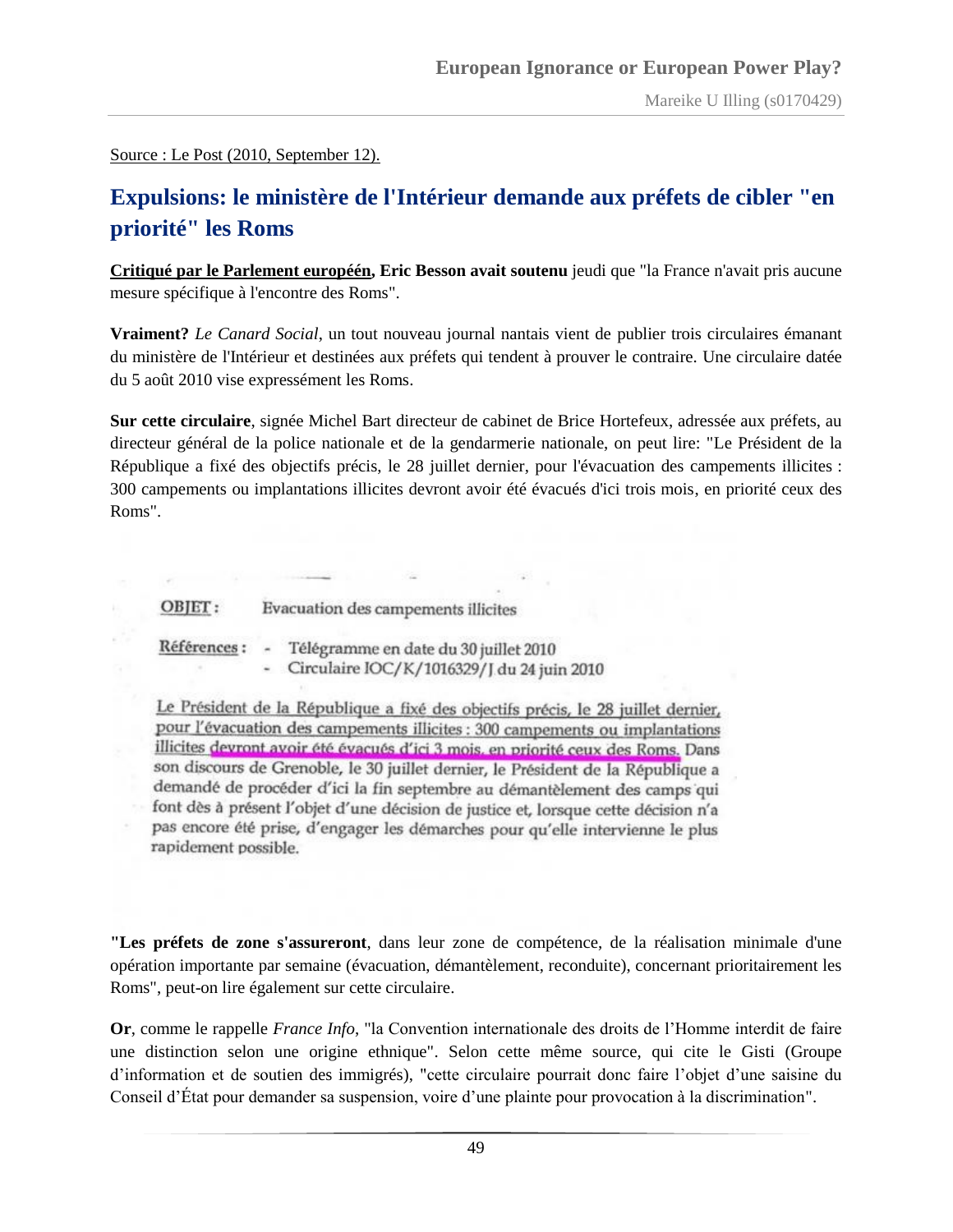#### Source : Prochasson (2010).

## **Expulsions de Roms, un «mode d'emploi» explicite**

#### Article initialement publié le 09 septembre 2010

Annoncées au cœur de l"été, les mesures pour «lutter contre les campements illicites» ont été préparées bien avant. Dans trois circulaires dont Le Canard Social s'est procuré des copies, le gouvernement détaille de manière très précise l"ensemble des consignes données aux préfets pour démanteler ces camps, «en priorité ceux de Roms».

#### Mise à jour du 13 septembre 2010

Le ministre de l'Intérieur, Brice Hortefeux, a signé une nouvelle circulaire le 13 septembre concernant les évacuations de campements illicites pour éviter "tout malentendu sur une éventuelle stigmatisation". Lire le [document](http://www.lefigaro.fr/assets/pdf/circulaire-hortefeux.pdf) sur le site internet du Figaro.

La [première circulaire](http://www.lecanardsocial.com/upload/IllustrationsLibres/Circulaire_du_24_juin_2010.pdf) a été diffusée bien avant le discours de Grenoble. Le 24 juin 2010, plus d"un mois avant l"annonce de la politique sécuritaire du gouvernement, les ministères de l"Intérieur et de l"Immigration ordonnaient aux préfets de procéder aux évacuations de campements illicites. En huit pages au contenu inhabituel, les ministres Brice Hortefeux et Eric Besson détaillaient l"ensemble de l"arsenal juridique dont disposent les préfets pour procéder aux évacuations. Ils leur demandaient ainsi *«d'exploiter toutes les possibilités offertes par le code pénal».* Et dans un souci d"accélérer la procédure, les enjoignaient *«à informer le propriétaire* (du terrain occupé, ndlr) *et à l'inviter à saisir le juge compétent pour obtenir une décision d'expulsion.»* Le texte poursuivait : *«Une fois la décision de justice rendue, vous devez procéder le plus rapidement possible à l'opération d'évacuation.»*

#### **«Porter atteinte à une population»**

L'ensemble des trois circulaires gouvernementales dont Le Canard Social a obtenu copie, est un mode d"emploi pour parvenir à expulser les Roms de la manière la plus efficace possible. *«Ce n'est pas la question de la gêne supposée des Roms qui est ici discutée mais bien la volonté farouche d'utiliser tous les moyens possibles à des fins utilitaires d'expulser cette communauté»,* estime Loïc Bourgeois, avocat spécialiste de la défense des Roms. Alors que la première circulaire faisait état d"une *«lutte contre les campements illicites»* de manière globale[,](http://www.lecanardsocial.com/upload/IllustrationsLibres/Circulaire_du_5ao%C3%BBt_2010.pdf) [le second document](http://www.lecanardsocial.com/upload/IllustrationsLibres/Circulaire_du_5ao%C3%BBt_2010.pdf) en date du 5 août, cible nommément et *«en priorité»* la population rom. *« Jusque là, ce type de circulaires interprétatives visaient une catégorie sociale, les pauvres par exemple avec le délit de mendicité. Celle-ci stigmatise une ethnie,* décrypte Loïc Bourgeois. *Rarement, il y a eu de telles circulaires qui précisaient de manière implacable toutes les ficelles juridiques pour porter atteinte à une population. »* 

#### **Une voie pénale exceptionnelle**

Les ministres rappellent ainsi dans la circulaire du 24 juin que *«l'Article 322-4-1 du code pénal n'est pas suffisamment utilisé».* Selon les termes du texte, cet Article qui punit de six mois d"emprisonnement et de 3750€ d"amende toute installation illégale sur un terrain, *«présente pourtant plusieurs avantages : un intérêt dissuasif et un intérêt administratif».* En vue de la saisine de l"autorité judiciaire, cette voie pénale permet de procéder aux contrôles d"identité des occupants. *«On instrumentalise ainsi la voie pénale pour favoriser le contrôle social des Roms,* commente l"avocat Loïc Bourgeois. *Celle-ci devient alors une fenêtre pour enclencher les mesures d'expulsion.»* Car si le droit condamne pénalement l"occupation illicite d"un terrain, l"usage, dans ce type de décision de justice, est d"ordonner l"expulsion pour atteinte au droit de propriété. Sans pour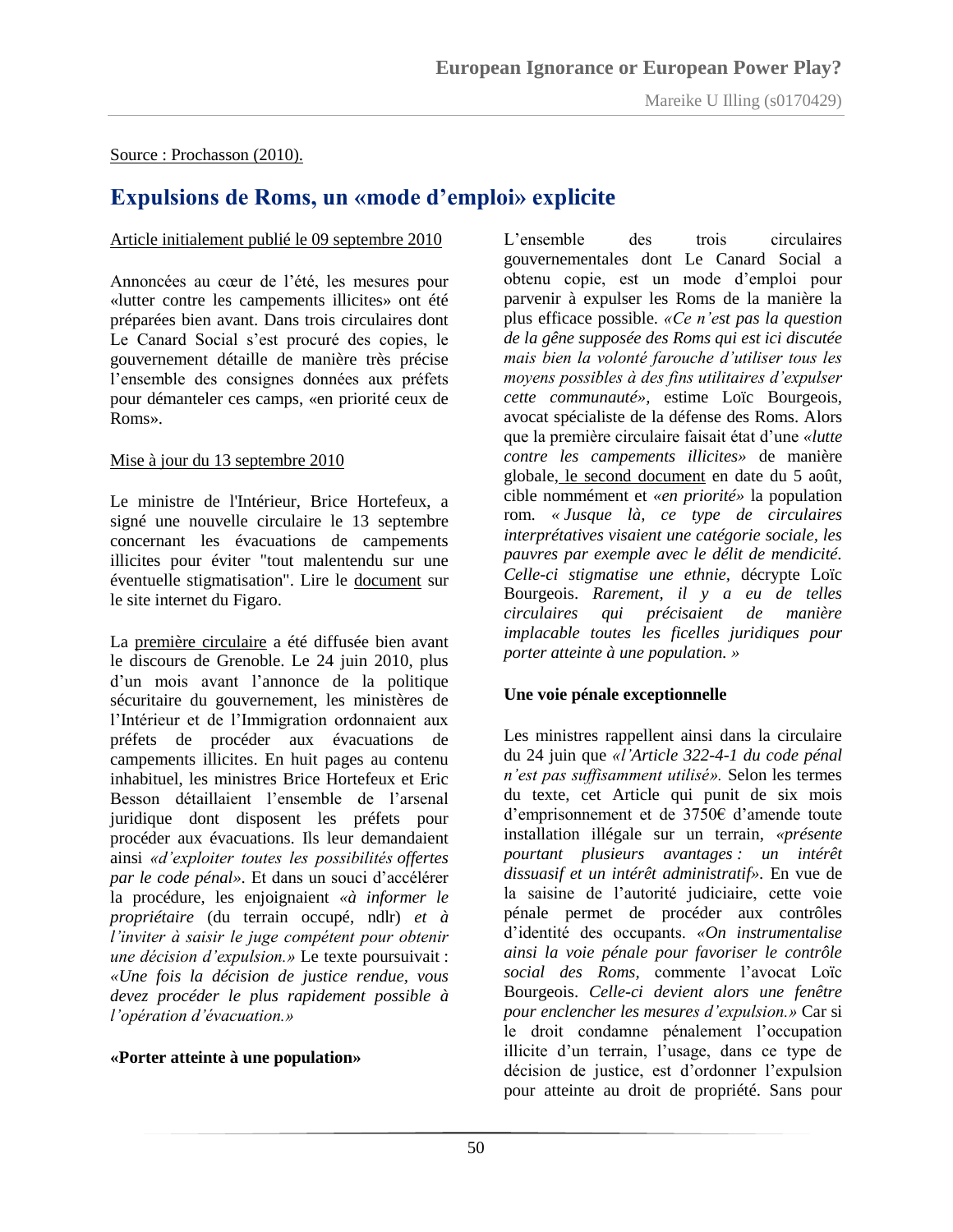autant condamner l"occupant à des amendes ou à des peines d"emprisonnement.

#### **Ressortissants européens**

En pleine préparation du projet de loi Besson sur l"immigration qui devrait modifier en profondeur le droit des étrangers, le gouvernement n"omet pas de rappeler que les Roms, originaires pour la plupart de Roumanie, sont des ressortissants de l"Union européenne. En vertu des mesures transitoires applicables jusqu'en 2014 aux citoyens roumains et bulgares, ils peuvent donc circuler librement pendant trois mois dans tout pays de l"Union. *«Toutefois,* signale la circulaire du 24 juin*, un arrêté de reconduite à la frontière peut être envisagé en cas de menace pour l'ordre public.»* Le texte rappelle aux préfets la jurisprudence sur la notion de trouble à l"ordre public : vol à l"étalage, prostitution ou encore infraction à la législation sur le travail.

#### **Les organismes sociaux pris à témoin**

Les ministres proposent par ailleurs d'utiliser tous les moyens possibles pour apprécier la durée du séjour des occupants : *«L'arrêté relatif aux modalités de l'enregistrement en mairie n'ayant pu à ce jour être publié, vous pourrez vous fonder sur les déclarations faites par l'étranger, soit à l'occasion du contrôle en cours, soit sur des pièces trouvées en sa possession, tels que tickets de lignes internationales d'autocars, etc.»* Autre consigne : apporter la preuve de l"insuffisance

des ressources des occupants pour, à ce titre, obliger ces ressortissants roumains à quitter le territoire. La circulaire du 24 juin demande ainsi de *«se rapprocher des organismes sociaux et notamment de la caisse d'allocations familiales»,* appelée à jouer le rôle du délateur pour le compte de l"Etat.

#### **Un écho médiatique**

Dans la seconde circulaire en date du 5 août, le ministère de l"Intérieur fait part de sa volonté d"accélérer les procédures. Il chiffre ainsi les nouveaux objectifs de chaque préfet de zone *«à la réalisation minimale d'une opération importante par semaine (évacuation, démantèlement ou reconduite), concernant prioritairement les Roms. »* Une preuve selon l"avocat Loïc Bourgeois que *«ce n'est pas le trouble qui justifie la condamnation mais bien la volonté de réaliser des objectifs chiffrés. Ces circulaires sont rédigées sur le ton de la suspicion. Avec l'équation Rom = occupation illicite = délinquant.»*

Preuve d"une volonté d"afficher publiquement les résultats de ces opérations, le ministère de l"Intérieur ajoute dans une [dernière](http://www.lecanardsocial.com/upload/IllustrationsLibres/Circulaire_du_9_ao%C3%BBt_2010.pdf)  [circulaire](http://www.lecanardsocial.com/upload/IllustrationsLibres/Circulaire_du_9_ao%C3%BBt_2010.pdf) datée du 9 août : *«Je vous remercie de veiller à m'informer préalablement de toute opération d'évacuation revêtant un caractère d'envergure ou susceptible de donner lieu à un écho médiatique.»*

#### **David Prochasson**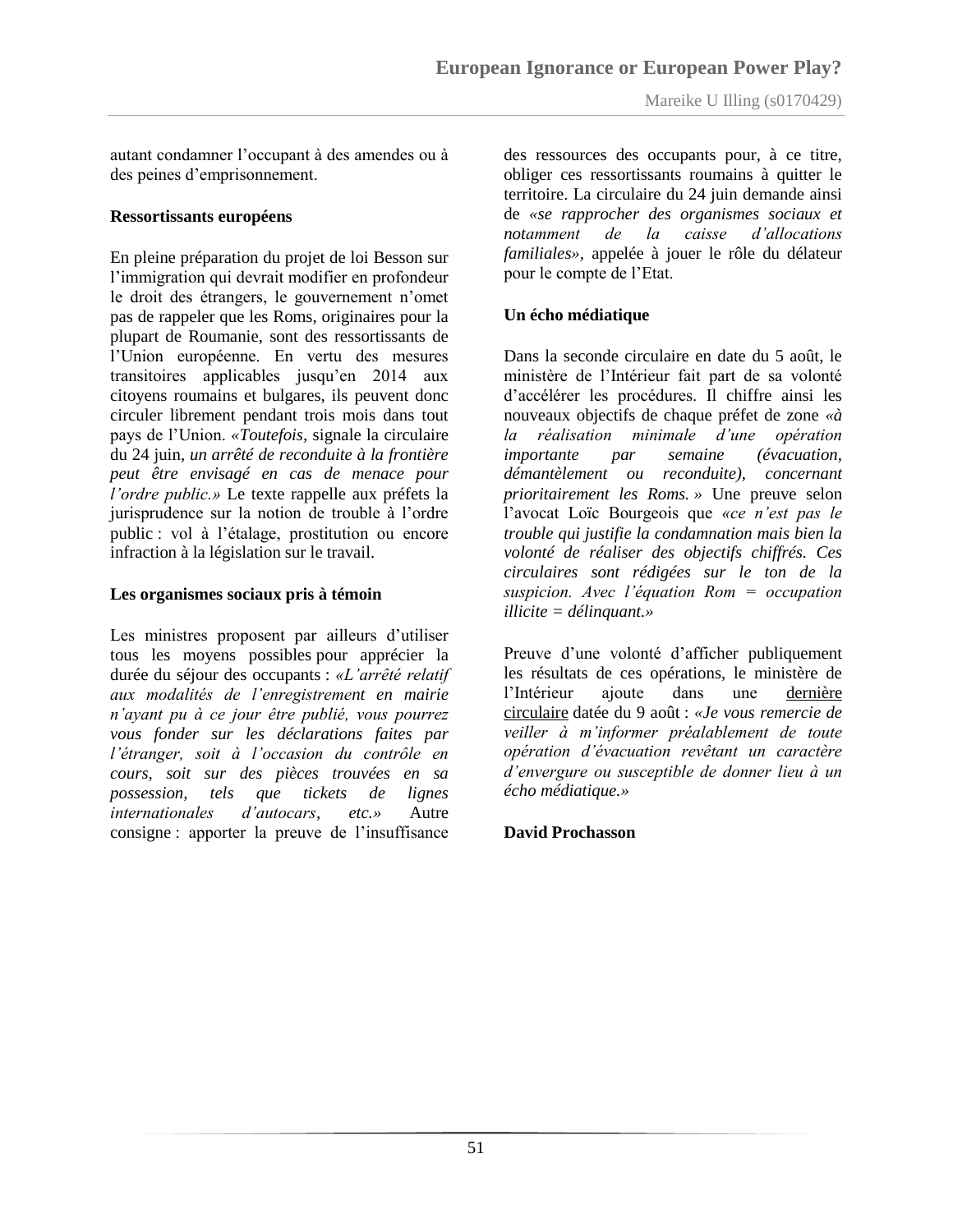Source : Le Figaro (2010a, September 13).

## **Roms : Besson dit n'avoir pas été informé de la circulaire**

**Le ministre de l'Immigration affirme qu'il n'était «pas au courant» de la circulaire du ministère de l'Intérieur, qui fait du démantelement des camps illicites de Roms une «priorité». De son côté, le patron de l'UMP Xavier Bertrand «assume tout à fait» ce document.**

C'est un document qui fait «mauvais genre». Alors que la France peine à défendre sa politique concernant les Roms devant ses voisins européens, un journal en ligne publie une circulaire montrant que les préfets ont eu des consignes pour démanteler les camps illicites de Roms «en priorité».

Or, Eric Besson a assuré [aux députés européens,](http://www.lefigaro.fr/actualite-france/2010/09/09/01016-20100909ARTFIG00591-le-parlement-europeen-exige-l-arret-des-expulsions-de-roms.php)  [qui l'avaient sévèrement critiqué jeudi,](http://www.lefigaro.fr/actualite-france/2010/09/09/01016-20100909ARTFIG00591-le-parlement-europeen-exige-l-arret-des-expulsions-de-roms.php) que «la France n'a pris aucune mesure spécifique à l'encontre des Roms». «Les Roms ne sont pas considérés en tant que tels mais comme des ressortissants du pays dont ils ont la nationalité», a-t-il affirmé en assurant que la France «ne met en œuvre aucune "expulsion collective'». En effet, la Convention européenne des droits de l'Homme, dont Paris est signataire, interdit toute distinction sur la base de l'origine ethnique.

Lundi matin sur France 2, le ministre de l'Immigration Eric Besson a affirmé qu'il n'était «pas au courant» de la [circulaire d](http://www.lecanardsocial.com/upload/IllustrationsLibres/Circulaire_du_5ao%C3%BBt_2010.pdf)u ministère de l'Intérieur. «Je ne connaissais pas cette circulaire», explique-t-il. «Je n'en étais pas destinataire et je n'en avais donc pas en connaître».

Datée du 5 août 2010 et signée par Michel Bart, le directeur de cabinet du ministre de l'intérieur, la note mentionne à plusieurs reprises les Roms comme une priorité [distincte des «gens du](http://www.lefigaro.fr/actualite-france/2010/07/21/01016-20100721ARTFIG00512-gens-du-voyage-roms-une-realite-meconnue.php)  [voyage»](http://www.lefigaro.fr/actualite-france/2010/07/21/01016-20100721ARTFIG00512-gens-du-voyage-roms-une-realite-meconnue.php) dont il est question dans une circulaire antérieure. «Il revient donc, dans chaque département, aux préfets d'engager (...) une

démarche systématique de démantèlement des camps illicites, en priorité ceux de Roms», dit le texte, mis en ligne par un journal nantais, le [Canard Social.](http://www.lecanardsocial.com/Article.aspx?i=193)

#### **Pas assez de reconduites à la frontière**

Un peu plus loin, il est déploré que «les opérations menées depuis le 28 juillet contre les campements illicites de Roms n'ont donné lieu qu'à un nombre trop limité de reconduites à la frontière» quand Nicolas Sarkozy avait fixé à 300 les campements ou implantations illicites qui «devront avoir été évacués d'ici trois mois, en priorité ceux des Roms».

«Les préfets de zone s'assureront, dans leur zone de compétence, de la réalisation minimale d'une opération importante par semaine (évacuation / démantèlement / reconduite), concernant prioritairement les Roms», poursuit la circulaire qui est accompagnée d'un tableau type. A cette fin, les préfets sont engagés à «déterminer sans délai les mesures juridiques et opérationnelles pour parvenir à l'objectif recherché».

La circulaire faisait suite aux décisions prises par Nicolas Sarkozy fin juillet, qui visaient déjà les Roms. «J'ai demandé au ministre de l'Intérieur de mettre un terme aux implantations sauvages de campements de Roms, ce sont des zones de nondroit qu'on ne peut pas tolérer en France», avait déclaré le président de la République.

#### **L'UMP «assume tout à fait»**

Pour le Groupe d'information et de soutien des immigrés (Gisti), cette circulaire «joint le geste à la parole» politique de Nicolas Sarkozy. «On vise un groupe de personnes en raison de leur appartenance à une communauté. On est dans la provocation à la discrimination», a estimé le président du Gisti, Stéphane Maugendre. Et le Gisti d'annoncer qu'il va déposer un recours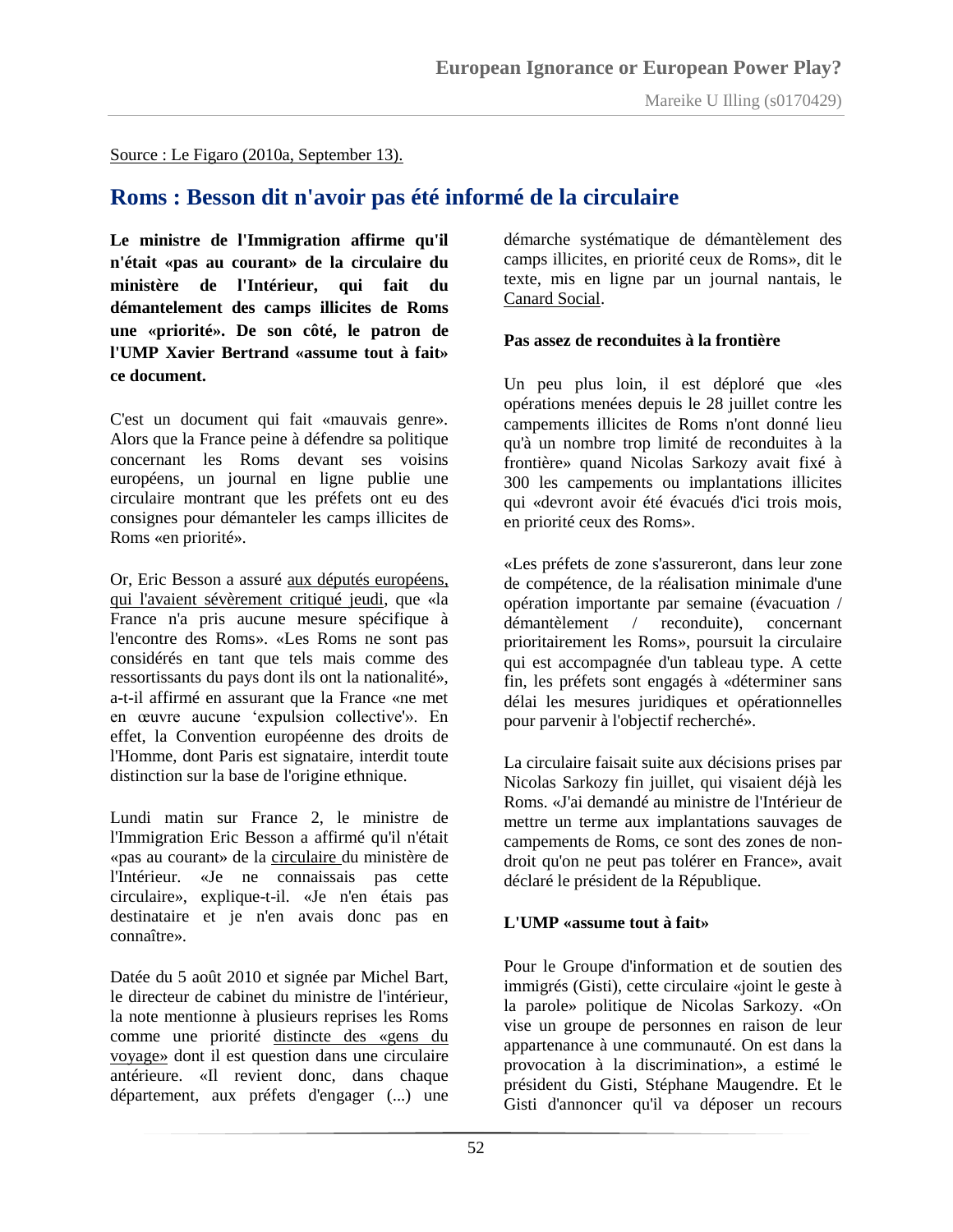devant le Conseil d'Etat «pour que la circulaire soit annulée». Si celui-ci donnait raison au Gisti, ce serait alors un revers significatif pour le gouvernement.

«Cette circulaire est absolument contraire à de nombreux textes juridiques français, européens et internationaux, et contrevient à plusieurs droits fondamentaux reconnus par l'Union européenne et la France et notamment le principe de non-discrimination», a jugé de son côté l'eurodéputé socialiste et numéro 2 du PS Harlem Désir, dans un communiqué.

Le patron de l'UMP Xavier Bertrand a lui déclaré assumer «tout à fait» la politique d'évacuation de campements illégaux, y compris la circulaire du 5 août visant explicitement les Roms, dénonçant «l'hypocrisie» du PS et des

«associations de bien pensants» sur cette question. Cette circulaire «est la traduction de notre politique et je l'assume tout à fait», a-t-il lancé. «Les campements sont illégaux, ils sont démantelés en vertu de décisions de justice. Dans un Etat de droit on fait respecter la loi», a jugé Xavier Bertrand.

Le Canard Social publie par ailleurs deux autres circulaires, dont l'une, datée du 9 août, souligne la volonté du gouvernement de maîtriser la communication entourant les opérations d'évacuation. Elle demande aux préfets de «veiller à informer [le directeur adjoint du cabinet du ministre] au minimum 48h avant toute opération d'évacuation revêtant un caractère d'envergure, ou susceptible de donner lieu à un écho médiatique».

*(Avec AFP)*

#### Source : Le Figaro (2010b, September 16).

## **Barroso: discriminations "inacceptables"**

Le président de la Commission européenne José Manuel Barroso a jugé à Bruxelles "inacceptables" les discriminations contre les minorités ethniques, alors qu'un conflit ouvert l'oppose à la France au sujet des renvois de Roms bulgares et roumains. "La discrimination des minorités ethniques est inacceptable", a-t-il déclaré à la presse à l'issue d'un sommet de l'UE.

Il a reconnu que sa commissaire à la Justice et aux Droits fondamentaux, [Viviane Reding,](http://www.lefigaro.fr/international/2010/09/15/01003-20100915ARTFIG00701-viviane-reding-la-dame-en-rouge-qui-defie-la-france.php) avait quelque peu dérapé en comparant les renvois de Roms de France aux déportations de la

Deuxième guerre mondiale. "C'est vrai que dans la passion des débats, nous avons entendu des commentaires exagérés", a-t-il dit. Mme Reding "l'a reconnu elle-même hier, d'autres devraient penser à faire de même", a-t-il ajouté.

La Commission pourrait aussi "se plaindre d'une certaine rhétorique, mais laissons ceci de côté maintenant, il y a des dossiers de substance à discuter, ne nous laissons pas distraire des vrais problèmes", a-t-il dit, dans une critique à peine voilée en direction de la France.

#### Source : Le Figaro (2010c, October 13).

## **UE/Roms: la France va adapter la loi**

La France, [menacée par Bruxelles](http://www.lefigaro.fr/actualite-france/2010/09/29/01016-20100929ARTFIG00535-roms-bruxelle-menace-paris-d-une-procedure-d-infraction.php) d'une procédure pour non respect de la législation de l'UE sur la libre circulation après les renvois de Roms, va adapter sa législation, a annoncé hier soir le ministre de l'Immigration, Eric Besson.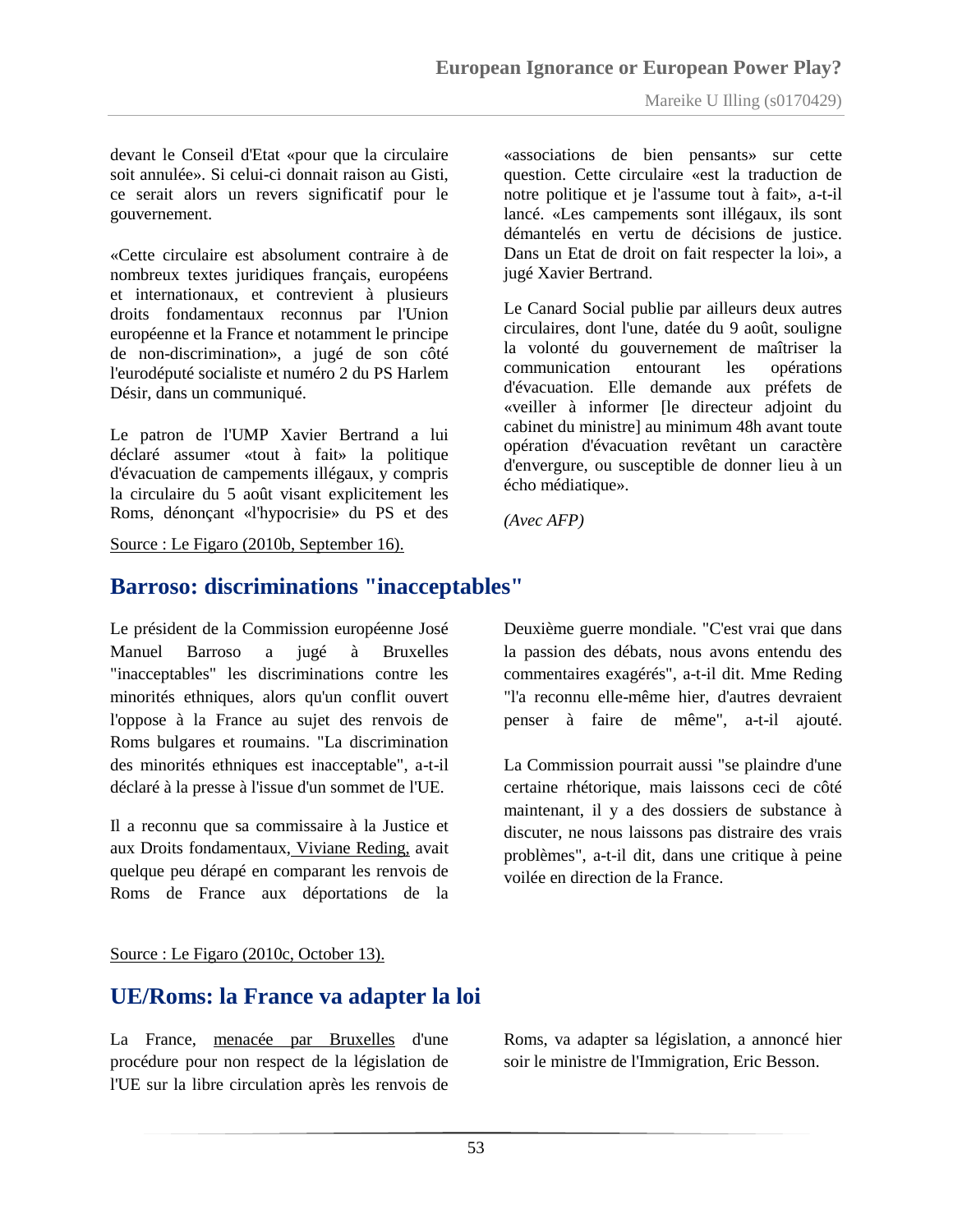"Puisqu'elle (la commission européenne) a un doute sur la transposition de la directive 2004/38 (sur la libre circulation des citoyens de l'UE), nous allons adapter notre législation pour tenir compte de ses remarques", a déclaré Besson sur la chaîne Public Sénat. "Il ne faut pas surjouer le

différend que nous avons" car "dans les faits, la France l'applique parce que les principes généraux du droit nous conduisent par exemple au traitement individuel des personnes", a ajouté le ministre.